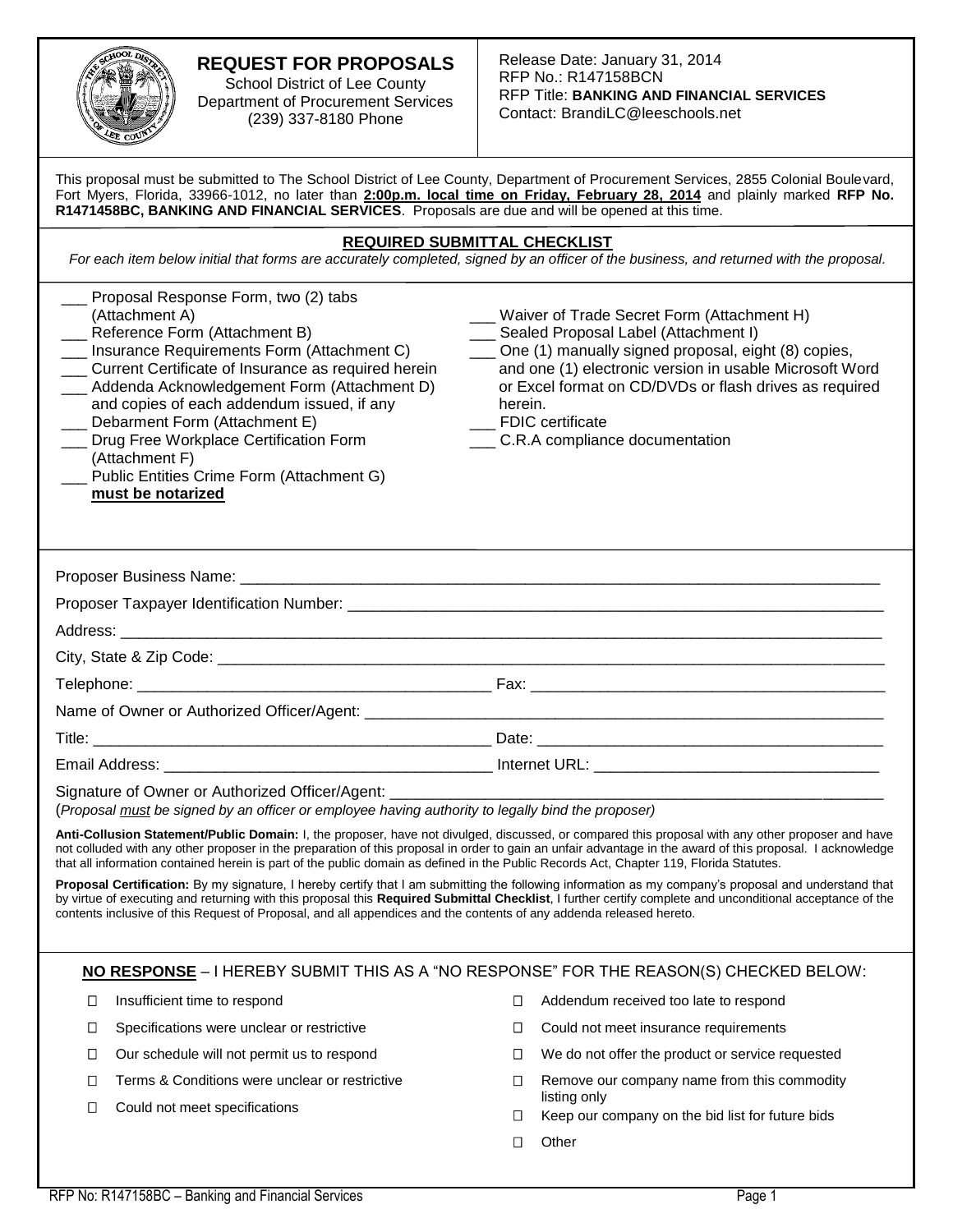# **TABLE OF CONTENTS**

# Page

| 1  |
|----|
| 3  |
| 9  |
| 10 |
| 11 |
| 11 |
| 13 |
| 16 |
| 21 |
| 24 |
| 26 |
| 27 |
| 28 |
| 29 |
| 31 |
| 32 |
| 33 |
| 36 |
| 36 |
| 36 |
| 36 |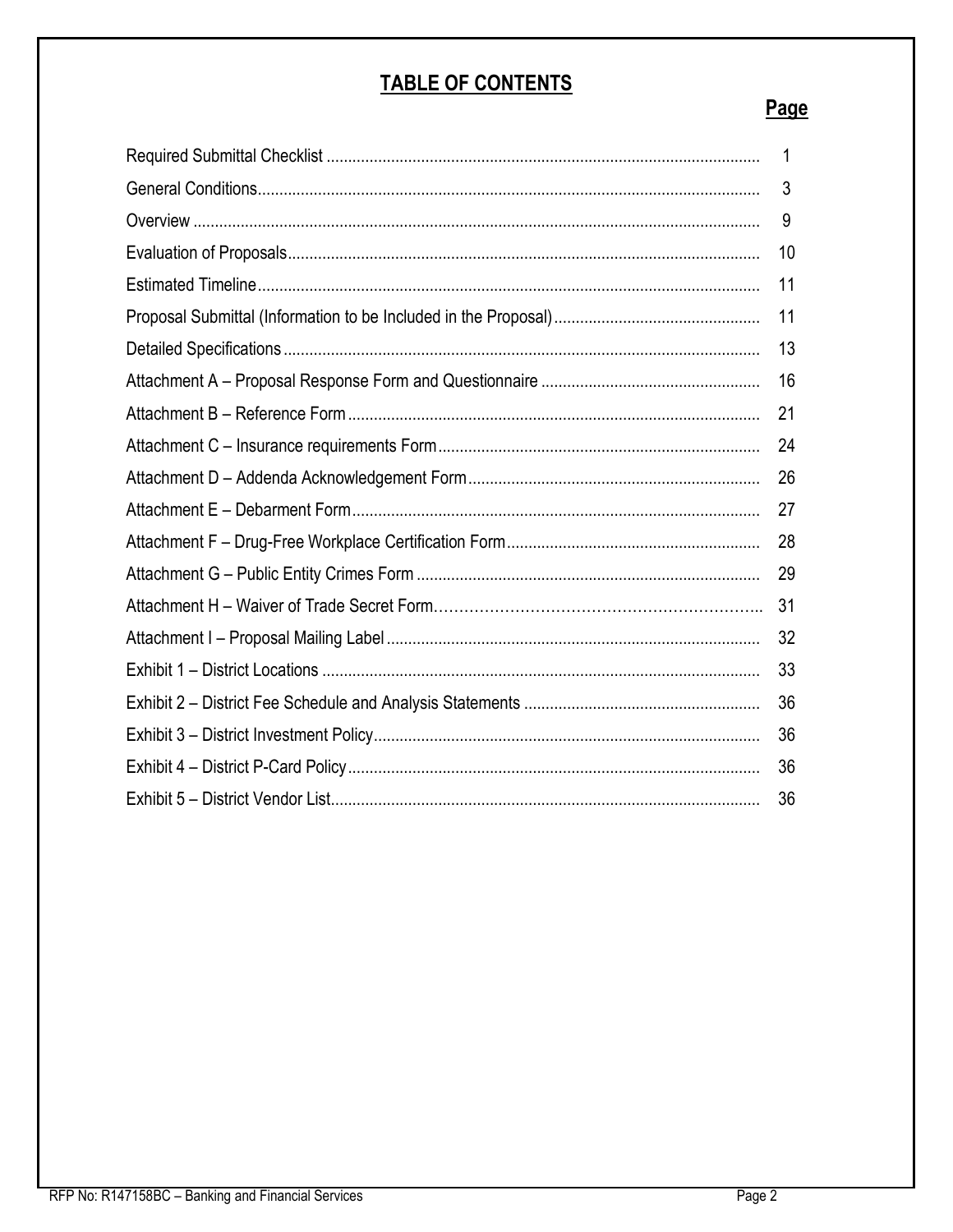### **GENERAL CONDITIONS**

Proposer: to ensure acceptance of the proposal follow these instructions.

- 1. **Sealed Proposal Requirements:** The "Request for Proposals" sheet must be completed, signed, and returned with each proposal. Proposers must submit one original, manually signed proposal signed by a representative authorized to legally bind the Proposer to the provisions herein; additional copies as required in the detailed specifications; one electronic version on CD/DVD or flash drive identical to the original in PDF format; and all attachments and forms completed as required herein. Additional proposal submittal requirements may be defined in the detailed specifications herein. Unless otherwise specified, Proposers must use the form(s) furnished by The District. **Proposals received that fail to comply with these submittal requirements may not be considered for award.**
- 2. **Definitions:** for the purpose of this Request for Proposals (RFP), the following words and phrases shall have these meaning:
	- a) "District" shall mean The School District of Lee County, Florida.

b) "Proposer" shall mean any person, firm or corporation who submits a proposal pursuant to this RFP.

c) "Vendor" shall mean the successful proposer(s), whether a corporation, partnership, individual or any combination thereof, and its, their or his successors, personal representatives, executors, administrators, and assignees.

- 3. **Proposer's Responsibility: It is the responsibility of the Proposer to obtain all pages of the RFP package and all attachments thereto, together with any addenda to the RFP package that may be issued prior to the RFP due date.** Proposers are required, before submitting their proposal, to obtain and carefully examine the RFP specifications and to completely familiarize themselves with all of the terms and conditions. Ignorance on the part of a Proposer will in no way relieve them of any of the obligations and responsibilities which are a part of this proposal.
- 4. **Proposal Submittal:** All proposals shall be typewritten or filled in with pen and ink. Proposals having erasure or corrections must be initialed by the Proposer in ink. All proposals must be signed in ink by an officer or employee having authority to legally bind the Proposer. All proposal pricing shall be on the response form provided herein and signed by an authorized officer of the company. By signing, Proposer attests that they fully understand there will be no recourse for negligence or oversight for not doing so. Completed proposal must be submitted in a sealed envelope.
- 5. **Special Conditions:** If a conflict exists between the general conditions and the detailed specifications, then the detailed specifications shall prevail.
- 6. **Public Entity Crime:** Pursuant to Florida Statute 287.133, a person or affiliate who has been placed on the convicted vendor list following a conviction for a public entity crime may not submit a proposal on a contract to provide any goods or services to a public entity, may not submit a proposal on a contract with a public entity for the construction or repair of a public building or public work, may not submit proposals on leases of real property to a public entity, may not be awarded or perform work as a Vendor, supplier, subcontractor, or consultant under a contract with any public entity, and may not transact business with any public entity in excess of the threshold amount provided in Section 287.017, for CATEGORY TWO, for a period of 36 months from the date of being placed on the convicted vendor list.

Proposers shall complete and submit with their Proposal the complete, accurate, and notarized statement required by Section 287.133, Florida Statutes, Public Entity Crimes Statement, provided

herein. Failure to submit a properly completed and notarized form shall be cause for submittal to be judged non-responsive.

- 7. **Specification Variances:** For purpose of evaluation, the Proposer shall indicate any and all variances from specifications, terms and/or conditions regardless of how slight. If variations are not stated in the proposal, it shall be assumed that the proposed product or service fully complies with the specifications, terms and conditions herein.
- 8. **Requests for Clarifications:** Any and all questions regarding this RFP, whether technical, procedural or otherwise, must be submitted in writing to the attention of the Procurement Agent designated herein, seven (7) business days prior to the RFP due date, unless otherwise stated in the specifications. All such interpretations and supplemental instructions will be in the form of written addenda to the RFP documents. No correction or clarification of any ambiguity, inconsistency or error in the RFP terms, conditions or specifications will be made to any Proposer orally. Only the interpretation or correction so given by the Procurement Agent, in writing, shall be binding. Proposers are advised that no other source is authorized to give information concerning, explaining, or interpreting the RFP documents. If a Proposer should be of the opinion that the meaning of any part of the proposal specifications are uncertain, obscure, or contains errors or omissions, they should report such opinion to the Procurement Agent in writing no more than three (3) days after the receipt of the documents.
- 9. **Delivery of Proposal:** One proposal clearly marked "Original", copies as required herein and an electronic version on CD/DVD or flash drive identical to the original in a useable Microsoft Word or Excel format, of response must be furnished and arrive no later than 2:00 PM., local time, on or before the due date specified on the cover sheet of this RFP, to be considered. Proposals shall be organized and shall include necessary information as to be in full compliance with the RFP specifications. The District reserves the right to reject and not consider any proposal that is not submitted in accordance with the RFP general conditions, specifications or RFP submittal requirements. The response shall be submitted in a sealed envelope addressed to The School District of Lee County, Department of Procurement Services. 2855 Colonial Blvd., Fort Myers, FL 33966-1012.
	- a) If a proposal is delivered in person, Proposer must follow the District's security access procedures as follows: park in visitor's parking area; enter building through front door; present proposal to Procurement Department representative for official date/time stamping.
	- b) Proposals received by telephone, telegraph, electronic mail, or facsimile machine shall not be accepted unless stated in the special conditions of this RFP.
- 10. **Proposal Opening:** Proposal openings shall be public at the date and time stated in the RFP at the Department of Procurement Services of The School District of Lee County, 2855 Colonial Blvd., Fort Myers, Florida 33966-1012, unless otherwise indicated.
- 11. **Proposals Received Late:** It is the Proposers responsibility to assure that the proposal is received by the Department of Procurement Services prior to the opening date and time specified. Any proposal received after the opening date and time will be promptly returned unopened and shall not be considered for award. The District will not be responsible for proposals received late because of delays by a third party delivery service; e.g., U.S. Mail, UPS, Federal Express, etc.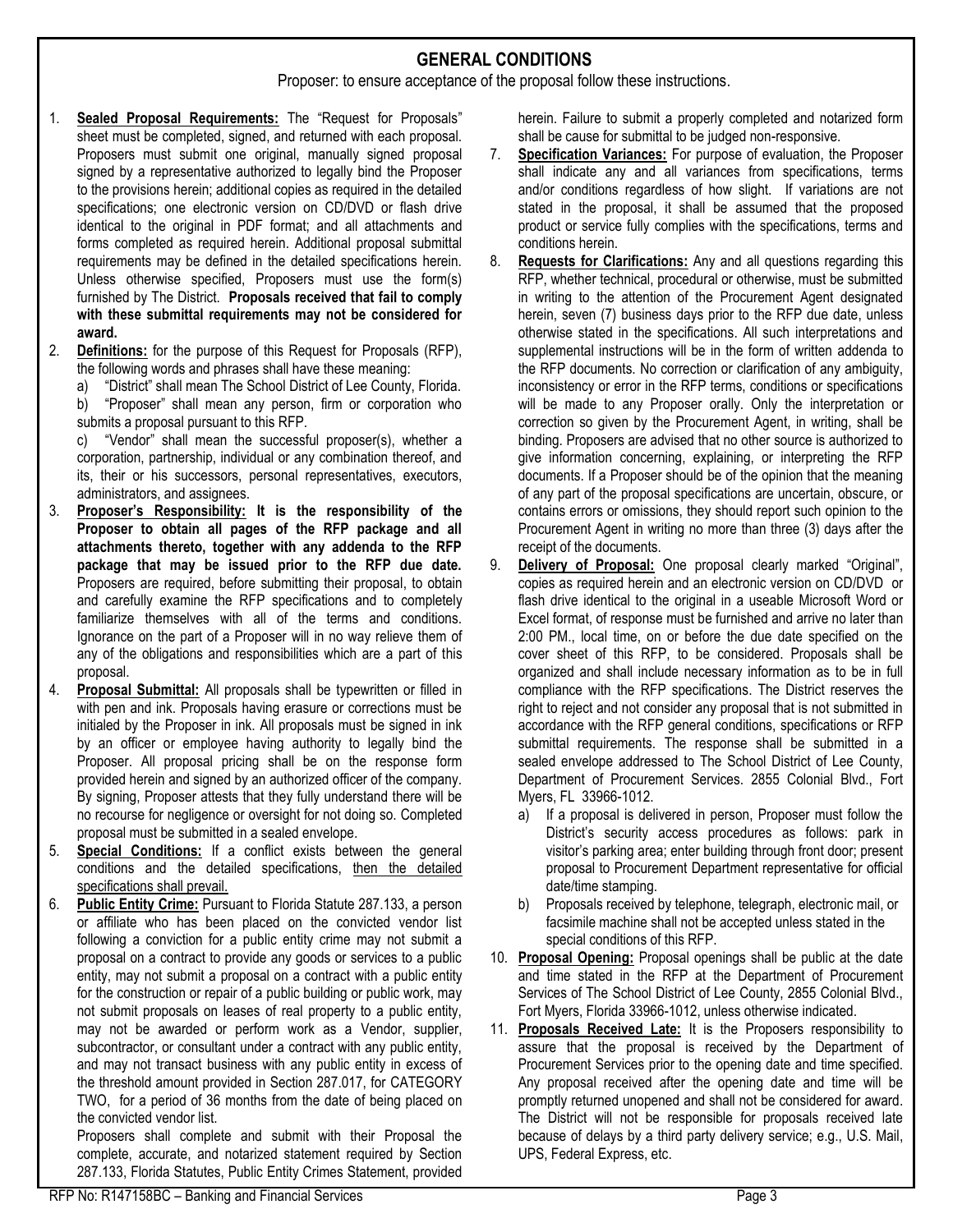- 12. **Processing Time:** It is understood that the normal proposal processing time shall be 90 days after the opening date of this RFP, and that prices reflected by the proposal will be firm through the proposal processing time and the delivery of items awarded.
- 13. **Original and Renewal Term:** The award resulting from this RFP shall be in effect for the term defined in the detailed specifications commencing upon Board approval or until new proposals are taken and awarded. The award resulting from this RFP (or any portion thereof) has the option of being renewed as defined in the detailed specifications, or extended for a period up to 180 days, upon mutual agreement of both parties, under the same terms and conditions as the original award. The District, through its Department of Procurement Services, will, if considering a renewal or extension, request a letter of intent to renew or extend from one or more awardees, prior to the end of the current contract period. The awardees will be notified when the recommendation has been acted upon by The District. The Proposer agrees to these conditions by signing its proposal.
- 14. **Lobbying:** Proposers are hereby advised that they are **not** to lobby with any District Personnel or Board Members regarding this RFP. All inquiries must be written and directed to the Department of Procurement Services.
	- a) Lobbying is defined as any action taken by an individual, firm, association, joint venture, partnership, syndicate, corporation, and all other groups who seek to influence the governmental decision of a Board Member or District personnel on the award of this contract. Lobbying by any Proposer or any individual on behalf of a Proposer will result in rejection/disqualification of said proposal.
	- b) Violation of this provision regarding lobbying may also result in disqualification of the Proposer from participation in competitive solicitations with The District for the duration of the document contract period or for some other term, at the recommendation of the Director of Procurement and as acted upon by the Superintendent and the School Board, as appropriate.
- 15. **Prompt Payment Discount:** Cash discount for prompt payment of invoices, if offered, shall not be considered in evaluating proposals and making awards. Cash discount terms, if offered in the proposal, must be clearly indicated on each invoice.
- 16. **Proposal Evaluation and Award:** Proposals shall be reviewed in accordance with the RFP specifications and conditions and the best interest of the District. The District reserves the right to accept or reject any or all proposals in part or in whole, waive minor variations, informalities, irregularities, omissions or technicalities, request new proposals, and/or consider alternate proposals which meet the general specifications set forth. Proposals which contain any alteration, addition, conditions, limitations, unauthorized alternates or show irregularities of any kind may be rejected by the District. The District reserves the right to award proposals on such products and/or services it deems will best serve the District's best interest from the standpoint of price, quality, and suitability for the intended purpose and any other determining factors.
	- a) Proposers will be evaluated and ranked based on their written responses to the grading criteria specified herein. Based on the rankings, one or more firms may be selected to commence negotiations. The District reserves the right to create, and select respondents from a "short list" in order to enter into final contract negotiations with one or more Proposers, with the intent of awarding a contract and producing terms and conditions to reflect the outcome of the negotiations. The District reserves the right to negotiate individually or collectively with the top ranked firms. Proposers invited to

negotiate shall make available at each and every negotiation their representatives with the responsibility and authority to legally commit the Proposer to final terms and conditions. Proposers are cautioned to present their best offer with their proposal as the District may select a proposal for award without further negotiation.

- b) After evaluation, ranking, and/or negotiation of one or more proposals, a tabulation of the responses with intent to award shall be posted for review by interested parties at the office of the Department of Procurement Services and shall remain posted for a period of no less than three (3) days. This information shall also be posted on School District of Lee County's website [http://procurement.leeschools.net/bids.htm.](https://www.leeschools.net/procurement)
- c) A recommendation for award will be presented to the Superintendent, and subsequently to the School Board for consideration. The School Board exercises the authority to accept or reject proposals.
- 17. **Notification of Award/Purchase Orders:** Upon Board approval to award a contract, participating Proposers, successful and unsuccessful, shall be notified of the award configuration in writing by the Department of Procurement Services. Proposers who are awarded a contract resulting from this RFP are cautioned not to provide goods or services to any District site or to any District employee prior to receiving purchase orders issued by the District's Department of Procurement Services. Notification of Award is not to be construed as authorization to provide goods or services.
- 18. **Contract Documents:** The submission of a proposal constitutes an offer by the Proposer. Upon Board approval the Department of Procurement Services will issue a letter of award. as a result of an award for this RFP, the order of precedence for the governing contractual documents shall be: the RFP, any addenda to the RFP, the submitted proposal and mutually agreed upon negotiated changes including vendor agreements, and corresponding purchase orders and change orders. Each proposal is received with the understanding that an acceptance in writing by The District of the offer to furnish any or all of the services and materials described shall constitute a contract between the Proposer and The District. This contract shall bind the Proposer to furnish and deliver the services and materials quoted, at the prices stated and in accordance with the condition of said accepted proposal. It is agreed that the Proposer will not assign, transfer, convey or otherwise dispose of the contract or its right, title or interest in or to the same, or any part thereof, without previous consent of The District and any sureties.
- 19. **General Information about the District:** The District and its School Board of Lee County were created pursuant to Section 4, Article IX of the Constitution of the State of Florida. The District is an independent taxing and reporting entity managed, controlled, operated, administered, and supervised by District school officials in accordance with Chapter 1001, Florida Statutes.
	- a) The School Board consists of five elected officials responsible for the adoption of policies, which govern the operation of District public schools. The Superintendent of Schools is responsible for the administration and management of the schools within the applicable parameters of State Laws, State Board of Education Rules, and School Board policies. The Superintendent is also specifically delegated the responsibility of maintaining a uniform system of records and accounts in the District by Section 1001.51, Florida Statutes as prescribed by the State Board of Education.
	- The School District of Lee County serves the entire area of the county, including the cities of Bonita Springs, Cape Coral, Fort Myers, Fort Myers Beach and Sanibel. The District's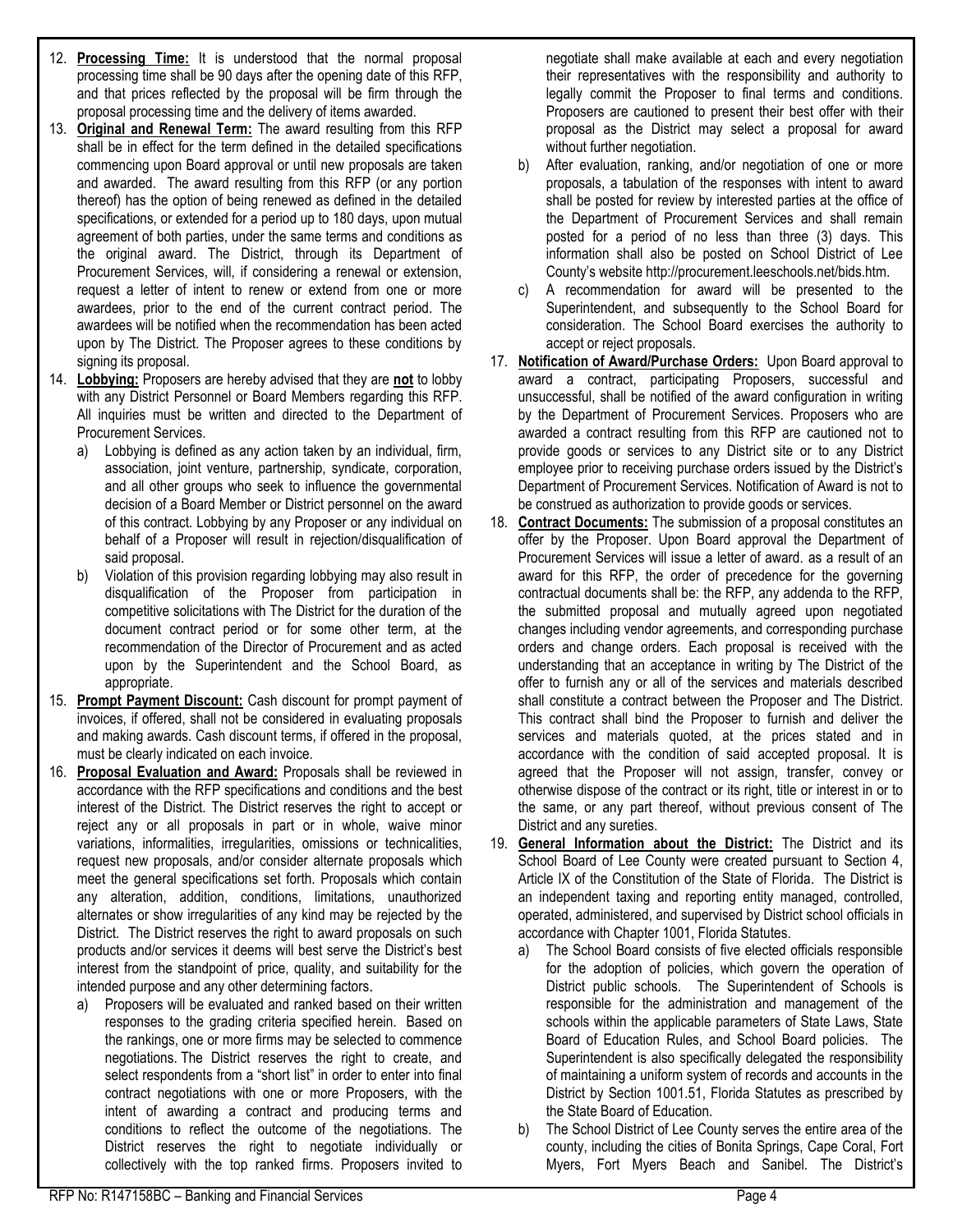enrollment is approximately 80,000 K-12 students. With approximately 11,500 employees (including full-time, part-time, substitutes, short-course instructors, and hourly employees), the School District is the largest employer in Lee County.

- 20. **Vendor Performance:** The Vendor shall provide competent, suitable, qualified personnel to perform any project required by the RFP. The Vendor shall at all times maintain good discipline and order while on District property**.** Vendor employees and subcontractor employees (if authorized) assigned to this project must be pre-screened and will be thoroughly reviewed for but not limited to current certification and documentation.
	- a) The Vendor shall furnish all equipment, labor, transportation, construction equipment and machinery, tools, appliances, fuel, power, heat, light, telephone, water and sanitary facilities and incidentals necessary for the execution, testing, initial operation and completion of any project unless otherwise specified.
	- a) The Vendor shall be responsible for the appearance and demeanor of all personnel assigned to the project and shall require that all employees wear shirts with visible company logo and personal identification of the individual employee. Uniforms and/or dress code shall be inclusive of, but not limited to, neat and clean company uniforms or attire that are appropriate and easily identifiable. District identification badges shall be worn and clearly visible while on any District property.
	- b) The Vendor's personnel shall have no contact with students or school staff, other than administrative staff or designated representatives, with the exception of emergency situations. The Vendors employees shall refrain from using foul, abusive, or profane language on District property.
	- c) Upon arrival and departure onto any District school campus, the Vendor's employees shall enter their company information into the School Log Book provided in the Administrative office of each campus.
	- d) The Vendor's personnel shall be aware that all District sites are smoke free areas. The use of tobacco products is prohibited on any property owned by The District. Vendor's personnel shall be aware that it is illegal to have in one's possession any firearm, illegal drug or alcoholic beverage while on District property.
	- e) Vendor shall strictly limit its operations to the designated work areas and shall not permit any employees to enter any other portions of District property without District's expressed prior written consent.
	- f) All employees are prohibited from distributing any papers or other materials upon District property, and are strictly prohibited from using any District telephones or other office equipment.
	- g) All employees shall enter and leave District facilities only through the ingress and egress points designated, from time to time, by The District.
	- h) The Vendor shall be responsible for the removal of all trash and debris occasioned by this contract. Failure to adhere to this requirement will result in the costs of the performance of this work by others being charged to the Vendor.
	- i) The Vendor shall be responsible for all damages caused by the Vendor and shall be held responsible for replacing or repairing any damage due to negligence on their part to any person(s) and/or property. The District may withhold payment or make such deductions as deemed necessary to insure reimbursement or replacement for loss or damage to property.
	- j) Any existing surface or subsurface improvements, including, but not limited to, pavements, curbs, sidewalks, pipes, utilities,

footings, structures, trees and shrubbery, not indicated in the contract documents to be removed or altered, shall be protected by Vendor from damage during the prosecution of any project. Any such improvements so damaged shall be restored by Vendor to condition at least equal to that existing at the time of Vendor's commencement of any project.

- k) Vendor acknowledges that work may be performed at a particular project site where The District simultaneously is conducting and continuing its operations upon the same site. In such event, Vendor shall coordinate its work so as to cause no unreasonable interference with or disruption to The District's operations. The District may perform other work related to any particular project at the site by The District's own forces, have other work performed by utility owners or let other direct contracts.
- l) If during the performance of any project, Vendor or any subcontractor, sub-subcontractor, agent, employee or anyone else for whom Vendor is legally liable, causes a disruption to any Utilities service to other facilities or customers within a project area, Vendor shall take all actions necessary and required to immediately restore such Utilities service. If Vendor fails to take such immediate actions The District shall have the right to take whatever actions it deems necessary and required to immediately restore the disrupted services, and all costs incurred by The District as a result thereof shall be reimbursed to The District by Vendor within five (5) business days of written demand for same from The District.
- m) Vendor is responsible for the safety and protection of all persons and property on or about the project site during the progress of any project. Further, it is Vendor's responsibility to protect from damage or loss all material and equipment to be incorporated into any project which may be stored off the project site. Vendor shall develop and implement, in accordance with the requirements of the contract documents (including any District rules or regulations), a safety plan for any project, as required. Vendor shall comply with all applicable codes, laws, ordinances, rules and regulations of The District and any public body having jurisdiction over any project, including all of their safety codes, laws, ordinances, rules and regulations. If Vendor observes that the Contract Documents are at variance therewith, it shall promptly notify The District in writing.
- n) When requested, Vendor shall cooperate with any ongoing District investigation involving personal injury, economic loss or damage to The District's facilities or personal property therein.

#### **FAILURE TO COMPLY WITH ANY OF THE ABOVE PERFORMANCE REQUIREMENTS MAY RESULT IN TERMINATION OF CONTRACT.**

- 21. **Worker's Compensation:** Vendors shall obtain and maintain during the life of the contract Workers' Compensation Insurance in compliance with Chapter 440, Florida Statutes for all of his employees employed on the project. In case any work is sublet, Vendor shall require subcontractors similarly to provide Workers' Compensation Insurance.
- 22. **Cancellation/Termination:** In the event any of the provisions of the contract awarded as a result of this RFP are violated by the Vendor, the Superintendent or designee will give written notice to the Vendor stating the deficiencies and unless the deficiencies are corrected within ten (30) calendar days, recommendation may be made to the Board for immediate cancellation. Upon cancellation hereunder the Board may pursue any and all legal remedies as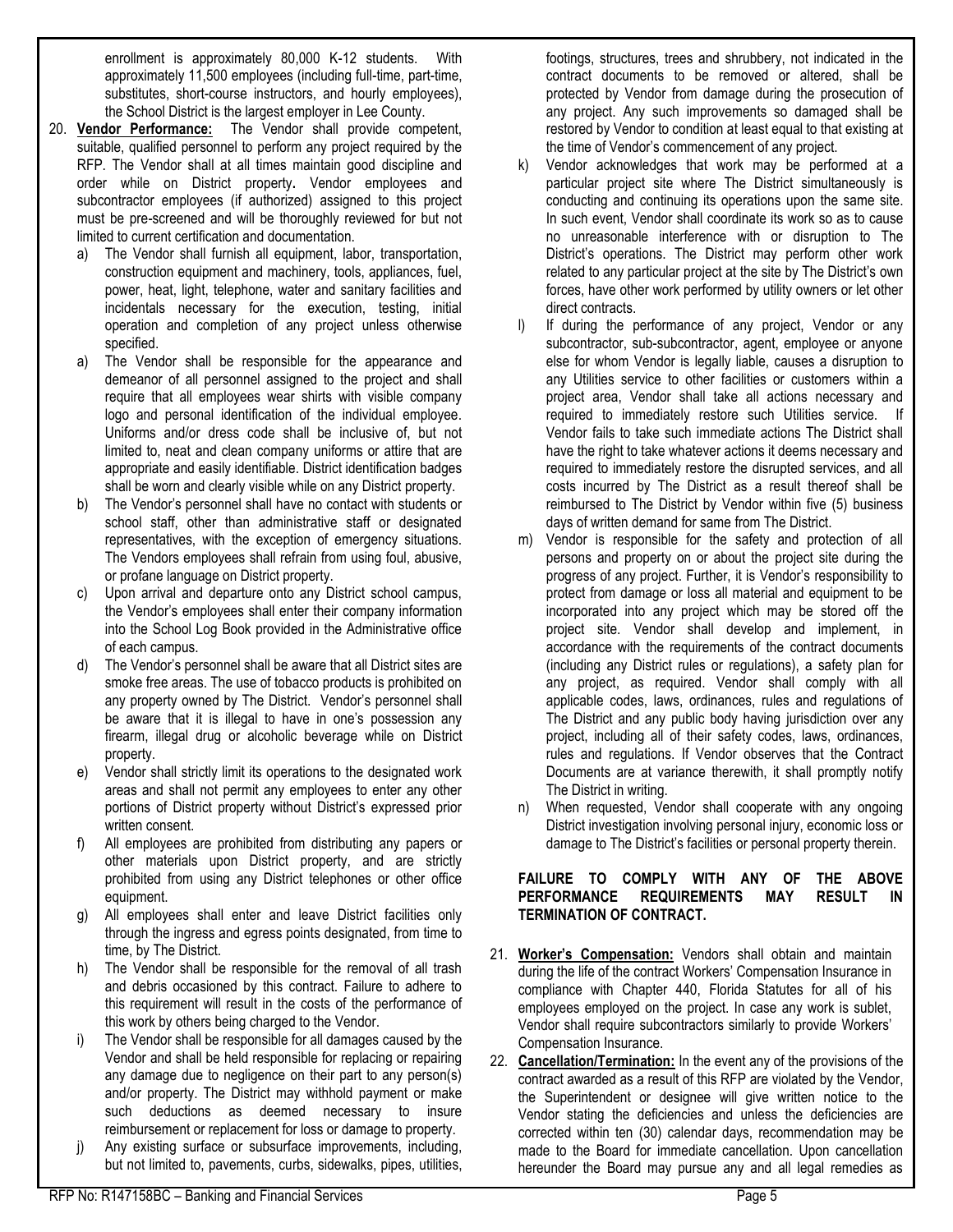provided herein and by law. The Board reserves the right to terminate any contract resulting from this invitation at any time and for any reason, upon giving seven (7) days prior written notice to the other party. If said contract should be terminated for convenience as provided herein, the Board will be relieved of all obligations under said contract. The Board will only be required to pay to the Vendor that amount of the contract actually performed to the date of termination. Repeated instance of failure to perform may result in cancellation of the contract and removal of the Proposer from consideration on other District contracts for the duration of the document contract period or for three years, whichever is longer, at the discretion of the Director of Procurement.

- 23. **Default:** In the event that the awarded Proposer should breach this contract, the District and the School Board reserve the right to seek all remedies in law and/or in equity.
- 24. **Liability:** Where Vendors are required to enter or go onto District property to deliver materials, perform work or provide services as a result of a proposal award, the Proposer assumes full duty, obligation and expense of obtaining all necessary licenses, permits and insurance, and shall be fully responsible for its own negligent or willful acts or omissions. Refer to the Attachment C (Insurance Requirements form) for the District's insurance requirements.
- 25. **Indemnity: This General Condition of the RFP is NOT subject to negotiation and any proposal that fails to accept these conditions will be rejected as "non-responsive", unless vendor is entitled to sovereign immunity by action of the Florida Legislature.** The District agrees to be fully responsible for its acts of negligence, or its agents' acts of negligence when acting within the scope of their employment and agrees to be liable for any damages resulting from said negligence. Nothing herein is intended to serve as a waiver of sovereign immunity by the District. Nothing herein shall be construed as consent by the District to be sued by third parties in any matter arising out of any contract. Vendor shall hold harmless and defend the District and its agents and employees from all suits and actions, including attorney's fees and all costs of litigation and judgments of any name and description arising out of or incidental to the performance of this contract or work performed there under. This provision shall also pertain to any claims brought against the District by an employee of the named Vendor, any Subcontractor, or anyone directly or indirectly employed by any of them. The Vendor's obligation under this provision shall not be limited in any way by the agreed upon contract price as shown in this Contract or the Vendor's limit of, or lack of, sufficient insurance protection.
- 26. **Taxes:** The District is exempt from any Taxes. State Exemption Certificate certified on request. State Sales Tax Exemption Certificate is No. 85-8012622066C-4, and Federal Tax Identification is No. 59-6000701.
- 27. **Drug Free Workplace/Identical Tie Proposals:** Whenever two or more proposals, which are equal with respect to price, quality and service, are received for the procurement of commodities or contractual services, a proposal received from a business that certifies that it has implemented a drug-free workplace program shall be given preference in the award process. In order to have a drug-free workplace program, a business shall comply with the requirements of Florida Statute 287.087.
- 28. **Ethics:** All awarded proposers shall comply with the requirements of law regarding ethics as set forth in Chapter 112, Florida Statutes, and rules promulgated by the Florida Commission of Ethics.
- 29. **Confidentiality:** Proposers shall be aware that all submittals provided with a proposal are subject to public disclosure and will **not** be afforded confidentiality with the exception of "sealed" financial statements.
- 30. **Invoicing:** Orders shall be processed or work performed only upon receipt of authorized purchase orders issued by The School District of Lee County Procurement Department. The Vendor will provide **two copies of the original invoice to The School District of Lee County, Financial Accounting Department, located at 2855 Colonial Blvd, Fort Myers, FL 33966-1012.**
	- a) All invoices shall include purchase order number for proper identification. Invoices must be prepared properly to avoid unnecessary delays in payment. Upon receipt of invoices forwarded from the Finance Department, the user school/department will approve payment for requested work that has been completed satisfactorily. All invoices and correspondence shall be legibly written, signed and dated.
- 31. **Liquidated Damages Recovery:** Vendor agrees to the use of Liquidated Damages Recovery in the event the Vendor fails to perform in accordance with contract provisions. On any occasion where the Vendor fails to perform or defaults on the contract, or any material provision thereof, the District may procure the necessary supplies/services from other sources and hold the Vendor financially responsible for any excess costs incurred. The difference between the contracted price of the products and the actual price paid in this circumstance may be deducted from funds owed to the non-performing Vendor.
- 32. **Contact Information:** The Vendor shall appoint a person or persons to act as a primary contact with the District. This person or their designated back up shall be readily available during normal business hours by phone or in person; knowledgeable of the terms, conditions and procedures involved; and respond to messages within 24 hours. The District shall appoint a person or persons to act as the District Representative. The Vendor shall have access to the site after school hours, on weekends, and during school hours at the discretion of District Representative. All scheduling shall be coordinated with the District Representative.
- 33. **Bid Protest:** Failure to file a protest within the time prescribed in Section [120.57\(](http://www.flsenate.gov/Laws/Statutes/2010/120.57)3), Florida Statutes, or failure to post the bond or other security required by law within the time allowed for filing a bond shall constitute a waiver of proceedings under Chapter 120, Florida Statutes, and failure to follow any other requirements in the bid protest procedures established by the School District of Lee County, Florida shall constitute a waiver of all protest rights.
- 34. **Maintaining Public Records:** Parties awarded a contract as a result of this solicitation who provide a service acting on behalf of the District shall:
	- a) Keep and maintain public records that ordinarily and necessarily would be required by the District in order to perform the service.
	- b) Provide the public with access to public records on the same terms and conditions that the District would provide the records and at a cost that does not exceed the cost provided in Chapter 119, Florida Statutes or as otherwise provided by law.
	- c) Ensure that public records that are exempt or confidential and exempt from public records disclosure requirements are not disclosed except as authorized by law.

Meet all requirements for retaining public records and transfer, at no cost, to the District all public records in possession of the vendor upon termination of the contract and destroy any duplicate records that are exempt or confidential and exempt from public records disclosure.

35. **Vendor Background Screening Requirements:** Vendor will comply with all requirements of Florida Statutes 1012.32, 1012.465, 1012.467 and 1012.468, by certifying that the Vendor and all of its employees who provide services under this contract have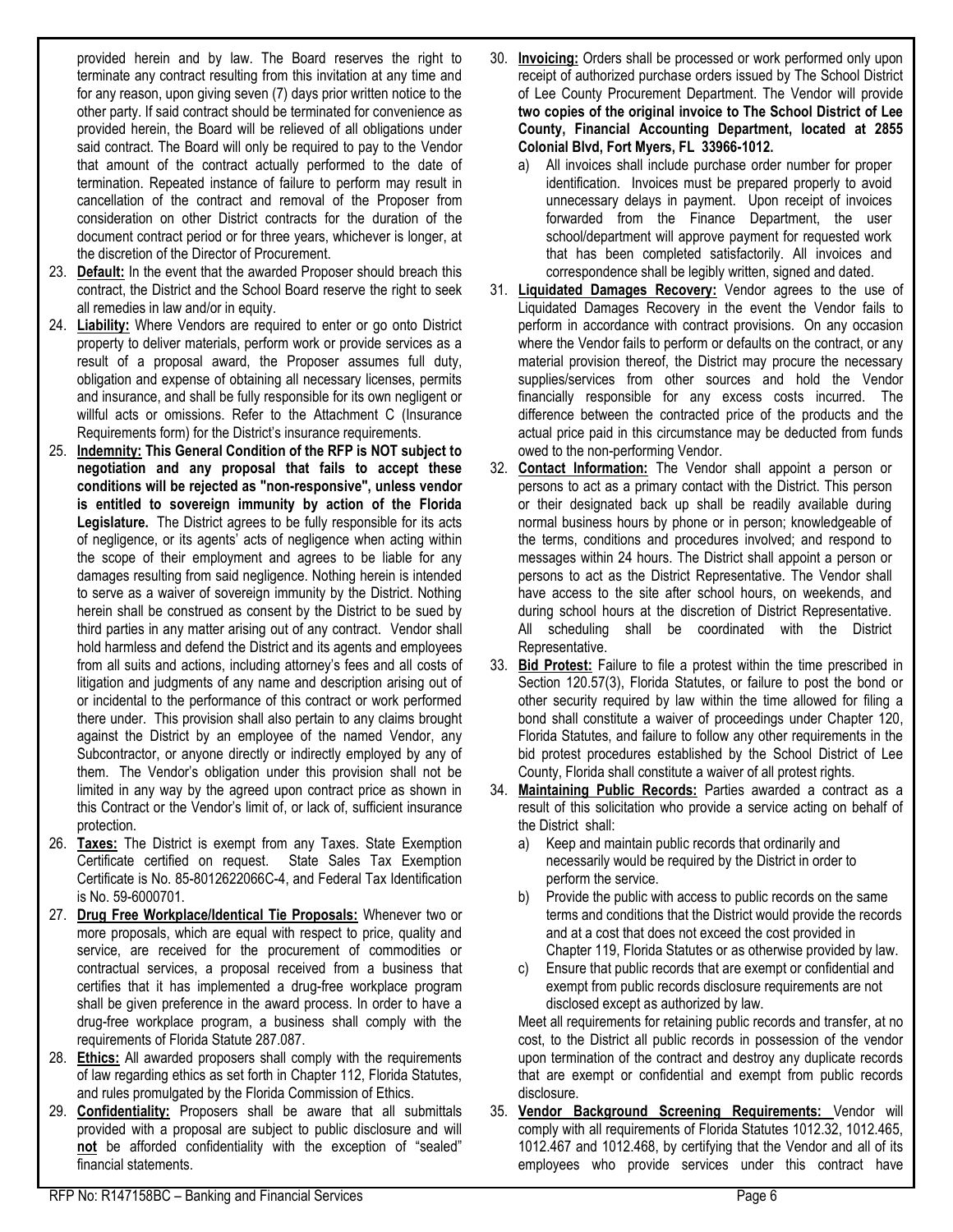completed the background screening required by the referenced statutes and meet the standards established by the statutes. This certification will be provided to The District in advance of the Vendor providing any services on campus while students are present. The Vendor will bear the cost of acquiring the background screening and any fee imposed by the Florida Department of Law Enforcement to maintain the fingerprints provided with respect to Vendor and its employees. Vendor will provide The District a list of its employees who have completed background screening as required by the referenced statutes and meet the statutory requirements. Vendor will update these lists in the event that any employee listed fails to meet the statutory standards or new employees who have completed the background check and meet standards are added. Vendor agrees that in the event the Vendor or any employee who the Vendor has certified as completing the background check and meeting the statutory standards then is convicted of any disqualifying offense, the Vendor will notify The District within 48 hours of such.

- a) The parties agree that in the event that Vendor fails to perform any of the duties described in this paragraph, this will constitute a material breach of the contract entitling The District to terminate immediately with no further responsibility to make payment or perform any other duties under this contract. Vendor agrees to indemnify and hold harmless The District, its officers and employees from any liability in the form of physical injury, death, or property damage resulting from Vendor's failure to comply with the requirements of this paragraph of the Florida Statutes.
- b) Effective October 1, 2005 the Florida Department of Law Enforcement opened a new shared fingerprint database that is available to all School Districts in Florida. Vendor and their employees who were fingerprinted within the last five (5) years in any county in Florida should be in the State fingerprinting database. Vendors and their employees who have been fingerprinted in one of the School Districts should have the ability to notify other School Districts Human Resources Department of their fingerprinting status by providing the name of the School District in which they were fingerprinted, employee name and social security number. This legislation alleviates the issue of requiring vendors to be fingerprinted in every District in which they provide services.
- c) Vendor must provide a list of employees that will participate in this contract for fingerprinting appointments to the District's Department of Professional Standards and Equity at 239 -337 - 8331.
- Any costs associated with obtaining District badges through the Department of Professional Standards and Equity shall be the sole responsibility of the Vendor.
- 36. **Vendor Process for Fingerprinting:** Upon award, Vendor is required to comply with the requirements of Florida Statutes. COST: \$94.50/Fingerprint (Price includes \$54.50 for fingerprints, \$24.00 for 5 year retention fee, \$10 for badge, \$6 for processing fees).

| LOCATIONS: Pack & Send                                           | <b>UPS Store</b>   |
|------------------------------------------------------------------|--------------------|
| 8595 College Parkway                                             | 8805 Tamiami Trail |
| Fort Myers, FL 33919                                             | Naples, FL 34108   |
| Phone: (239) 433-0747 Phone: (239) 597-9221                      |                    |
| HOURS: 8:00 a.m. - 5:00 p.m. (M-F); 10:00 a.m. - 4:00 p.m. (Sat) |                    |
| Vendors must register on-line to schedule fingerprinting and     |                    |
| choose their method of payment (credit card or money order).     |                    |
| Register at http://lee.sofn.net                                  |                    |
|                                                                  |                    |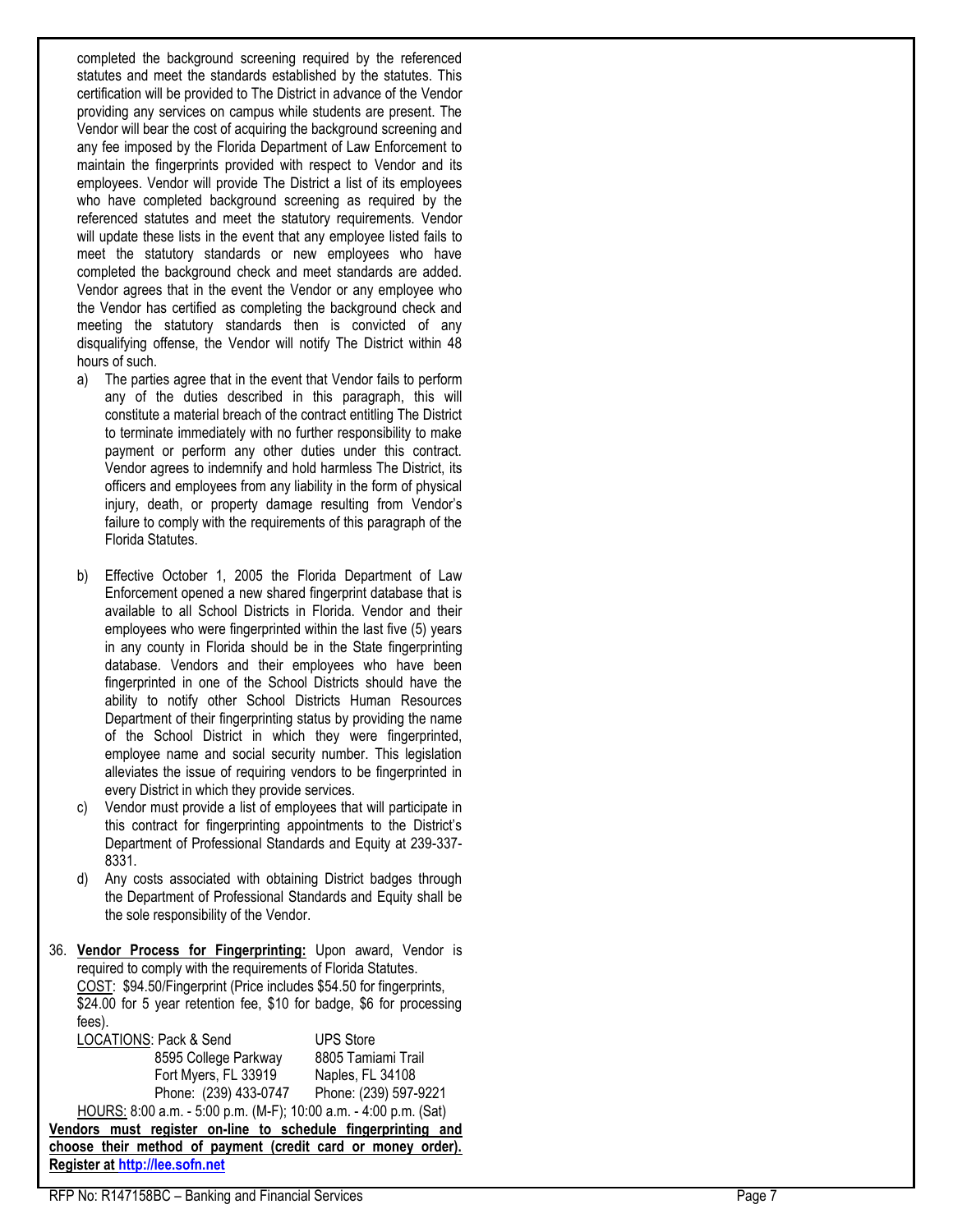## **PUBLIC NOTICE**

### **RFP # R147158BC BANKING AND FINANCIAL SERVICES Friday, February 28, 2014 at 2:00 PM local time**

Sealed proposals for **Banking and Financial Services** will be received from eligible proposers at the School District of Lee County (hereinafter "The District"), **Department of Procurement Services**, 2855 Colonial Blvd, Fort Myers, FL 33966, until **Friday, February 28, 2014 at 2:00 PM local time.** The District is seeking competitive proposals from qualified, interested parties that provide banking and financial services to Florida public entities. It is the intent of the District to implement the plans selected as a result of this award effective in June, 2014.

**Minimum Qualifications:** The following requirements are necessary for proposals to be considered for evaluation.

- 1.1 Financial Institution must be an active Qualified Public Depository (QPD). This will be confirmed at RFP opening by the Procurement Agent responsible for this RFP at the following website: [https://apps8.fldfs.com/CAP\\_Web/PublicDeposits/ActiveQPDDisplayList.aspx](https://www.myfloridacfo.com/division/treasury/collateral-management/qualified-public-depositories)
- 1.2 Financial Institution must comply with FDIC, 6500-Consumer Protection, Title IX Electronic Funds Transfer Act. A copy of FDIC certificate shall be included with the response.
- 1.3 Financial Institution shall be compliant with the Community Reinvestment Act (C.R.A.) and shall provide FDIC issued documentation reflecting compliance.

**Interested parties must register with the Department of Procurement Services** by contacting Procurement Agent Brandi Camelio at [BrandiLC@LeeSchools.net](mailto:BrandiLC@LeeSchools.net) and provide the responding proposer name, primary point of contact for this RFP, phone number, and e-mail address.

All proposals submitted shall be in compliance with Attachment A, Proposal Response Form, seven (7) tabs included in the bid specifications, a copy of which may be reviewed or obtained at the Department of the Procurement Services or by downloading from Lee County School District, Procurement Services' website at: [http://procurement.leeschools.net/bids.htm.](https://www.leeschools.net/procurement)

**Questions:** Questions regarding specifications or intended work shall be submitted in writing to The Department of Procurement Services, Brandi Camelio at [BrandiLC@leeschools.net.](mailto:BrandiLC@leeschools.net) Questions are due no later than **Friday, February 14, 2014 at 2:00 PM**.

The District does not discriminate based on age, race, color, gender, religion, national origin, disability or marital status.

The School District of Lee County Department of Procurement Services 2855 Colonial Blvd Fort Myers, FL 33966-1012

BY: **/s/ Brandi Camelio** Brandi Camelio Procurement Agent

Publicly posted in the lobby of the Lee County Public Education Center on January 31, 2014.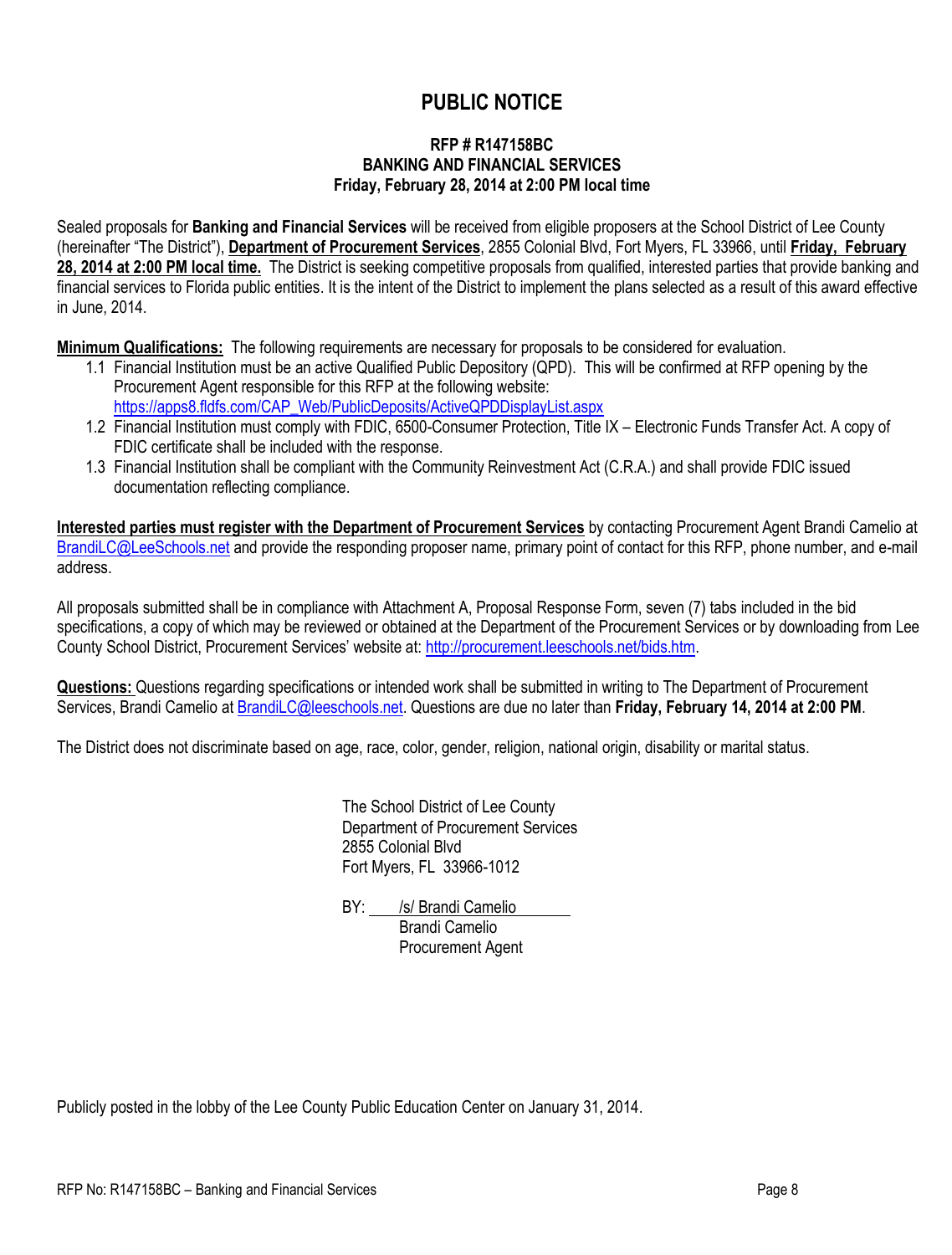### **DETAILED SPECIFICATIONS BANKING AND FINANCIAL SERVICES RFP No. R147158BC**

**Overview:** The School District of Lee County (the District) is seeking competitive proposals from qualified, interested parties that provide banking and financial services to Florida public entities. Reponses will be received by the Department of Procurement Services, 2855 Colonial Blvd., Fort Myers, FL 33966 until 2:00 PM, February 28, 2014. Any questions regarding this Request for Proposals (RFP) should be directed to Brandi Camelio, Procurement Agent, via email at [BrandiLC@leeschools.net.](mailto:BrandiLC@leeschools.net) Respondents are requested to provide comprehensive program and cost information that will contribute to the District's decision making process regarding the District's banking and financial services provider. The awarded provider will be responsible for working in conjunction with the District's Finance and Information Systems Departments to successfully administer, implement, support, and manage the banking and financial services program.

The District anticipates awarding a single contract to a single proposer for a period of performance of five (5) years plus options for two (2) additional two (1) year periods; however, it shall be at the District's discretion to award any or all categories of service to multiple providers.

The District is seeking proposals that address the following areas of service:

- A. Program Features of Banking and Financial Services
	- 1. Florida Public Entity Banking
	- 2. Purchasing Cards
	- 3. Merchant Processing Services
	- 4. E-Payables
	- 5. Other Banking and Financial Services
- B. Support Services including:
	- 1. Customer Support
	- 2. Security
	- 3. Implementation
	- 4. Transition Planning
	- 5. Leveraging Information Technology
- C. Banking Locations
	- 1. Physical Addresses
	- 2. Distance to District locations
- D. All Inclusive Fee Schedule

All materials submitted in response to this RFP shall become the property of the District. The District is governed by the Public Record Law, Chapter 119, and Florida Statutes (F.S.). Only trade secrets as defined in Section 812.081(1)( C), F.S., may be exempt from disclosure.

**Background Information**: The District serves the entire area of Lee County, Florida including the cities of Bonita Springs, Cape Coral, Fort Myers, Fort Myers Beach, and Sanibel. With approximately 11,500 employees (including full-time, part-time, substitutes, short-course instructors, and hourly employees), the District is the largest employer in the county. Lee County is the 39<sup>th</sup> largest school district in the United States and the 9<sup>th</sup> largest in the State of Florida with approximately 85,500 students. The District includes 45 elementary schools, 17 middle schools, 4 K-8 schools, 13 high schools, 18 special schools, 3 vocational schools, and 22 charter schools. The charter schools do not share banking services with the District. The District's budget for the past 3 years has averaged \$1.3B. The District's cash balance averages approximately \$20 million monthly (in all accounts including public interest checking), and the cash flow cycle reflects peaks during December which could exceed \$200 million when tax revenues are received, and lower cash balances are experienced during the summer months. Historically the District has invested approximately 90% of available funds in the SBA fund, which has been established specifically for Florida school board investments. The remaining funds have been managed in a non-interest bearing checking account. Since 2007, the District's banking and financial services have been provided by Bank of America, N.A., and the current contract expires on June 2, 2014. To assist Proposers with responding to the RFP, the District's current fee schedule and a summary of the District's last 12 months of analysis statements, not including the public interest checking or SBA funds, are included in this RFP as Exhibit 2. Going forward, the District may choose to leave more funds in the public interest checking account to offset the service fees. The District is governed by Chapter 280, Florida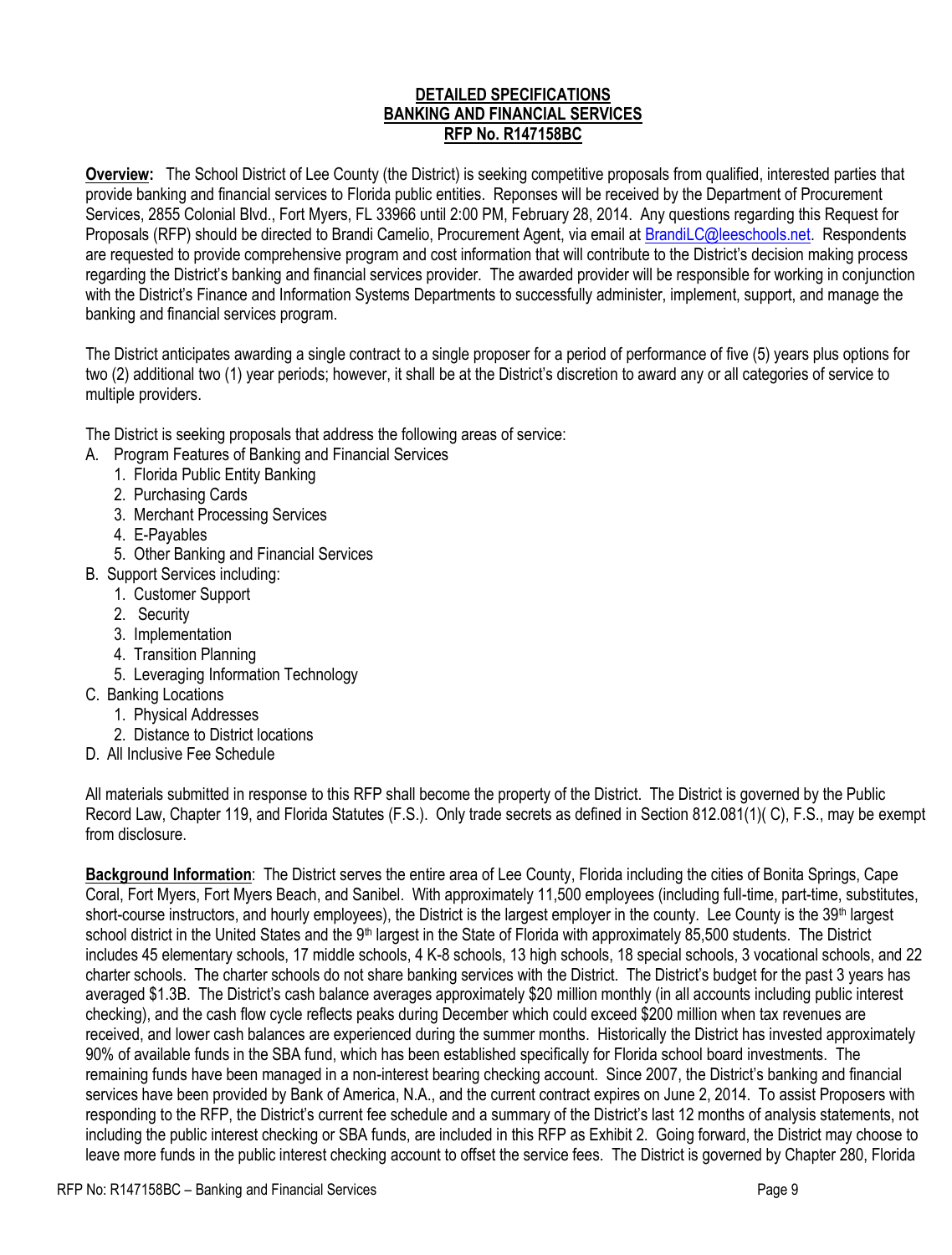Statutes, Security for Public Deposits. A detailed description of the chapter can be found at the following link: <http://www.flsenate.gov/Laws/Statutes/2012/Chapter280>

- **1. Minimum Qualifications:** The following requirements are necessary for proposals to be considered for evaluation.
	- 1.1 Financial Institution must be an active Qualified Public Depository (QPD). This will be confirmed at RFP opening by the Procurement Agent responsible for this RFP at the following website: [https://apps8.fldfs.com/CAP\\_Web/PublicDeposits/ActiveQPDDisplayList.aspx](https://www.myfloridacfo.com/division/treasury/collateral-management/qualified-public-depositories)
	- 1.2 Financial Institution must comply with FDIC, 6500-Consumer Protection, Title IX Electronic Funds Transfer Act. A copy of FDIC certificate shall be included with the response.
	- 1.3 Financial Institution shall be compliant with the Community Reinvestment Act (C.R.A.) and shall provide FDIC issued documentation reflecting compliance.
- **2. Evaluation of Proposals:** Proposals shall be scored using the following evaluation criteria

| <b>EVALUATION CRITERIA</b>    | <b>MAXIMUM POINTS</b> |
|-------------------------------|-----------------------|
| <b>PROGRAM FEATURES</b>       | 25                    |
| SUPPORT SERVICES & REFERENCES | 30                    |
| <b>BANKING LOCATIONS</b>      | 20                    |
| FEE SCHEDULE                  | 25                    |

**3. Questions About the RFP:** Any questions concerning the Request for Proposal shall be directed in writing to:

The School District of Lee County Department of Procurement Services Brandi Camelio, Procurement Agent 2855 Colonial Blvd., Fort Myers, FL 33966 Via fax at (239) 337-8200 or Email at [BrandiLC@leeschools.net](mailto:BrandiLC@leeschools.net)

All questions must be received no later than Friday, February 14, 2014 at 2:00 PM. Any and all written questions received will be compiled and official responses will be developed by appropriate District employees. The compilation of written questions and their official responses will be issued by the Department of Procurement Services in the form of addenda and placed on the District's website at [http://procurement.leeschools.net/bids.htm#active.](https://www.leeschools.net/procurement) Proposer shall be responsible for the acknowledgement of each addendum on Attachment D, the Addenda Acknowledgement Form.

Copies of addenda will be made available for inspection at the District's Department of Procurement Services where proposal documents will be kept on file. No verbal or written information which is obtained other than by information in this document or by addendum to this RFP will be binding to the District.

**4. Contract Term:** The District anticipates awarding a contract for five (5) years commencing upon Board approval or until new proposals are taken and awarded. The contract (or any portion thereof) has the option of being renewed for two (2) additional one (1) year periods, for a not to exceed amount of seven (7) years, upon mutual agreement of both parties, under the same terms and conditions. The District, through its Department of Procurement Services, will, if considering renewal, request a letter of intent to renew from each awardee, prior to the end of the current contract period. The awardee will be notified when the recommendation has been acted upon by the District. The proposer agrees to this condition by signing its proposal.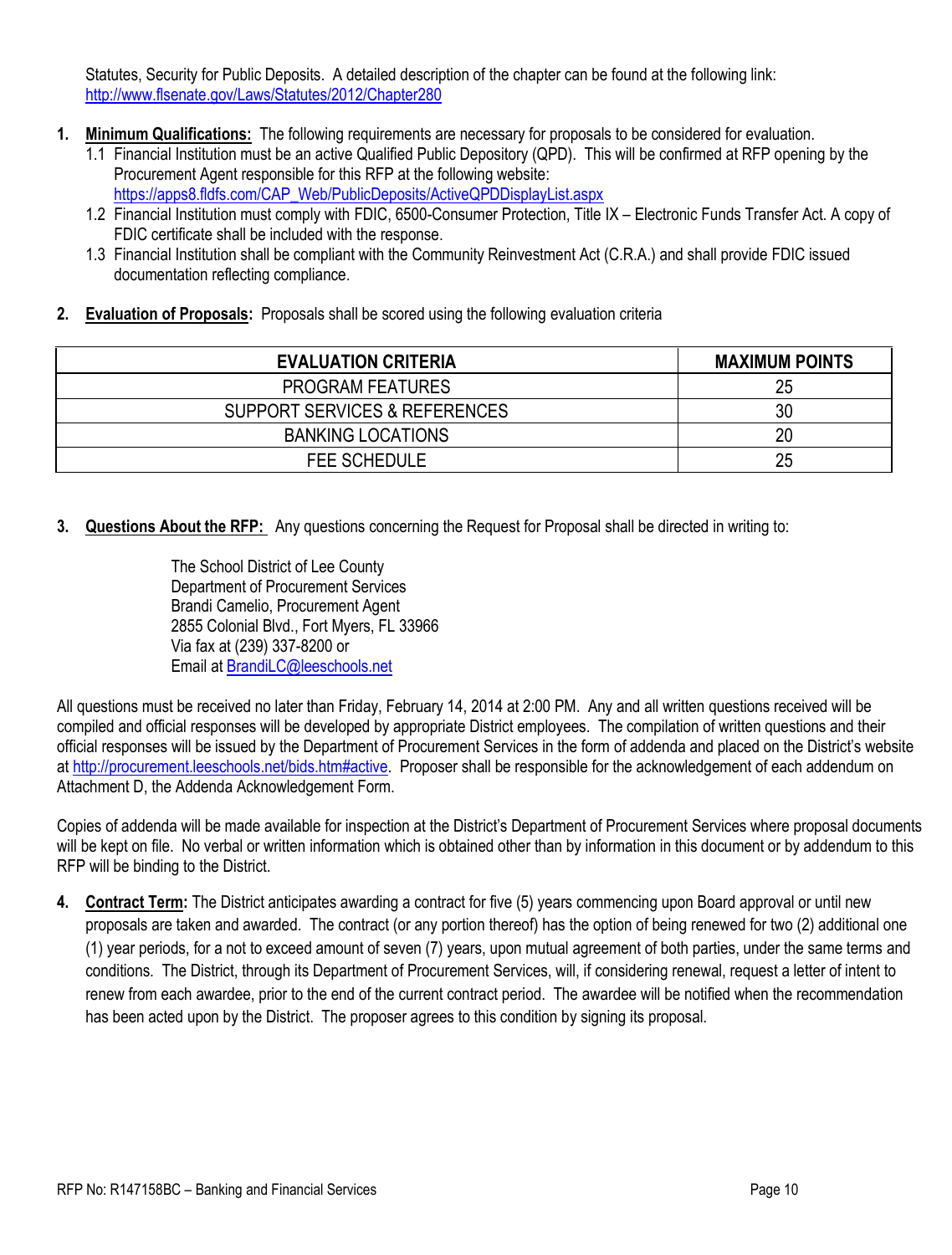### **5. Estimated Timeline:**

| January 31, 2014  | Release of RFP No. R147158BC                                                                                                                 |
|-------------------|----------------------------------------------------------------------------------------------------------------------------------------------|
| February 14, 2014 | Written questions due in the Department of Procurement Services by 2:00 PM, local time                                                       |
| February 28, 2014 | Proposals due on or before 2:00 PM local time<br>Department of Procurement Services<br>2855 Colonial Blvd.<br>Fort Myers, Florida 33966-1012 |
| March, 2014       | Evaluation Committee reviews proposals for short-list                                                                                        |
| March/April, 2014 | Optional interviews, schedule at the District's discretion                                                                                   |
| April/May, 2014   | <b>School Board Action</b>                                                                                                                   |

Dates and times are estimated and are subject to change. Notification of changes to the time schedule will be made to registered proposers. Response to inquiries regarding the status of a proposal will not be made prior to the posting of award recommendation.

- **6. Proposal Submittal:** In order to maintain comparability and facilitate the review process, it is required that proposals be organized in the manner specified below. Include all information requested herein in the proposal. All responses to the RFP shall be submitted in an 8  $\frac{1}{2}$ " x 11", edge-bound format. Covers may be slightly larger. Sections shall be tabbed to correspond to the headings listed in this section. Contents shall be in conformance with requested criteria utilizing the Proposer's phrasing to complete the requested listing. Include one (1) original, manually signed proposal, eight (8) copies, and one (1) electronic version on CD/DVD or flash drive identical to the original. Attachments shall be completed in a usable Word or Excel format (e.g. with no locked cells; Adobe PDF is not acceptable). **Failure to comply with proposal submittal requirements may be grounds for proposal rejection.**
	- 6.1 **Title Page:** Include RFP number, subject, the name of the proposer, address, telephone number and the date.
	- 6.2 **Table of Contents**: Include a clear identification of the material by section and by page number.
	- 6.3 **Letter of Transmittal:** Proposer shall include the following information in the letter of transmittal:
		- 6.3.3 Indicate which services the firm is proposing.
		- 6.3.4 Indicate the names of the persons who will be authorized to make representation for the Proposer, their title, email address, and telephone number.
		- 6.3.5 Indicate any and all variances from the RFP specifications, terms and/or conditions regardless of how slight. If no variations are stated, it shall be conveyed that the proposed product or service fully complies with the specifications and terms and conditions of the RFP.
		- 6.3.6 Provide a summary describing how the program offered fully complies with the following regulations:
			- 6.3.6.1 Code of Federal Regulation, Title 12 Banks and Banking, Chapter 11 Federal Reserve System, Part 205, Electronic Funds Transfer (Regulation E);
			- 6.3.6.2 Section 532.01, Florida Statutes Payment by check, draft, or other order for payment; and
			- 6.3.6.3 Section 655.966, Florida Statues Banks and Banking.
	- 6.4 **Required Submittal Checklist:** Proposer shall complete and submit the Request for Proposal coversheet, page 1 of the RFP, with all required information completed and all signatures (blue ink preferred on original) as specified. Any modifications or alterations to this form shall not be accepted and may cause proposal to be rejected.
	- 6.5 **Attachment A**  Questionnaire and Proposal Response Form (Pricing): Proposers shall complete the questionnaire in its entirety and submit an electronic copy, identical to the original signed paper document, in a useable Excel format as provided in Attachment A with the RFP specifications.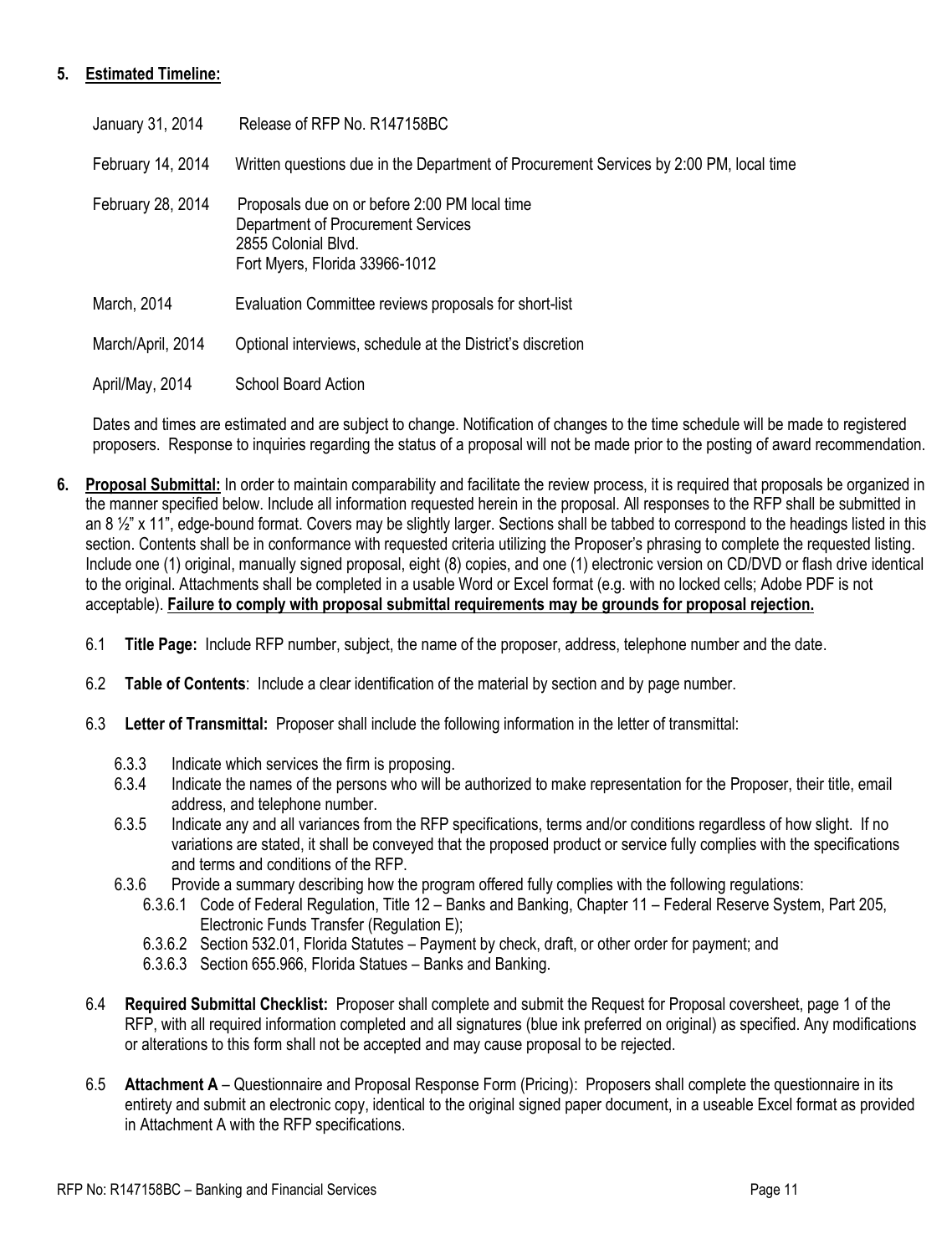- 6.6 **Attachment B - Reference Form:** Proposer is requested to provide three (3) client references for banking services for Florida school districts, other Florida public entities, other government entities, or non-public entities. The District is a large public entity with over 80 locations, multiple bank accounts, a large number of monthly transactions, and a great need for customer service. References should substantiate that service provided was in support of customers with comparable deposits, complexity of banking structure, and customer service need.
- 6.7 **Attachment C - Insurance Requirements Form:** Proposer shall respond to the District insurance requirements.
- 6.8 **Attachment D Addenda Acknowledgement Form**: Proposer shall complete the form with all required information and all signatures as specified. The Addenda Acknowledgement Form must be signed and returned with the proposal.
- 6.9 **Attachment E – Debarment Form:** Certification regarding debarment, suspension, ineligibility and voluntary exclusion lower tier covered transactions.
- 6.10 **Attachment F - Drug Free Workplace Certification:** Proposer shall complete the form with all required information and all signatures as specified. The Drug Free Workplace Form must be signed and returned with the proposal.
- 6.11 **Attachment G - Public Entity Crime Form:** Sworn statement under section 287.133(3), (A), Florida Statutes, Public Entity Crimes, signed and notarized.
- 6.12 **Attachment H – Contract or Agreement:** If Proposer requires clients to sign a contract or any other document that legally obligates the client to any terms and conditions, the Proposer's contract or agreement documents shall be submitted as Attachment H in the Proposer's response.
- 6.13 **Attachment I – Waiver of Trade Secret Form:** Proposer shall complete the form with all required information and all signatures as specified. The Waiver of Trade Secret Form must be signed and returned with the proposal.
- 6.14 **Attachment J – Annual Financial Statements:** Proposer shall include the firm's audited financial statements for the last three (3) calendar years. Optionally, the Proposer may include up to five (5) years of financial statements. A link to a website that contains this information is acceptable.
- 6.15 **Attachment K – Proposal Mailing Label:** Accurately completed and adhered to sealed proposal.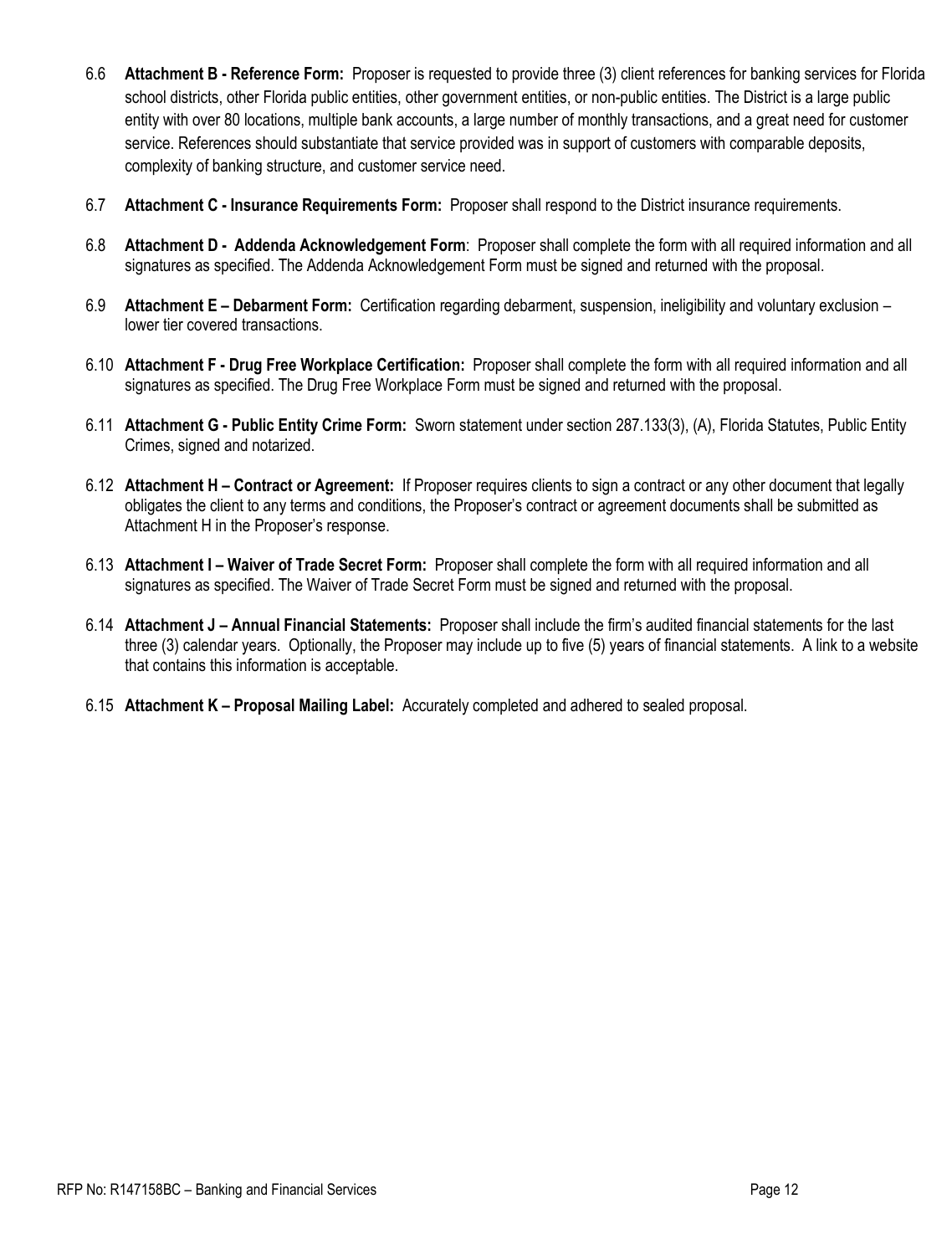### **DETAILED SPECIFICATIONS**

### **SECTION A: PROGRAM FEATURES FOR BANKING AND FINANCIAL SERVICES**

### **1. Commercial Account:**

- 1.1. Outgoing wire transfers: The District requires acceptance of outgoing wire transfer orders up to 5:00 PM on the banking day the order is placed, and the transfer must be completed same day.
- 1.2. Incoming wire transfers: Same day account credit for incoming wire transfers for whom the bank or its first designated correspondent receives credit.
- 1.3. Intrabank transfers: Defined as electronic transfers of funds between different accounts at the same Financial Institution. Same banking day use of deposits for intrabank transfers. These may be made electronically or by phone. The District requires no fees for intrabank transfers between any accounts held by the District. (e.g. Schools to District's primary account)
- 1.4. Positive Pay: The District currently has fraud protection called Positive Pay and it is used by the District to supply information to the Financial Institution on checks issued on multiple accounts including payroll and accounts payable.
	- 1.4.1. The District will provide the Financial Institution an electronic transmission for the Accounts Payable account no later than one (1) day after the check run. This will supply the Financial Institution with a list of check numbers issued, to whom they were issued and the value of each.
	- 1.4.2. The District will provide the Financial Institution an electronic transmission for the checks issued out of the Payroll account no later than one (1) day prior to the actual pay date. This will supply the Financial Institution with a list of check numbers issued, to whom they were issued, and the value of each.
- 1.5. ACH Direct Deposit of Payroll: The District will provide the Financial Institution an electronic transmission for the Payroll account direct deposit information no less than two (2) days prior to the actual pay date. The Financial Institution shall provide the direct deposit of payroll funds to any Financial Institution that is a member of the Federal wire system no later than 12:01AM on the specified pay date.
- 1.6. ACH Debit and Credit processing and origination.
- 1.7. Notification of ACH returns.
- 1.8. The District requires that any and all account fees and interest earned, regardless of the account, be appl8ied to the District's primary account and a monthly service fee analysis report provided for all District accounts.
- 1.9. Online Banking: A system allowing customers to conduct financial transactions using the internet and without having to go into the Financial Institution. The District current uses the following online banking services:
	- 1.9.1. Daily activity report;
	- 1.9.2. Adding checks to Positive Pay;
	- 1.9.3. Outgoing ACH activity;
	- 1.9.4. Deposits;
	- 1.9.5. Checks;

.

- 1.9.6. Stop Payments;
- 1.9.7. Voids; and
- 1.9.8. Cancellations
- 1.10. The District requires flexibility with managing online accounts at a central location with view capability at certain locations. The District requires role based security on any accounts listed under the District name.
- 1.11. The District requires check imaging for all accounts provided on a monthly basis. Images shall include the front and bank of each check.
- 1.12. The District requires the ability to deposit funds through the drive-thru using disposable deposit bags. Funds that are deposited by a drive-thru transaction shall be verified and any discrepancies reported to the District designee no later than the following business day. This feature is used primarily by the District's Food Services Department.
- 1.13. The District requires the ability to deposit funds inside a branch location with a teller. Funds that are deposited through an inside face-to-face transaction shall be verified immediately and any discrepancies reported immediately.
- 1.14. Zero Balance Account Sweeps and Reinvestment: Financial Institution will invest one hundred percent (100%) of all collected cash account balances, through a third-party safekeeping agreement, a fully collateralized repurchase agreement or other investment portfolio authorized under 218.415, F.S., and the District's then current investment policy, as provided in Exhibit 3 or a current copy can be found at the following lin[k:http://www.leeschools.net/board/policies/chapter6/605\\_InvestmentofFunds.pdf](https://www.leeschools.net/common/pages/DisplayFile.aspx?itemId=1493512)
- 1.15.Bank Reconciliations for Accounts Payable and Payroll Accounts: The Financial Institution will provide the District, once a month, both in electronic and paper versions, a numerical listing of checks paid and any outstanding or voided checks. The listing will include exception codes for missing check numbers, checks paid but not on the District's electronic transmission,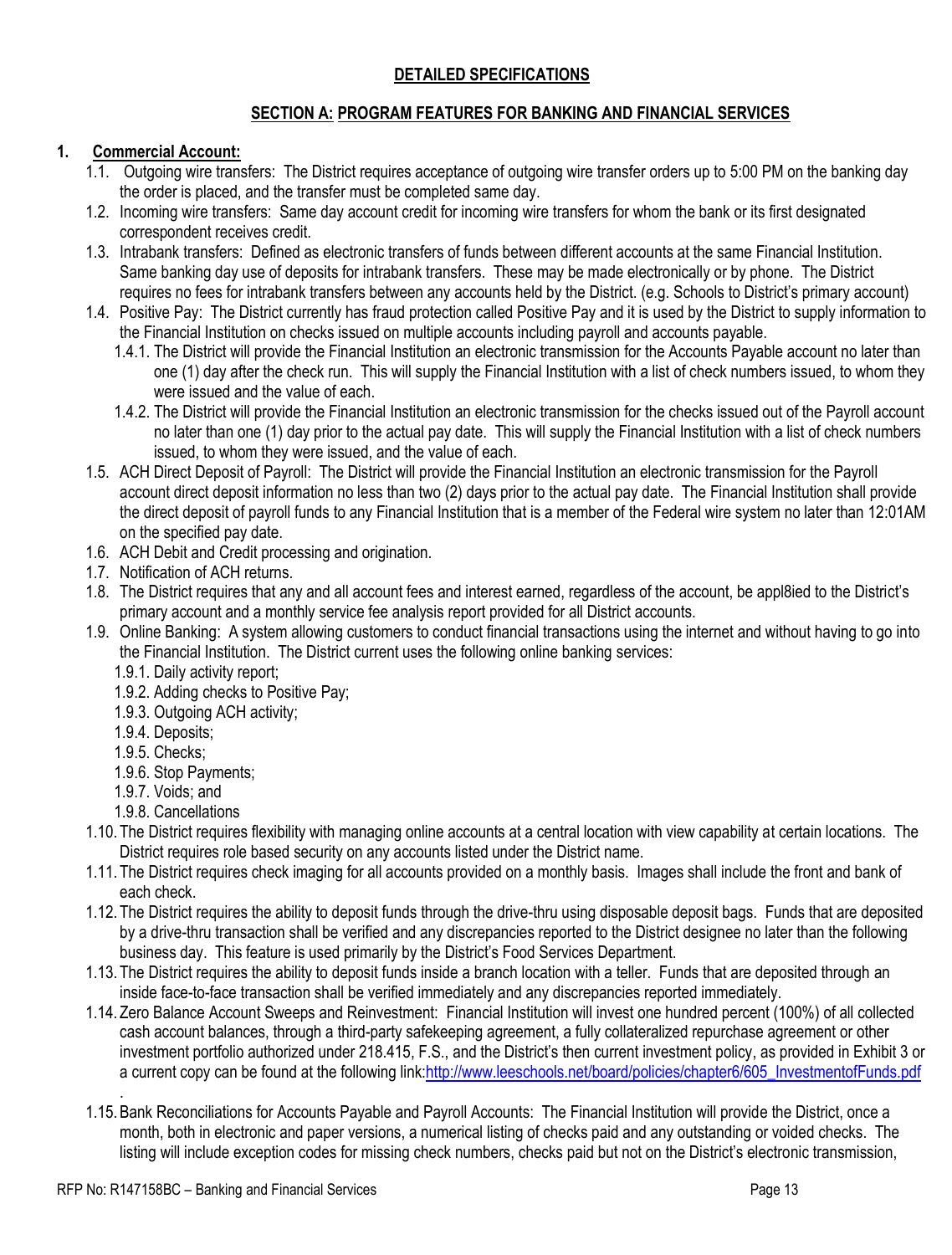checks paid for amounts different than the issued amounts, or other exceptions that may occur. All Accounts Payable and Payroll Account reconciliation reports shall be sequential by check number and value.

- 1.16.Bank statements for all District accounts shall be provided once a month, both in electronic and paper versions preferably within the first two business days of the next month.
- 1.17. Financial Institution will waive all check cashing charges to employees if checks are issued from District accounts to employees.
- **2. Purchasing Card (P-Card) Program:** The District currently uses purchasing cards, commonly referred to as P-Cards, for high volume, low dollar purchases which reduces the District's cost associated with these transactions. There are approximately 560 P-Cards issued to District employees at approximately 110 locations. The current P-Card program through Bank of America has been in place for approximately seven (7) years. The program is customizable through the Bank of America WORKS software program, which is managed by the District's P-Card Administrator. The District strongly encourages all Proposers to offer a P-Card program as part of their proposal. The District may, in its sole discretion, select multiple Proposers for award as a result of this RFP. In particular the District may negotiate and award a separate contract to a Proposer exclusively for a P-Card program. Below are the District's requirements for a P-Card program. Proposers shall confirm compliance with the requirements below and also respond to additional questions describing additional service offerings by completing Attachment A, Questionnaire and Proposal Response Form of this RFP.
	- 2.1. The District requires any program service be performed in accordance with the regulations and guidelines set forth in the District's Purchasing Card Policies and Procedures Manual as provided in Exhibit 4.
	- 2.2. The District requires a fully customizable P-Card program that is free of any monthly, quarterly or annual fees.
	- 2.3. The District requires customizable card which may include removing or adding text or logos or other elements of appearance.
	- 2.4. The District requires a centralized point of contact at the Financial Institution to ensure coordination of the P-Card program, as well as technical support that has sufficient knowledge of the P-Card program software.
	- 2.5. The District requires a 24 hour per day, 365 day per year customer service contact number.
	- 2.6. The District will appoint one or more program administrators internally that will have the ability to make any additions or changes to any card within the District's program.
	- 2.7. The District requires a software application to fully support administration of the P-Card program. This includes but is not limited to:
		- 2.7.1. Creation of Cardholder profiles;
		- 2.7.2. Changes to Cardholder profiles;
		- 2.7.3. Card Suspension or cancellation;
		- 2.7.4. Cardholder or Administrator ability to review account transaction information;
		- 2.7.5. Online account reconciliation for cardholders;
		- 2.7.6. Online requests for cardholder profile changes to Manager or Department Head;
		- 2.7.7. Online requests for new account generation submitted to District's P-Card Administrator for final approval;
		- 2.7.8. Ability for each location's Principal or Department Head to view and reconcile his or her location's participants account information online and forward the reconciled statements to the District's Finance Department;
		- 2.7.9. Ability for the District's Finance Department representative to reconcile the District's entire account online; and
		- 2.7.10. Ability for the District's P-Card Administrator(s) to view the account transactions of all program participants and to make changes in real-time to any existing account.
	- 2.8. The P-Card must have sufficient "brand" recognition and be accepted by the majority of local merchants as well as other national chain merchants. The Visa© or MasterCard© brand is preferred.
	- 2.9. Finance or interest charges may only be assessed on balances over sixty (60) days old unless an item is disputed at which point no fees will be assessed.
	- 2.10. The P-Card program must be free of purchase money security interests and any other types of liens or mortgages.
	- 2.11.Card life shall not exceed two (2) years and all cards shall be subject to early termination.
	- 2.12. The P-Card must have a single transaction dollar limit that is enforced by the Financial Institution. The limit shall not exceed a set value that will be provided by the District's program Administrator(s).
	- 2.13. The P-Card must have a maximum dollar limitation per billing period, per cardholder that will be established by the District's program Administrator(s).
	- 2.14. The P-Card must have complete prohibition of any cash advances or withdrawals.
	- 2.15. The District's P-Card Administrator(s) must have the ability to block charges from certain categories via a MCC code.
	- 2.16. The District requires the Financial Institution to also have the ability to apply limitations as a P-Card program Administrator in the event the District's Administrator is unavailable.
	- 2.17. The P-Card program shall have a reliable fraud protection feature.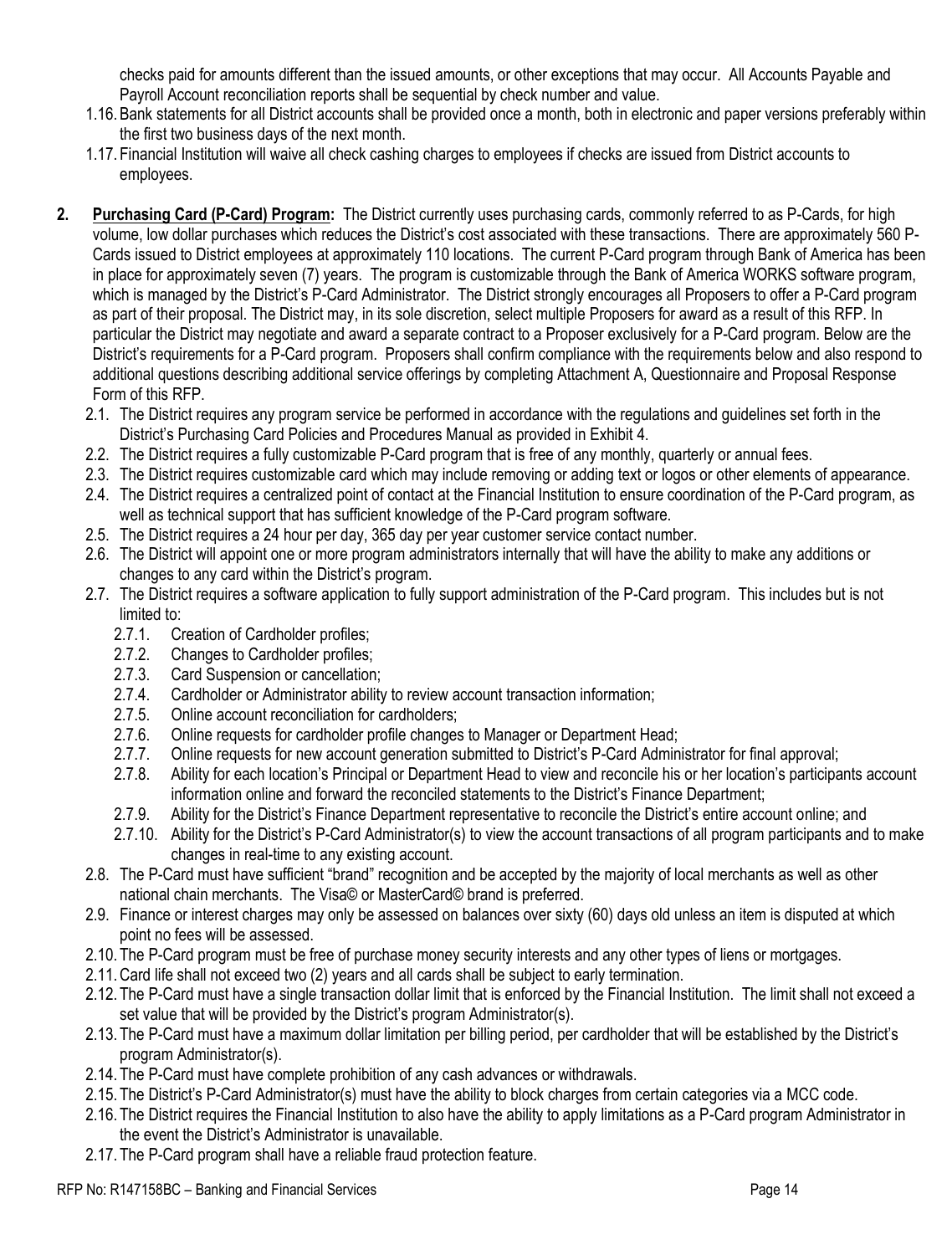- 2.18. The District shall not assume or accept liability for unauthorized use or fraudulent transactions. The District will not accept liability beyond a maximum time frame of twenty-four (24) hours after the Financial Institution is notified of unauthorized use and/or fraudulent transactions.
- 2.19.Reporting: The District requires the Financial Institution to provide detailed reports that will assist the District to establish program controls, prepare business utilization as well as other reports as necessary that meets the District's audit requirements on a monthly, quarterly or annual basis. Reports shall also be available for generation on the District's Administrator web portal in a preferred Microsoft Excel or Adobe PDF format on an adhoc (as needed) basis. The following is a sample list of required reports; others may be needed at any time.
	- 2.19.1. Centralized Analysis Reports;
	- 2.19.2. Department, Division and Agency billing reports;
	- 2.19.3. Individual Cardholder statements;
	- 2.19.4. Vendor Analysis Reports;
	- 2.19.5. Transaction Detail: by Standard Industry Code (SIC); by National Institute of Governmental Purchasing (NIGP) commodity codes; by Supplier; by Small Business Enterprise, Minority Business Enterprise or Women Business Enterprise firms; by Department, Division or Agency; and
	- 2.19.6. Reports used for tax purposes (1099).

2.20. The District requires onsite and possibly online training for all aspects of the P-Card program offering.

- **3. Merchant Processing Services:** Merchant processing services include the ability to receive credit/debit card payments for goods and services offered by District schools and departments. The District is piloting the use of merchant services, with credit card reading terminals, at three locations and desires to expand this program. It is anticipated that high schools and after school events may be the largest users of this service. At this time, the anticipated volume of this service is unknown. The District encourages Proposers to describe, in Attachment A, the benefits, fees, administration and reconciliation processes of Merchant Processing Services offered by the Proposer.
- **4. E-Payables:** The District desires the ability to make payments via the Financial Institution E-Payment (credit card) program. This system will allow the District to pay its vendors by a credit card payment system in lieu of a check or wire transfer. The District is interested in the opportunities for income generation that include any rebates available for this program.
- **5. Other Value Added Banking and Financial Services:** The District anticipates there may be additional banking and financial service offerings that will add value to a partnership with a Banking/Financial Institution. Proposers are requested to describe in detail, in Attachment A, their unique service offering, and the related features, benefits and fees for the District.

### **SECTION B: SUPPORT SERVICES**

The District requires a dedicated service team to support the following areas. Please respond to all questions in Attachment A.

- **6. Customer Support:**
- **7. Security:**
- **8. Transition Planning:**
- **9. Implementation:**
- **10. Leveraging Information Technology:**

### **SECTION C: LOCATIONS**

For reference, the District has provided a list of all locations including ancillary buildings in Exhibit 1. The District is open to exploring Proposer provided secured courier service for some or all school locations.

**11. Banking Locations:** The District has approximately 85 facilities that require full service banking centers relatively close to their respective locations. Please respond to all questions in Attachment A.

### **SECTION D: FEE SCHEDULE**

Provide an all-inclusive listing of all fees to be charged for services proposed for the duration of the contract. Any fees not included in the response to this proposal shall not be accepted by the District throughout the contract term unless specifically agreed to in writing no less than thirty (30) days in advance.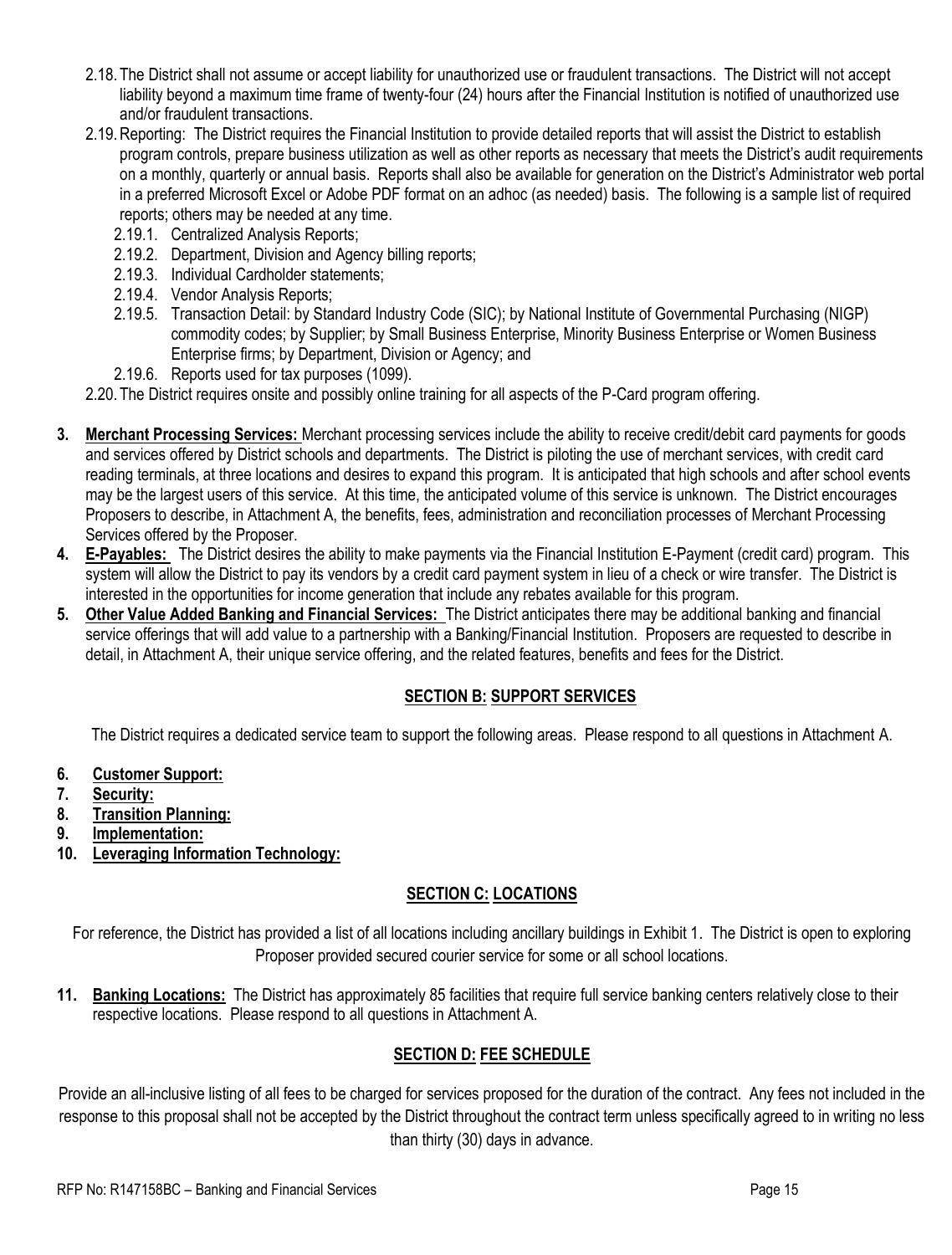### **ATTACHMENT A – PROPOSAL RESPONSE FORM AND QUESTIONNAIRE RFP No. R147158BC BANKING AND FINANCIAL SERVICES**

**QUESTIONNAIRE:** The District requires detailed responses to the following questions regarding the services requested in this RFP.

### **SECTION A: PROGRAM FEATURES FOR BANKING AND FINANCIAL SERVICES**

- **1. Commercial Account:** Explain in detail the features and benefits of your firm's commercial banking account.
	- 1.1 Explain, in detail, your firm's wire management capabilities.
	- 1.2 Confirm the District will have the ability to place outgoing wire transfer orders through 5:00 PM daily and the transfer will also be completed the same day.
	- 1.3 Confirm that incoming wire transfers will be credited to the District's account the same day it is received.
	- 1.4 Confirm that intrabank transfers can utilize same day deposits and be completed verbally by phone or electronically.
	- 1.5 Confirm that ACH Direct Deposit of payroll will be sent to any Financial Institution that is a member of the Federal wire system no later than 12:01 AM on each pay date.
	- 1.6 Explain your firm's ACH Debit and Credit processing and origination system.
	- 1.7 Describe how the District will be notified of ACH returns.
	- 1.8 Confirm your firm will apply all monthly service fees to the District's primary account and provide a monthly analysis report for such fees.
	- 1.9 Explain all online banking services offered by your firm. Be sure to include any of the following that may exist:
		- 1.9.1 Daily activity reports with no less than thirty (30) days of transactions and available for download in Excel format;
			- 1.9.2 Adding checks to Positive Pay;<br>1.9.3 Outgoing ACH activity:
			- 1.9.3 Outgoing ACH activity;<br>1.9.4 Deposits:
			- Deposits:
			- 1.9.5 Checks;
			- 1.9.6 Stop Payments;
			- 1.9.7 Voids; and
			- 1.9.8 Cancellations
	- 1.10 Confirm your firm is able to provide role based security for any account listed under the District's name.
	- 1.11 Verify that your firm will image all District checks, front and back, and provide in electronic format on a monthly basis for all District accounts. Describe any additional options for data preservation that your firm may offer.
	- 1.12 Confirm that any funds deposited by District personnel through a drive-thru teller will be verified for accuracy and any discrepancies reported to the District designee no later than the following business day.
	- 1.13 Confirm that any funds deposited by District personnel inside a branch location with a branch teller, will be verified for accuracy and any discrepancies reported to the District personnel immediately.
		- 1.13.1 The District prefers to have a Net-Interest Account Structure where balances are used first to offset all service charges and any excess funds to be invested is in full compliance with 218.415, F.S., and The District's investment policy as provided in Exhibit 3. What is the current Earnings Credit Rate (ECR) and what is the base index?
		- 1.13.2 What is the proposed investment option for any excess funds? How will your annualized daily interest rate be calculated and what would the interest have been during the month of October 2013 based on the provided analysis statement?
		- 1.13.3 How is interest on non-business days computed?
		- 1.13.4 How often will the Financial Institution credit the concentrated account with the total investment income earned?
		- 1.13.5 Confirm the credit is documented with a credit memorandum, the original being furnished to the District, along with a statement showing the basis of calculation.
		- 1.13.6 Please describe other options which will minimize costs/maximize earnings for the District.
	- 1.14 Confirm your firm will provide the District, once a month, an electronic and paper version, a numerical listing of checks paid, outstanding or voided; include exception codes for missing check numbers, checks that were paid but not on the District's electronic transmission, checks paid for amounts different than the issued amount or other exceptions that may occur. Verify these reports can be sorted sequentially by check number and/or value. The District will consider an electronic version if there is a cost savings to the District.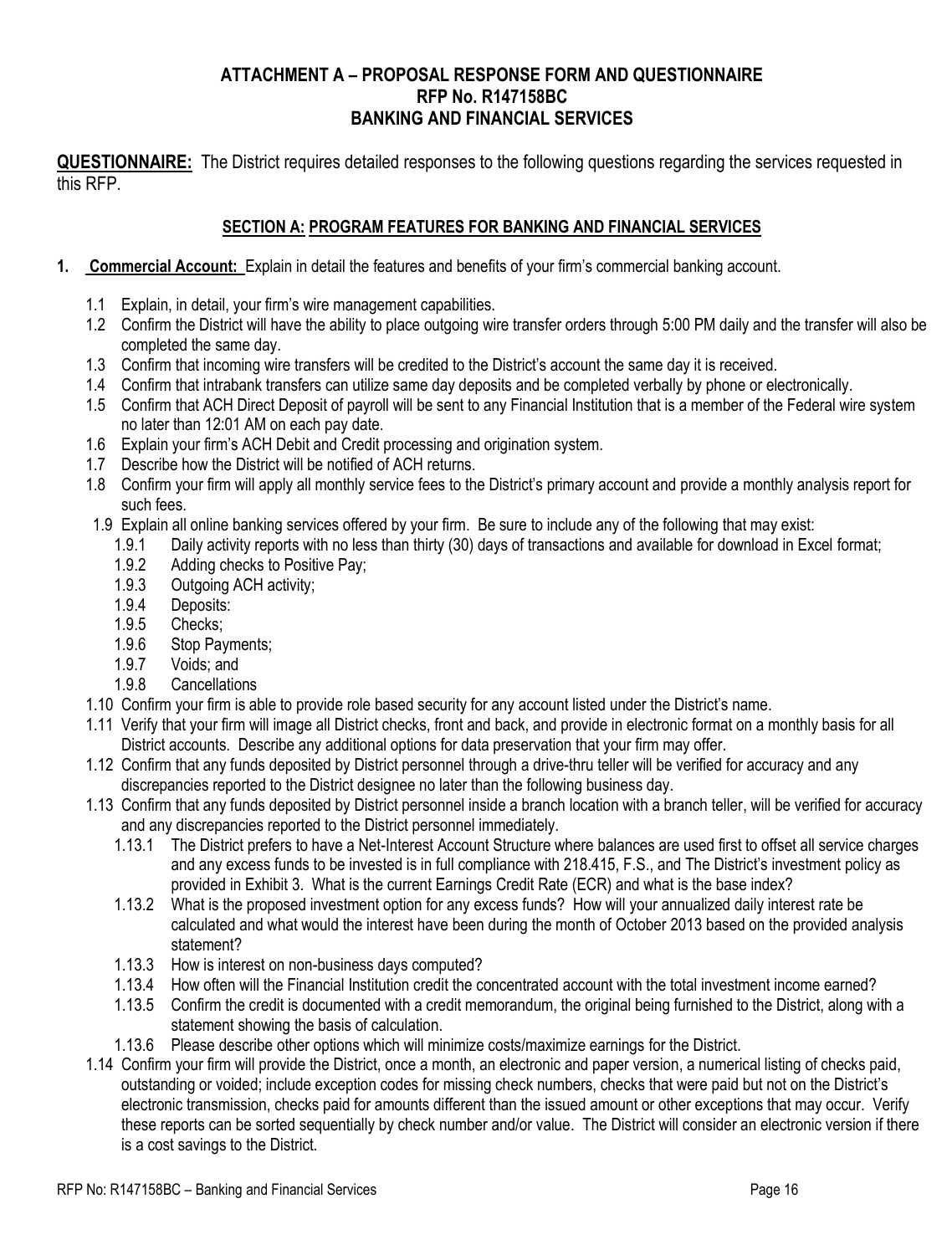- 1.15 Confirm that once a month your firm will provide the District, an electronic and paper version, each Districxt account's corresponding monthly bank statement. The District will consider an electronic version if there is a cost savings to the District.
- 1.16 If the District has 5 separate accounts under one parent, explain the process for producing and delivering monthly bank statements and the numerical check listing for each account. Include an estimated timeline for this process. How, in business days, will it take to receive the District's bank statement and numerical check listing for each account as requested? Examples: Primary, Accounts Payable, Payroll, Service, Food Service, and Internal Funds.
- 1.17 Confirm your Financial Institution will provide, at no cost to the District, the maximum allowable F.D.I.C. insurance that is currently allowable under FDIC rules and regulations.
- 1.18 Describe the remote capture deposit capability. Include any required equipment and related fees associated with this function.
- 1.19 Confirm that your Financial Institution will waive all check cashing charges to employees if checks are issued from District accounts to employees. The District is also interested in any employee banking programs, i.e. preferred loan rates or reduced costs for services such as safety deposit boxes.

### **2. Purchasing Cards (P-Cards):**

- 2.1 Describe the features and benefits of your firm's purchasing card program including any rebate program available.
- 2.2 Describe in detail any fees associated with your purchasing card program including finance or interest charges.
- 2.3 Please provide a case study from a public entity or school district of similar size and the annual rebate amount.
- 2.4 Confirm the proposed service will be fully customizable including the card itself.
- 2.5 Confirm the District will receive 24 hour per day, 365 day per year customer service.
- 2.6 Confirm the District will receive, at no additional cost, a software program that fully supports the administration of the P-Card program. Verify it will, at a minimum, include the following:
	- 2.6.1 Creation of Cardholder profiles;
	- 2.6.2 Updates to Cardholder profiles;
	- 2.6.3 Ability to cancel or suspend any given card:
	- 2.6.4 Ability for the Cardholder or District P-Card Administrator to review account transaction information;
	- 2.6.5 Ability for the Cardholder to reconcile his/her account online;<br>2.6.6 Ability for the Cardholder to request profile changes online:
	- Ability for the Cardholder to request profile changes online;
	- 2.6.7 Ability for new user requests to be submitted online and route for final approval to the District's P-Card Administrator;
	- 2.6.8 Ability for each Principal or Department Head to view and reconcile his/her location's Cardholder accounts and forward the reconciled statements to the District's Finance Department.;
	- 2.6.9 Ability for the District's Finance Representative to reconcile the District's entire account online; and
	- 2.6.10 Ability for the District's P-Card Administrator(s) to view any account transaction for any Cardholder and make any necessary changes to their existing accounts.
- 2.7 Provide the brand information of the card your firm is proposing. Ensure this card has sufficient recognition and is accepted by the majority of local merchants.
- 2.8 Confirm the District will not receive any finance or interest charges on balances less than sixty (60) days old. Confirm the District will not receive any fees on transactions that are under dispute.
- 2.9 Confirm the proposed P-Card program is free of purchase money security interest and any other types of liens or mortgages.
- 2.10 Confirm the card life will not exceed two (2) years and that early termination is available at any time.
- 2.11 Confirm the card is able to have a single transaction dollar limit and that it will be enforced by your firm.
- 2.12 Confirm the card is able to have a maximum dollar limit per billing period, per Cardholder.
- 2.13 Confirm the P-Card offered will not have the ability for cash advances or cash withdrawals.
- 2.14 Confirm the District's P-Card Administrator(s) will have the ability to block charges by MCC code.
- 2.15 Confirm that your firm will have the ability to act on behalf of the District's P-Card Administrator **IF** the District's P-Card Administrator is unavailable.
- 2.16 Describe, in detail, your firm's fraud protection and verify there is adequate protection for any or all transactions.
	- 2.16.1 Confirm that the District's liability for fraudulent charges and/or unauthorized use will not be for more than twenty-four (24) hours after your firm is notified of such transaction or use.
- 2.17 Verify the District will have adequate reporting capabilities that include but are not limited to:
	- 2.17.1 Analysis Reports;
	- 2.17.2 Department, Division and Agency billing reports;
	- 2.17.3 Cardholder Statements;
	- 2.17.4 Vendor Analysis Reports;
	- 2.17.5 Transaction Detail, by SIC, By NIGP commodity codes, by Supplier, Small Business, Minority Business, or Women Business Enterprise, by Department, Division or Agency; and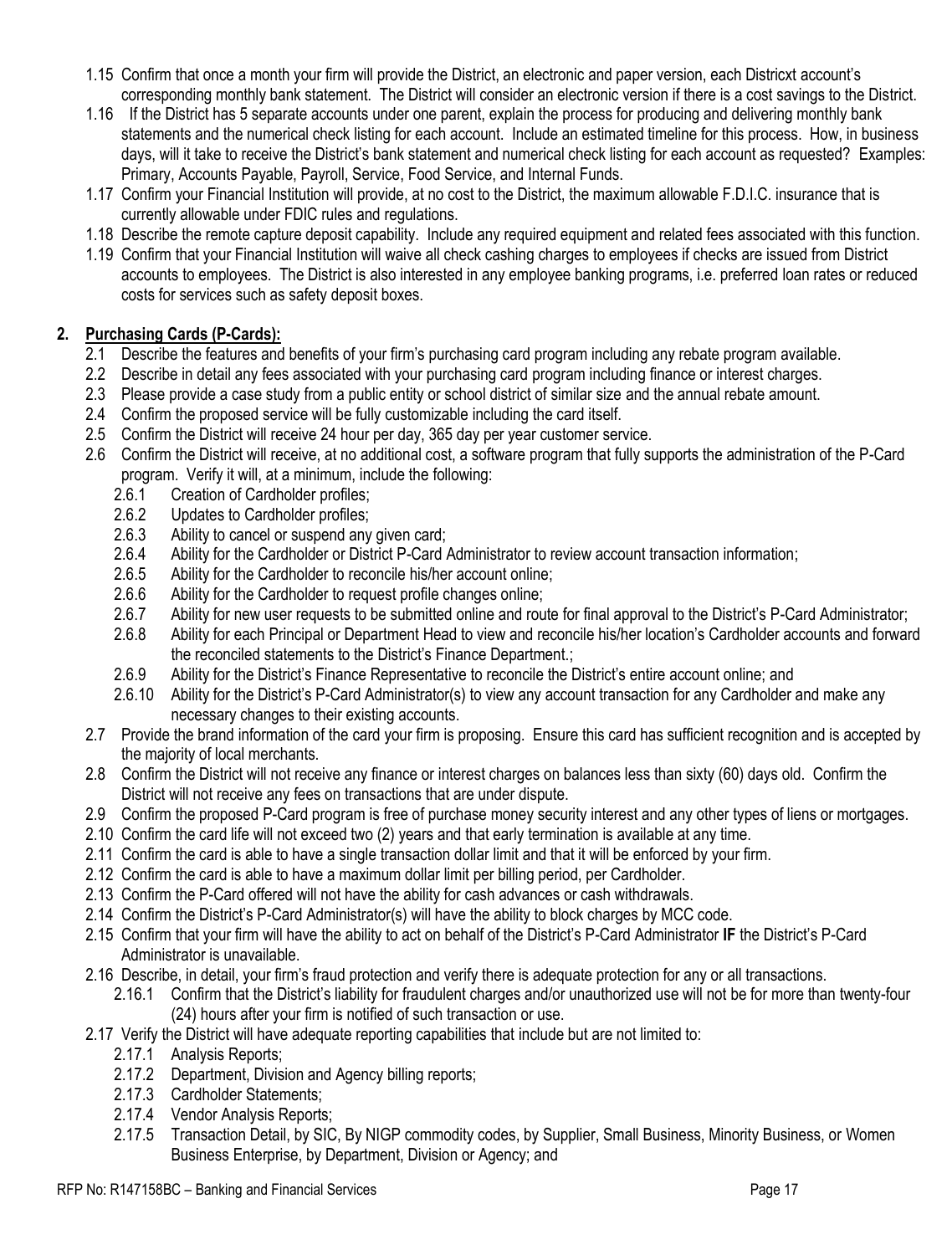2.17.6 1099 reporting for tax purposes.

### 2.18 Confirm the District will receive onsite and possibly online training for all aspects of the P-Card program offered by your firm.

### **3. Merchant Processing Services:**

- 3.1 Describe the features and benefits of your firm's merchant processing services program including back-up capability.
- 3.2 List any fees that are associated with this service: what interchange and the associated costs will be used to process transactions? What is the vendor fee to process transactions?
- 3.3 Describe the equipment available that is required for this service.
- 3.4 Are the credit card reading terminals available for rent? Purchase? List the prices for both options and describe any no or lowcost options for the District.
- 3.5 Describe your firm's PCI Compliance and how the District's customer data will be securely processed.
- 3.6 Describe your firm's e-commerce platform for School Districts. Please provide a case study from a current School District client.

### **4. E-Payables**:

- 4.1 Describe your firm's E-Payable system.
- 4.2 The District is aware of several rebate programs currently available in today's market, provide detail and explain what programs are available from your Financial Institution.
- 4.3 After reviewing the District's vendor listing provided in Exhibit 5, provide the calculation and value that the District is able to reasonably expect in rebates.
- 4.4 Describe and list any charges, fees, and rebates associated with this service.
- 4.5 Provide the number of vendors that participate in your E-Payables program.
- 4.6 Of the vendors listed in Exhibit 5; how many of those participate in your E-Payables program?

### **5. Other Banking and Financial Services:**

- 5.1 Describe any and all service offerings not mentioned above.
- 5.2 Include all related fees in association with these additional service offerings.

### **SECTION B: SUPPORT SERVICES**

### **6. Customer Support:**

- 6.1 Describe the level of customer support provided to the District.
- 6.2 Describe, in detail, the Customer Service support team that will be assigned to the District, including primary contact, number of employees and service locations.
- 6.3 Explain the daily customer service plan your firm will provide to the District.
- 6.4 Is customer support available online? In person? Via telephone?
- 6.5 What hours are live customer support personnel available? What hours is other customer support available?
- 6.6 What languages are available for customer support?
- 6.7 How are disputes handled?
- 6.8 What are your resolution procedures?
- 6.9 How is customer satisfaction measured and reported?

### **7. Security:**

- 7.1 Describe the security features of each of the service offerings requested by the District.
- 7.2 What kind of insurance fraud coverage does your company provide?
- 7.3 Do you require that your employees be bonded? What is the bonding level?
- 7.4 Describe the reconciliation information you provide to your clients.

### **8. Transition Planning and Implementation:**

- 8.1 Provide a plan for transitioning into your Financial Institution and the responsible party for each step.
- 8.2 Provide an estimated timeline for transition into your Financial Institution to include training, provisions for checks, deposit slips and supplies, signature cards for all accounts and other processes your firm believes are imperative for a smooth transition.
	- 8.2.3 The District will provide a list of authorized signers within one business day of Board approval of the contract.
	- 8.2.4 Confirm that within 5 days of Board approval of the contract, the required documents for signature cards will be provided to the District representative and/or distributed per the District's instruction.
- 8.3 Describe your Institution's dedicated resources that will be provided for the entire transition process or as described above.
- 8.4 Describe any obstacles you anticipate during the transition and how your transition plan will overcome them.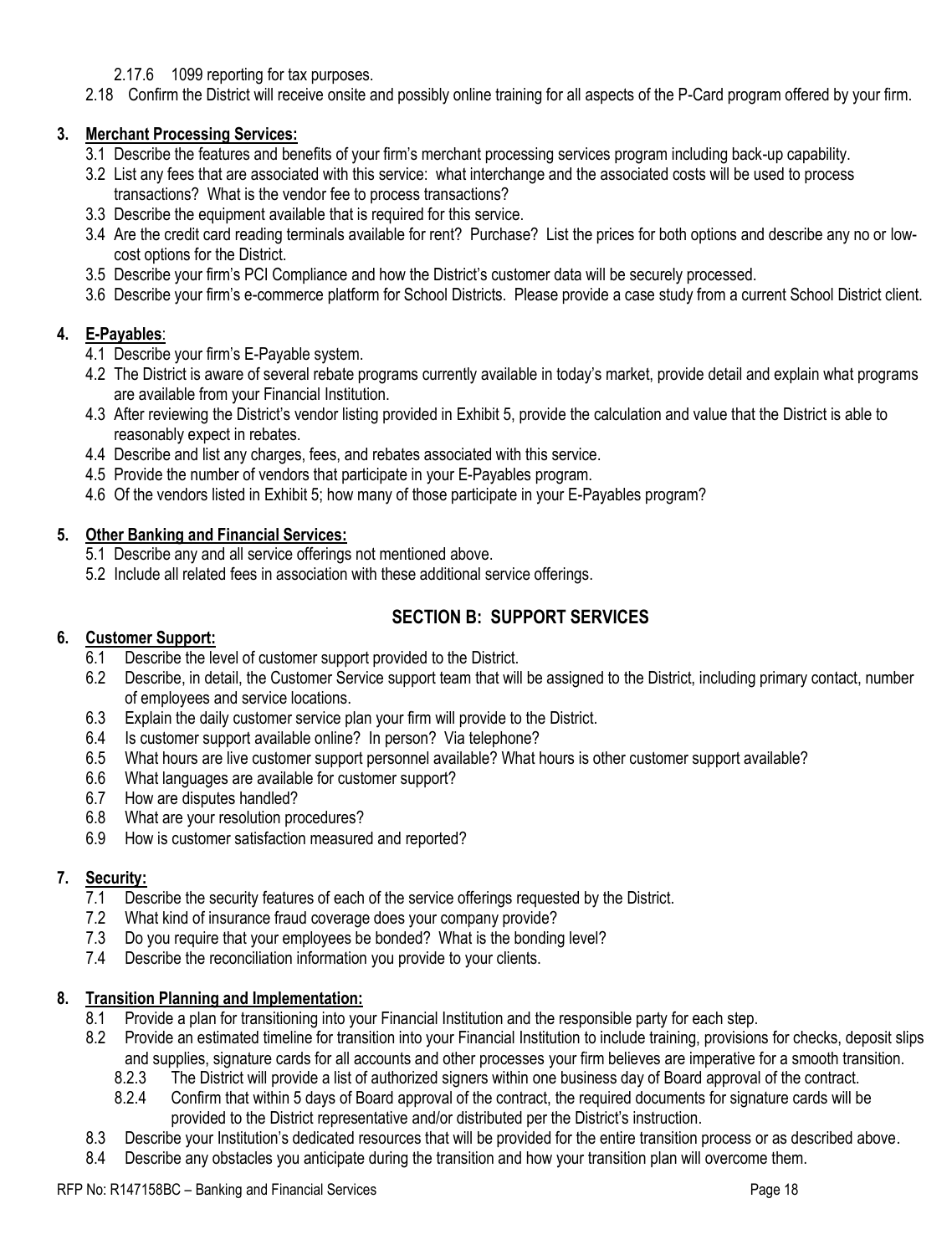- 8.5 Does your Institution offer an interface between the District's current ERP system (Oracle PeopleSoft, currently version 9.0) and your firm's electronic system? If so, please explain.
- 8.6 Describe your procedures for technical support for both regular and emergency situations, including technical support hours, support request prioritization and response times.
- 8.7 What level of training is provided to District employees on use of the banking system?
- 8.8 Describe the training materials you provide and include samples in your response.
- 8.9 After the initial transition, describe the implementation process and the support provided to launch new programs and accounts.
- 8.10 Provide a plan for transitioning out of your Financial Institution at the conclusion of the awarded contract.

### **9. Leveraging Technical Support:**

- 9.1 Do you have a standard format for bank statements that is able to be imported into PeopleSoft for reconciliation purposes?
- 9.2 Can the retrieval of bank statements be automated? If so, explain the process.
- 9.3 What is the preferred encryption method for data transfers? (e.g. SFTP, PGP)
- 9.4 What is the preferred transmission method for data transfer?
- 9.5 Is it possible for the transmissions to be pushed through an automatic process?
- 9.6 What are your requirements for file transfers including format, layout, and process?
- 9.7 What are your testing procedures?
- 9.8 Is the District able to request transmission testing during major implementations and systems upgrades?
- 9.9 What is the procedure for moving to a production environment after successful testing?
- 9.10 What is the anticipated time frame to move to a production environment after successful testing?

### **SECTION C: BANKING LOCATIONS**

- **10.** Provide the physical addresses of your full service branch locations with both walk-in and drive-thru service, and distance in miles to nearby District locations as listed in Exhibit 1. Include hours of operations for both services.
	- 10.1 What other options are available to the District to make cash deposits from the individual schools to a branch in your network? Please provide the costs to the District for each option.
	- 10.2 The District is open to exploring Proposer provided secured courier service for some or all school locations. If this is an offered service by your firm, please explain in detail this offering and related fees, if any.

### **SECTION D: FEE SCHEDULE**

- **11.** Provide an all-inclusive listing of all fees to be charged for services proposed for the duration of the contract. The District requests that each Proposer submit their fee schedule in Excel format.
	- 11.1 For services offered and accepted post award, fees shall be determined as negotiated by both parties and accepted in writing.
- **12. Any fees not included in the response to this proposal shall not be accepted by the District throughout the contract term unless agreed to in writing no less than thirty (30) days in advance.**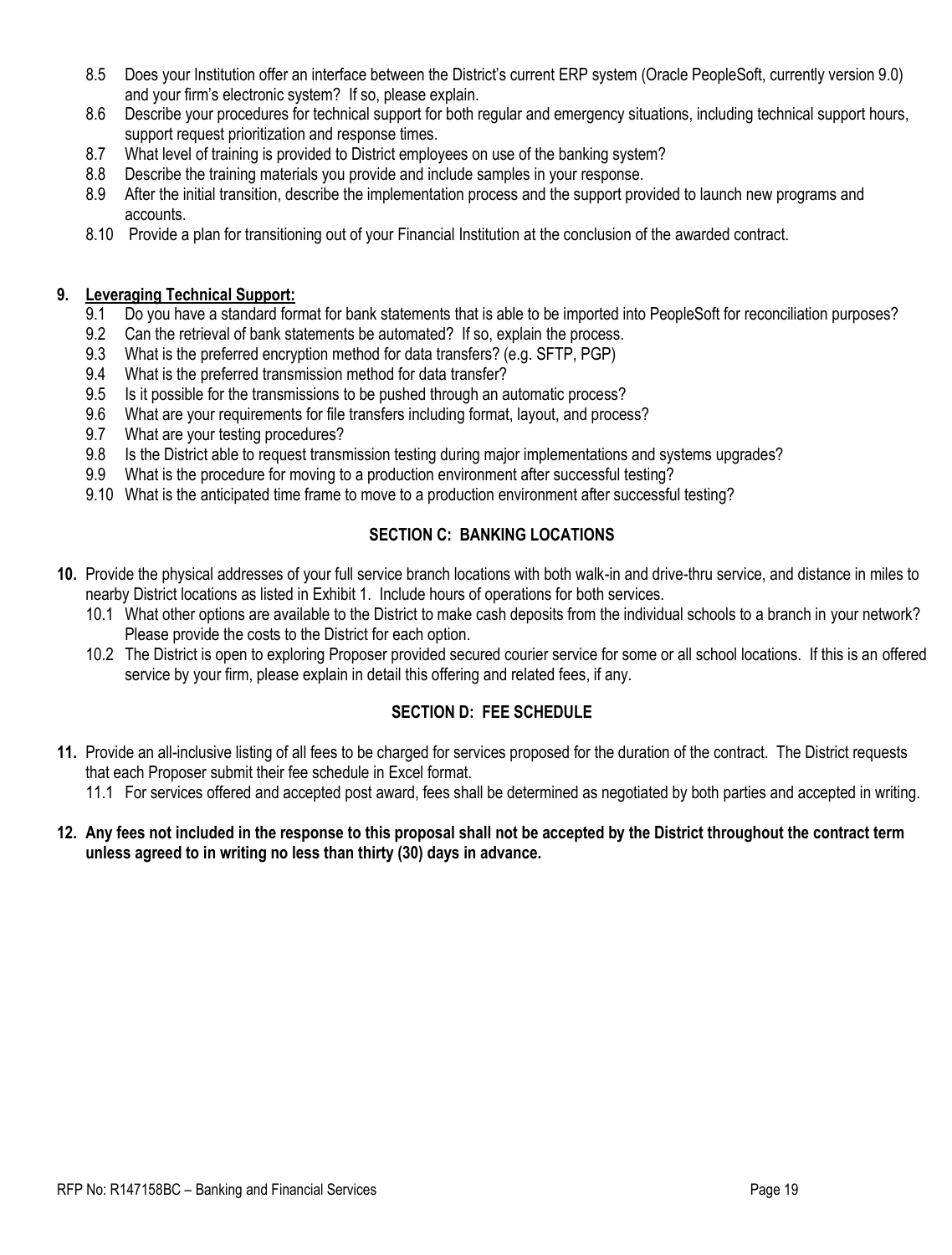Having carefully examined the "General Conditions", the "Detailed Specifications", and Attachment A (in Microsoft Excel format and **containing two (2) individual worksheets**), the Undersigned proposes to furnish the services and plans described in Attachment A, Proposal Response Form and Questionnaire.

DATE SUBMITTED:

PROPOSER'SNAME:

| <b>Item</b><br>No. | Fee Schedule (include all fees that may be<br>charged during the program) | Fee | <b>Increment (per Transaction,</b><br>Month, Annual, One-time) |
|--------------------|---------------------------------------------------------------------------|-----|----------------------------------------------------------------|
| 1                  | <b>Commercial Banking</b>                                                 |     |                                                                |
|                    | Name of Fee                                                               |     |                                                                |
|                    | Name of Fee                                                               |     |                                                                |
|                    | Name of Fee                                                               |     |                                                                |
| $\overline{2}$     | <b>P-Card Program</b>                                                     |     |                                                                |
|                    | Name of Fee                                                               |     |                                                                |
|                    | Name of Fee                                                               |     |                                                                |
|                    | Name of Fee                                                               |     |                                                                |
| 3                  | <b>Merchant Processing Services</b>                                       |     |                                                                |
|                    | Name of Fee                                                               |     |                                                                |
|                    | Name of Fee                                                               |     |                                                                |
|                    | Name of Fee                                                               |     |                                                                |
| 4                  | E-Payables                                                                |     |                                                                |
|                    | Name of Fee                                                               |     |                                                                |
|                    | Name of Fee                                                               |     |                                                                |
|                    | Name of Fee                                                               |     |                                                                |

The attachment is available as a separate downloadable document in a useable Microsoft Excel format and may be reviewed or downloaded from the District's Department of Procurement Services website [http://procurement.leeschools.net/bids.htm.](https://www.leeschools.net/procurement) The attachment may also be obtained from the Department of Procurement Services located at 2855 Colonial Blvd., Fort Myers, Florida, 33966. **There are two (2) worksheets within the Microsoft Excel file. Both worksheets have been accurately and fully completed according to the instructions herein**.

\_\_\_\_\_\_\_\_\_\_\_\_\_\_\_\_\_\_\_\_\_\_\_\_\_\_\_\_\_\_\_\_\_\_\_\_\_\_\_\_\_\_\_\_\_\_\_\_\_\_\_\_\_\_\_\_\_\_\_\_\_\_\_\_\_\_\_\_\_\_\_\_\_\_\_\_\_\_\_\_\_\_\_\_\_\_\_ Printed name of authorized representative with the authority and responsibility to legally bind the Proposer.

\_\_\_\_\_\_\_\_\_\_\_\_\_\_\_\_\_\_\_\_\_\_\_\_\_\_\_\_\_\_\_\_\_\_\_\_\_\_\_\_\_\_\_\_\_\_\_\_\_\_\_\_\_\_\_\_\_\_\_\_\_\_\_\_\_\_\_\_\_\_\_\_\_\_\_\_\_\_\_\_\_\_\_\_\_\_\_

Signature of authorized representative with the authority and responsibility to legally bind the Proposer.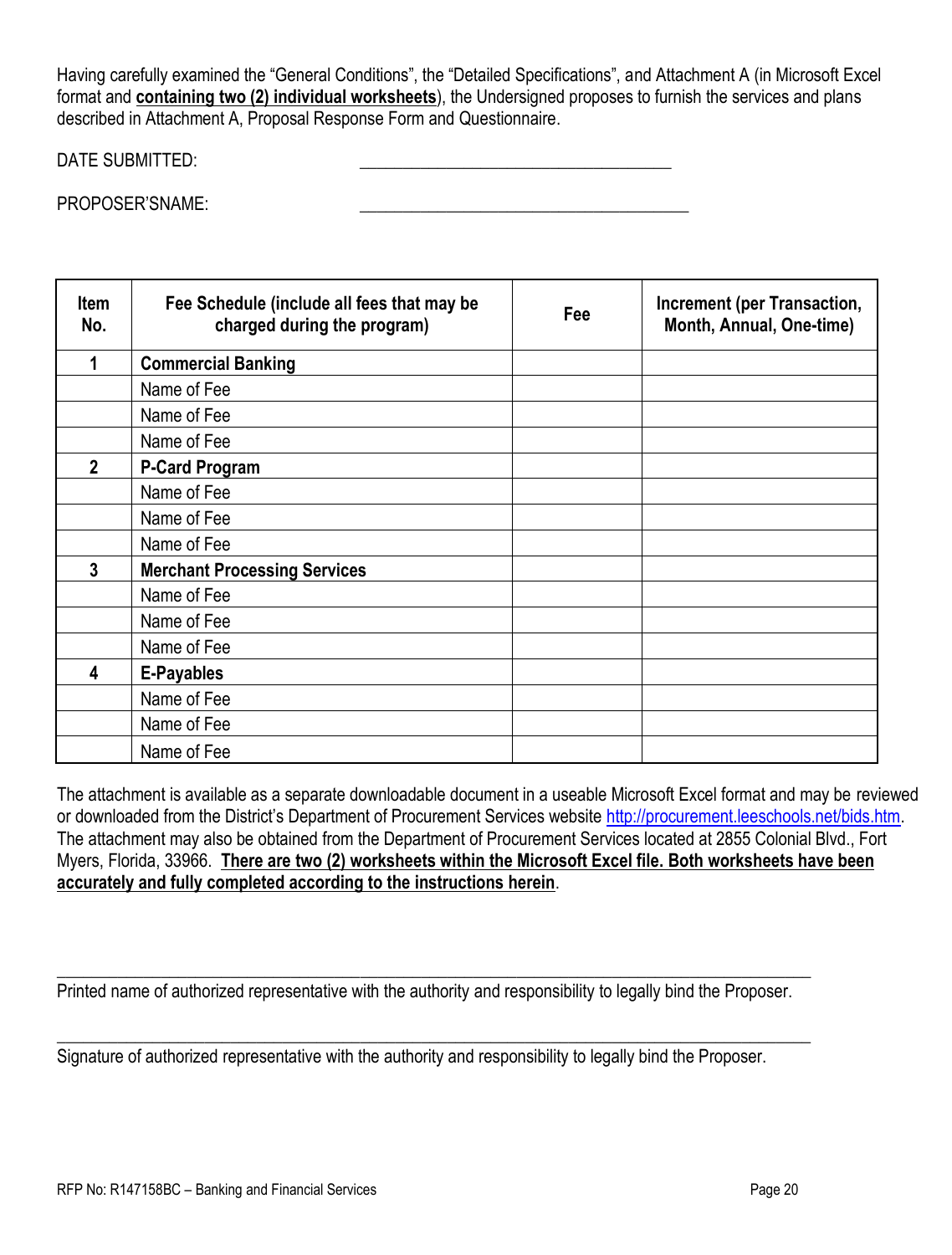### **ATTACHMENT B – REFERENCE FORM**

### **Banking and Financial Services**

Proposer is requested to provide three (3) client references for banking services for Florida school districts, other Florida public entities, other government entities, or non-public entities. The District is a large public entity with over 80 locations, multiple bank accounts, a large number of monthly transactions, and a great need for customer service. References should substantiate that service provided was in support of customers with comparable deposits, complexity of banking structure, and customer service need.

| 1.                             | <b>Client and Contract Information</b> |
|--------------------------------|----------------------------------------|
| <b>Client Organization</b>     |                                        |
| <b>Name</b>                    |                                        |
| <b>Contact Person</b>          |                                        |
| <b>Title</b>                   |                                        |
| Phone                          |                                        |
| <b>Email</b>                   |                                        |
| <b>Address</b>                 |                                        |
|                                |                                        |
| <b>Contract Start and End</b>  |                                        |
| <b>Dates</b>                   |                                        |
| <b>Number of Client</b>        |                                        |
| <b>Sites/Offices</b>           |                                        |
| <b>Number of Bank</b>          |                                        |
| <b>Accounts (parent/child)</b> |                                        |
| Approximate number of          |                                        |
| <b>Monthly Transactions</b>    |                                        |
| P-Card program utilized?       |                                        |
| # cards, utilization           |                                        |
| <b>Merchant Processing</b>     |                                        |
| <b>Services utilized?</b>      |                                        |
| Describe.                      |                                        |
| <b>E-Payables utilized?</b>    |                                        |
| Describe.                      |                                        |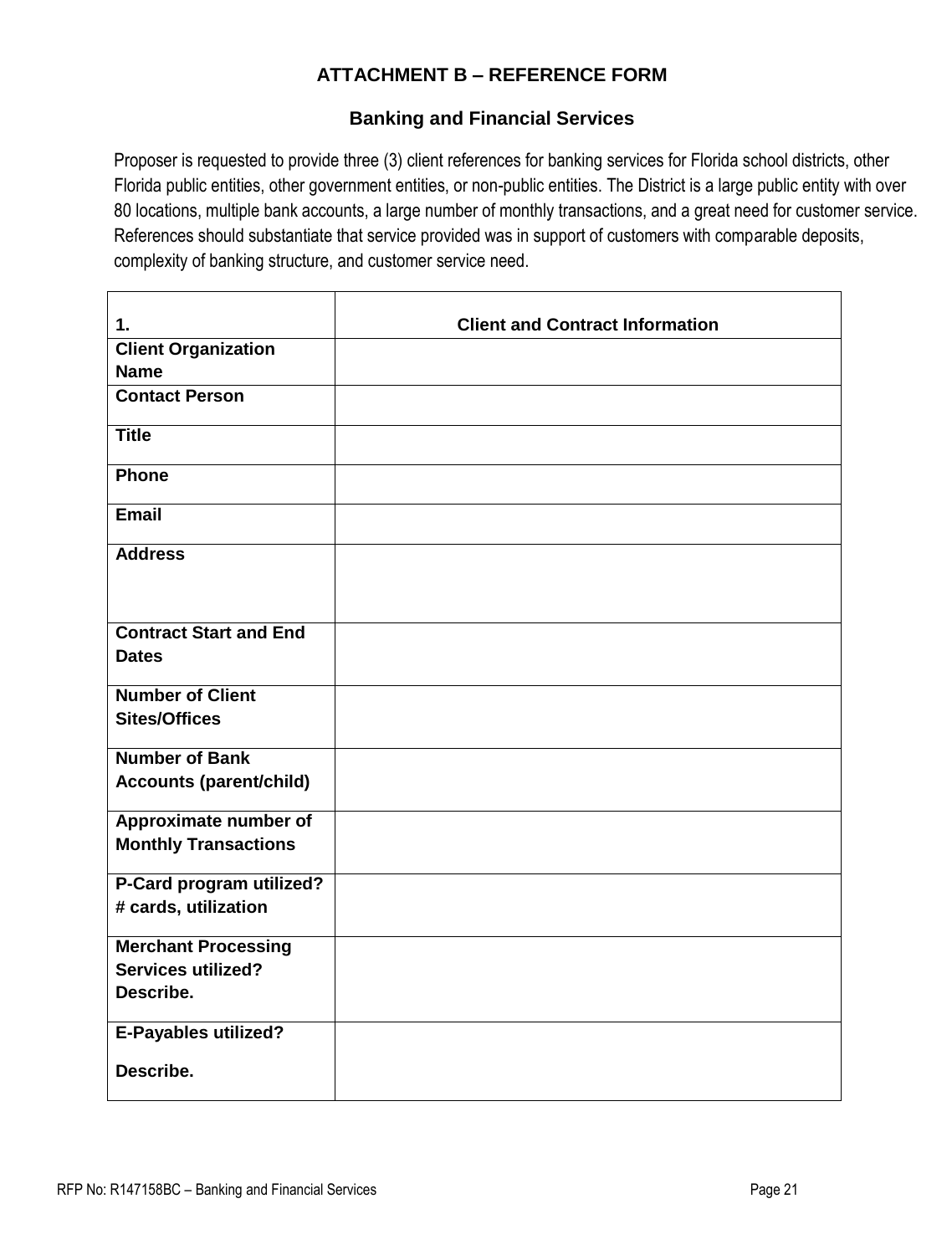# **ATTACHMENT B – REFERENCE FORM - continued**

| 2.                             | <b>Client and Contract Information</b> |
|--------------------------------|----------------------------------------|
| <b>Client Organization</b>     |                                        |
| <b>Name</b>                    |                                        |
| <b>Contact Person</b>          |                                        |
| <b>Title</b>                   |                                        |
| Phone                          |                                        |
| Email                          |                                        |
| <b>Address</b>                 |                                        |
|                                |                                        |
| <b>Contract Start and End</b>  |                                        |
| <b>Dates</b>                   |                                        |
| <b>Number of Client</b>        |                                        |
| <b>Sites/Offices</b>           |                                        |
| <b>Number of Bank</b>          |                                        |
| <b>Accounts (parent/child)</b> |                                        |
| Approximate number of          |                                        |
| <b>Monthly Transactions</b>    |                                        |
| P-Card program utilized?       |                                        |
| # cards, utilization           |                                        |
| <b>Merchant Processing</b>     |                                        |
| <b>Services utilized?</b>      |                                        |
| Describe.                      |                                        |
| <b>E-Payables utilized?</b>    |                                        |
| Describe.                      |                                        |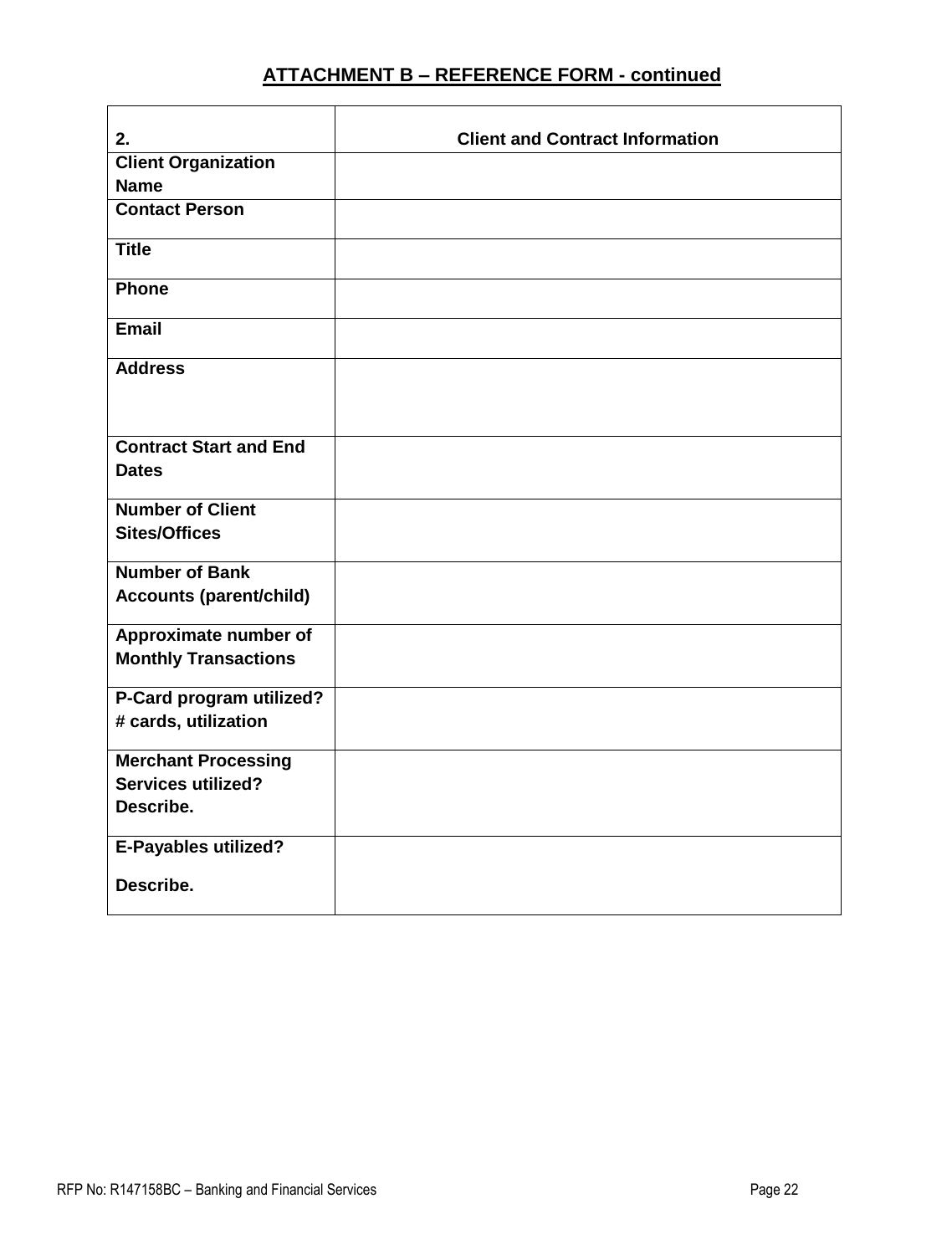### **ATTACHMENT B – REFERENCE FORM - continued**

| 3.                             | <b>Client and Contract Information</b> |
|--------------------------------|----------------------------------------|
| <b>Client Organization</b>     |                                        |
| <b>Name</b>                    |                                        |
| <b>Contact Person</b>          |                                        |
| <b>Title</b>                   |                                        |
| <b>Phone</b>                   |                                        |
| <b>Email</b>                   |                                        |
| <b>Address</b>                 |                                        |
| <b>Contract Start and End</b>  |                                        |
| <b>Dates</b>                   |                                        |
| <b>Number of Client</b>        |                                        |
| <b>Sites/Offices</b>           |                                        |
| <b>Number of Bank</b>          |                                        |
| <b>Accounts (parent/child)</b> |                                        |
| Approximate number of          |                                        |
| <b>Monthly Transactions</b>    |                                        |
| P-Card program utilized?       |                                        |
| # cards, utilization           |                                        |
| <b>Merchant Processing</b>     |                                        |
| <b>Services utilized?</b>      |                                        |
| Describe.                      |                                        |
| E-Payables utilized?           |                                        |
| Describe.                      |                                        |

Additional references may be provided, using additional reference forms.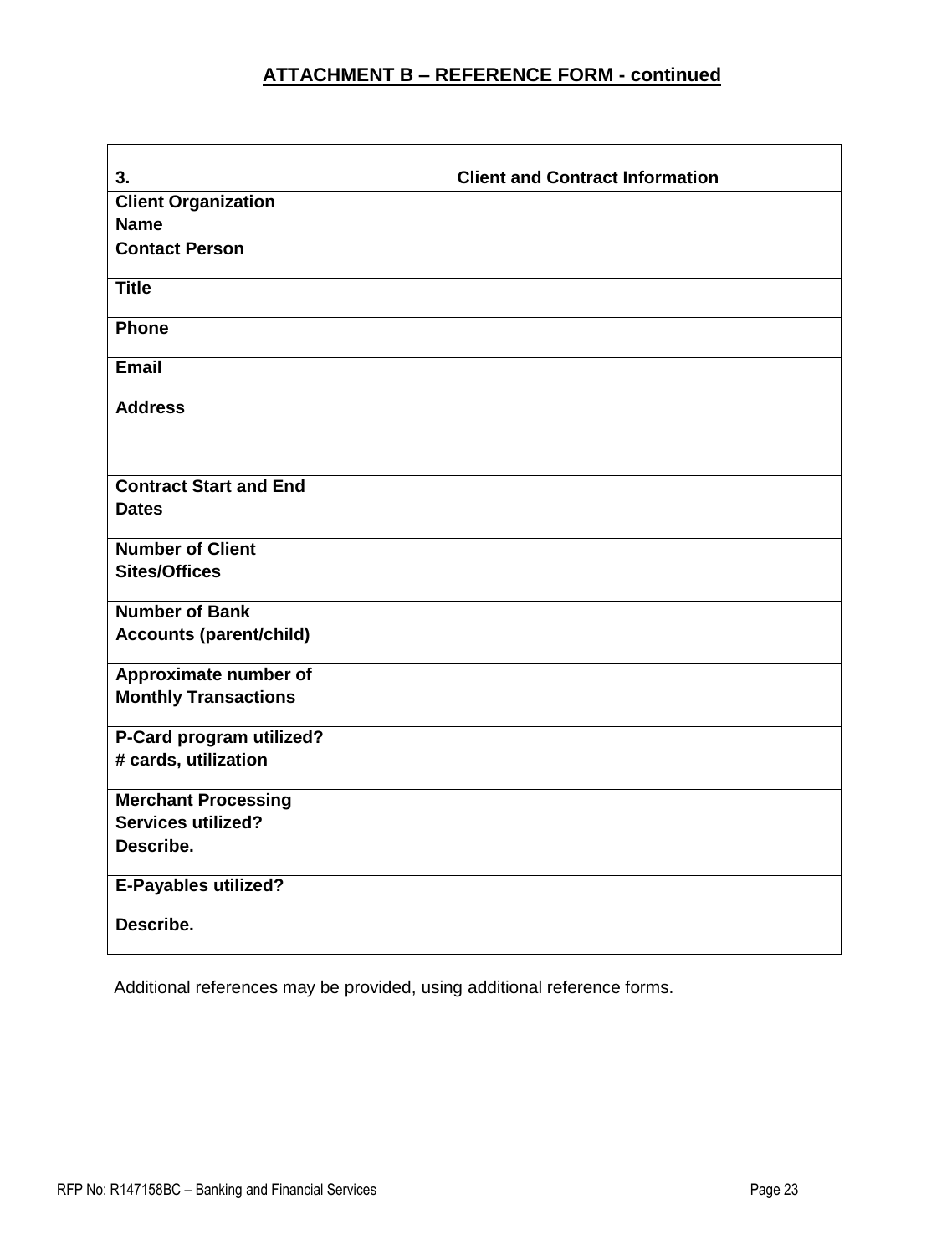### **ATTACHMENT C - INSURANCE REQUIREMENTS FORM**

### **The School Board of Lee County Florida Insurance Requirements**

### **INSURANCE TYPE REQUIRED LIMITS**

 $X$  1. Workers' Compensation Statutory Limits of Florida Statutes, Chapter 440 and all Federal Government Statutory Limits and Requirements. Policy must include Employers Liability with a limit of \$500,000.00 each incident.

X 2. Commercial General Liability Bodily Injury & Property Damage (Occurrence Form) patterned after the 1995 I.S.O. form with no limiting endorsements.  $$1,000,000.00$  Single Limit

Per Occurrence

 X 3. Indemnification: The Contractor/Vendor, in consideration of One Hundred Dollars (\$100.00), the receipt and sufficiency of which is accepted through the signing of this document, shall hold harmless and defend The School Board of Lee County and its agents and employees from all suits and actions, including attorney's fees and all costs of litigation and judgments of any name and description arising out of or incidental to the performance of this contract or work performed there under. This provision shall also pertain to any claims brought against The School Board of Lee County by an employee of the named Contractor/Vendor, any Subcontractor, or anyone directly or indirectly employed by any of them. The Contractor/Vendor's obligation under this provision shall not be limited in any way by the agreed upon contract price as shown in this Contract or the Contractor/Vendor's limit of, or lack of, sufficient insurance protection. The first One Hundred Dollars (\$100.00) or money received on the contract price is considered as payment of this obligation by The School Board of Lee County.

| X 4. Automobile Liability<br>Owned/Non-owned/Hired<br>Automobile Included                                | \$1,000,000.00            | Each Occurrence |  |
|----------------------------------------------------------------------------------------------------------|---------------------------|-----------------|--|
| X 5. Other Insurance as indicated below:<br><b>Professional Liability</b><br>a)<br><b>Builder's Risk</b> | \$1,000,000.00<br>$$ -0-$ |                 |  |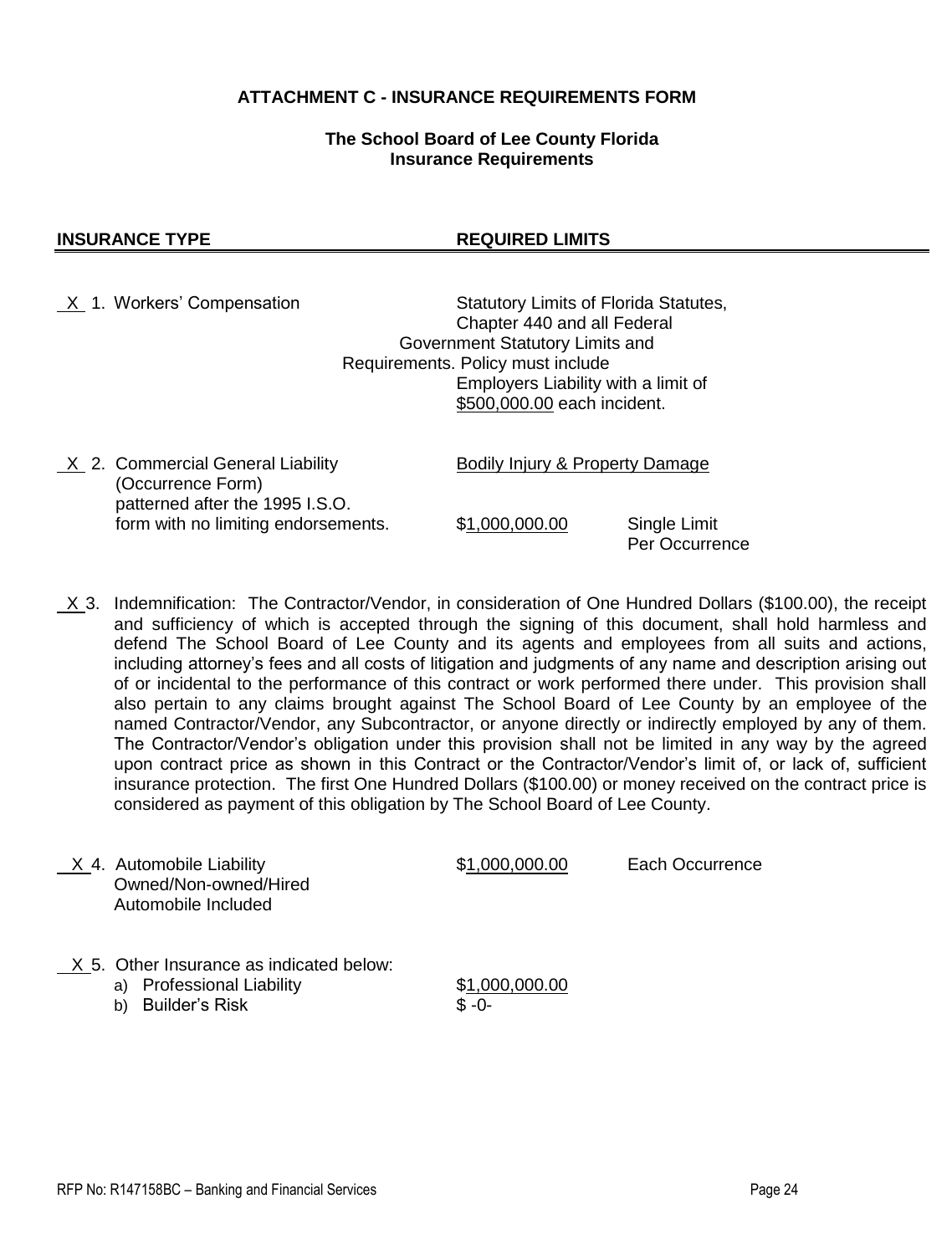#### **The School Board of Lee County Florida Insurance Requirements** (Continued)

- $X$ 6. Vendor shall insure that all subcontractors comply with the same insurance requirements that he is required to meet. The same Vendor shall provide The School board of Lee County with certificates of insurance meeting the required insurance provisions.
- X 7. The School Board of Lee County must be named as **"ADDITIONAL INSURED"** on the Insurance Certificate for Commercial General Liability.
- X 8. The School Board of Lee County shall be named as the Certificate Holder.

### **NOTE: The "Certificate Holder" should read as follows:**

**The School Board of Lee County, Florida Attn: Procurement Services 2855 Colonial Boulevard Fort Myers, Florida 33966**

### X 9. **Thirty (30) Days Cancellation Notice is required.**

### X 10. **The Certificate must state the Bid Number and Title.**

### BIDDER'S AND INSURANCE AGENT STATEMENT:

We understand the insurance requirements contained in these specifications, and that the evidence of said insurance is required within five (5) business days of the Notice of Award of the bid. The School Board of Lee County must be named as "ADDITIONAL INSURED" on the Insurance Certificate for Commercial General Liability. The School Board of Lee County desires proof of insurability at levels required for this bid.

A current certificate of insurance is attached: \_\_\_\_\_\_\_YES \_\_\_\_\_\_\_\_ NO

Proposer Name **Proposer Title** 

Signature of Proposer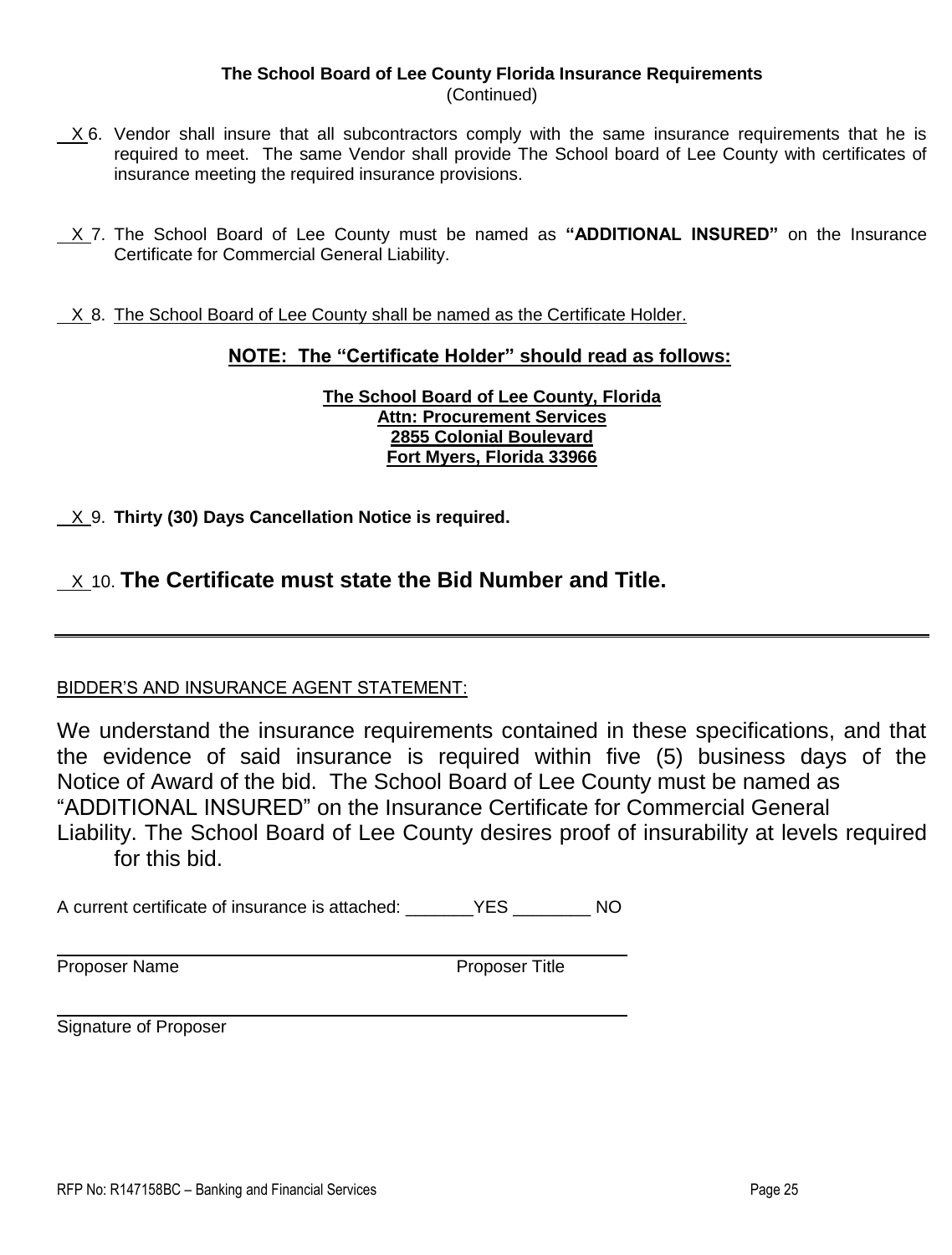### **ATTACHMENT D - ADDENDA ACKNOWLEDGEMENT FORM**

It is the sole responsibility of each proposer to ensure that all addenda released are received; that all RFP and addenda requirements have been completed and that all required submittals have been included.

### **The undersigned acknowledges the receipt of any addenda. Include a copy of each addendum with proposal.**

| Signature |  |
|-----------|--|
|           |  |
| Signature |  |
|           |  |
| Signature |  |
|           |  |
| Signature |  |
|           |  |
| Signature |  |
|           |  |
| Signature |  |
|           |  |
| Signature |  |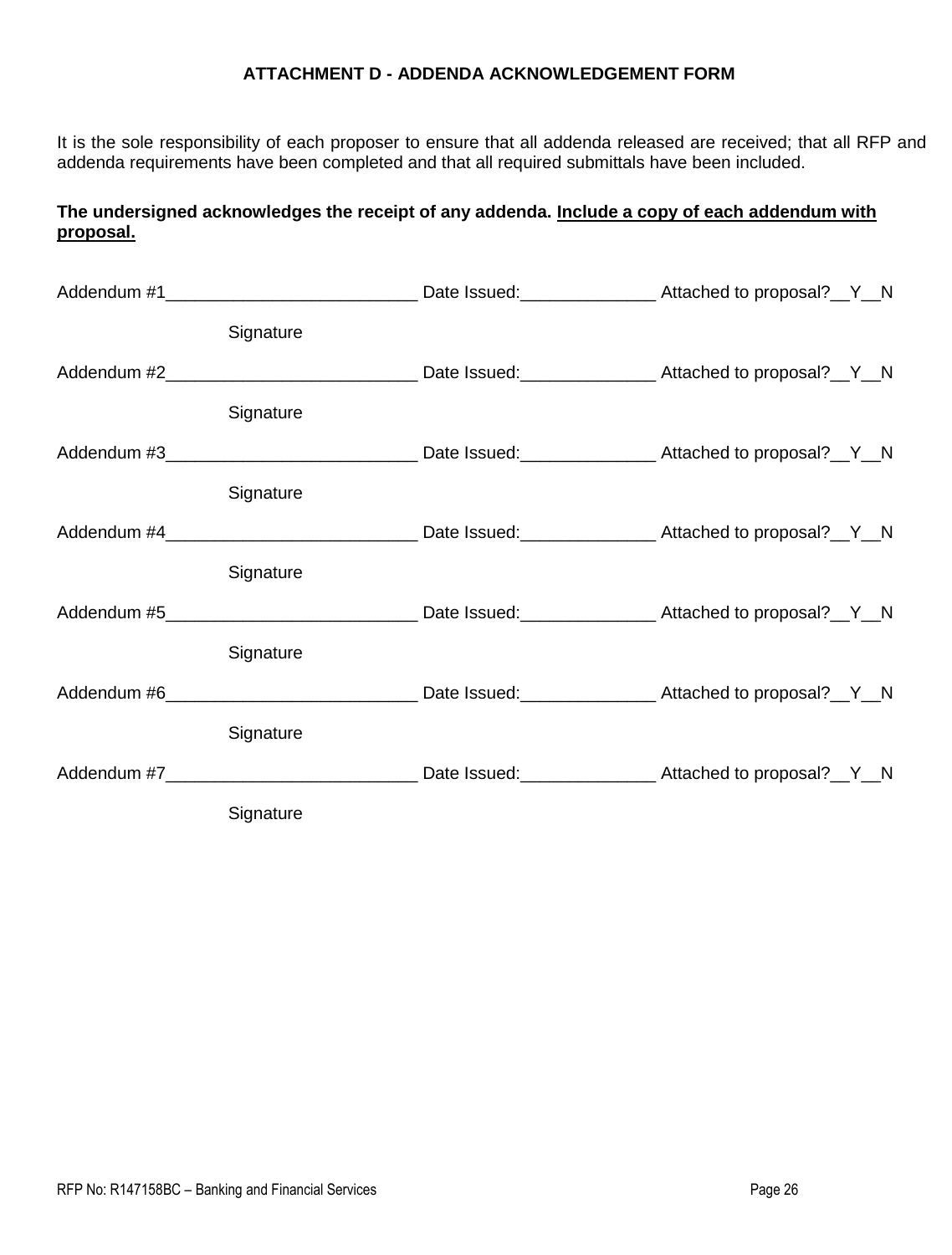\_\_\_\_\_\_\_\_\_\_\_\_\_\_\_\_\_\_\_\_\_\_\_\_\_\_\_\_\_\_\_\_\_\_\_\_\_\_\_\_\_\_\_\_\_\_\_\_\_\_\_\_\_\_\_\_\_\_\_\_\_\_\_\_\_\_\_\_\_\_\_\_\_\_\_\_\_\_\_\_\_\_\_\_\_\_\_\_\_\_\_\_\_\_\_\_\_\_\_\_\_\_\_\_\_\_\_ \_\_\_\_\_\_\_\_\_\_\_\_\_\_\_\_\_\_\_\_\_

#### **Certification Regarding Debarment, Suspension, Ineligibility and Voluntary Exclusion -- Lower Tier Covered Transactions**

This certification is required by the Department of Education regulations implementing Executive Order 12549, Debarment and Suspension, 34 CFR Part 85, for all lower tier transactions meeting the threshold and tier requirements stated at Section 85.110.

#### **Instructions for Certification**

1. By signing and submitting this proposal, the prospective lower tier participant is providing the certification set out below.

2. The certification in this clause is a material representation of fact upon which reliance was placed when this transaction was entered into. If it is later determined that the prospective lower tier participant knowingly rendered an erroneous certification, in addition to other remedies available to the Federal Government, the department or agency with which this transaction originated may pursue available remedies, including suspension and/or debarment.

3. The prospective lower tier participant shall provide immediate written notice to the person to which this proposal is submitted if at any time the prospective lower tier participant learns that its certification was erroneous when submitted or has become erroneous by reason of changed circumstances.

4. The terms "covered transaction," "debarred," "suspended," "ineligible," "lower tier covered transaction," "participant," " person," "primary covered transaction," " principal," "proposal," and "voluntarily excluded," as used in this clause, have the meanings set out in the Definitions and Coverage sections of rules implementing Executive Order 12549. You may contact the person to which this proposal is submitted for assistance in obtaining a copy of those regulations.

5. The prospective lower tier participant agrees by submitting this proposal that, should the proposed covered transaction be entered into, it shall not knowingly enter into any lower tier covered transaction with a person who is debarred, suspended, declared ineligible, or voluntarily excluded from participation in this covered transaction, unless authorized by the department or agency with which this transaction originated.

6. The prospective lower tier participant further agrees by submitting this proposal that it will include the clause titled  $\Box$ Certification Regarding Debarment, Suspension, Ineligibility, and Voluntary Exclusion-Lower Tier Covered Transactions,  $\square \square$  without modification, in all lower tier covered transactions and in all solicitations for lower tier covered transactions.

7. A participant in a covered transaction may rely upon a certification of a prospective participant in a lower tier covered transaction that it is not debarred, suspended, ineligible, or voluntarily excluded from the covered transaction, unless it knows that the certification is erroneous. A participant may decide the method and frequency by which it determines the eligibility of its principals. Each participant may but is not required to, check the No procurement List.

8. Nothing contained in the foregoing shall be construed to require establishment of a system of records in order to render in good faith the certification required by this clause. The knowledge and information of a participant is not required to exceed that which is normally possessed by a prudent person in the ordinary course of business dealings.

9. Except for transactions authorized under paragraph 5 of these instructions, if a participant in a covered transaction knowingly enters into a lower tier covered transaction with a person who is suspended, debarred, ineligible, or voluntarily excluded from participation in this transaction, in addition to other remedies available to the Federal Government, the department or agency with which this transaction originated may pursue available remedies, including suspension and/or debarment..

#### **Certification**

(1) The prospective lower tier participant certifies, by submission of this proposal, that neither it nor its principals are presently debarred, suspended, proposed for debarment, declared ineligible, or voluntarily excluded from participation in this transaction by any Federal department or agency.

\_\_\_\_\_\_\_\_\_\_\_\_\_\_\_\_\_\_\_\_\_\_\_\_\_\_\_\_\_\_\_\_\_\_\_\_\_\_\_\_\_\_\_\_\_\_\_\_\_\_\_\_\_\_\_\_\_\_\_\_\_\_\_\_\_\_\_\_\_\_\_\_\_\_\_\_\_\_\_\_\_\_\_\_\_\_\_\_\_\_\_\_\_\_\_\_\_\_\_\_\_\_\_\_\_\_\_\_\_\_\_\_\_\_\_\_\_\_\_\_\_\_\_\_\_\_\_\_\_\_\_\_

(2) Where the prospective lower tier participant is unable to certify to any of the statements in this certification, such prospective participant shall attach an explanation to this proposal.

 $\mathcal{L}_\text{max}$ 

NAME OF APPLICANT PR/AWARD NUMBER AND/OR PROJECT NAME

#### PRINTED NAME AND TITLE OF AUTHORIZED REPRESENTATIVE

SIGNATURE DATE

ED 80-0014, 9/90 (Replaces GCS-009 (REV.12/88), which is obsolete)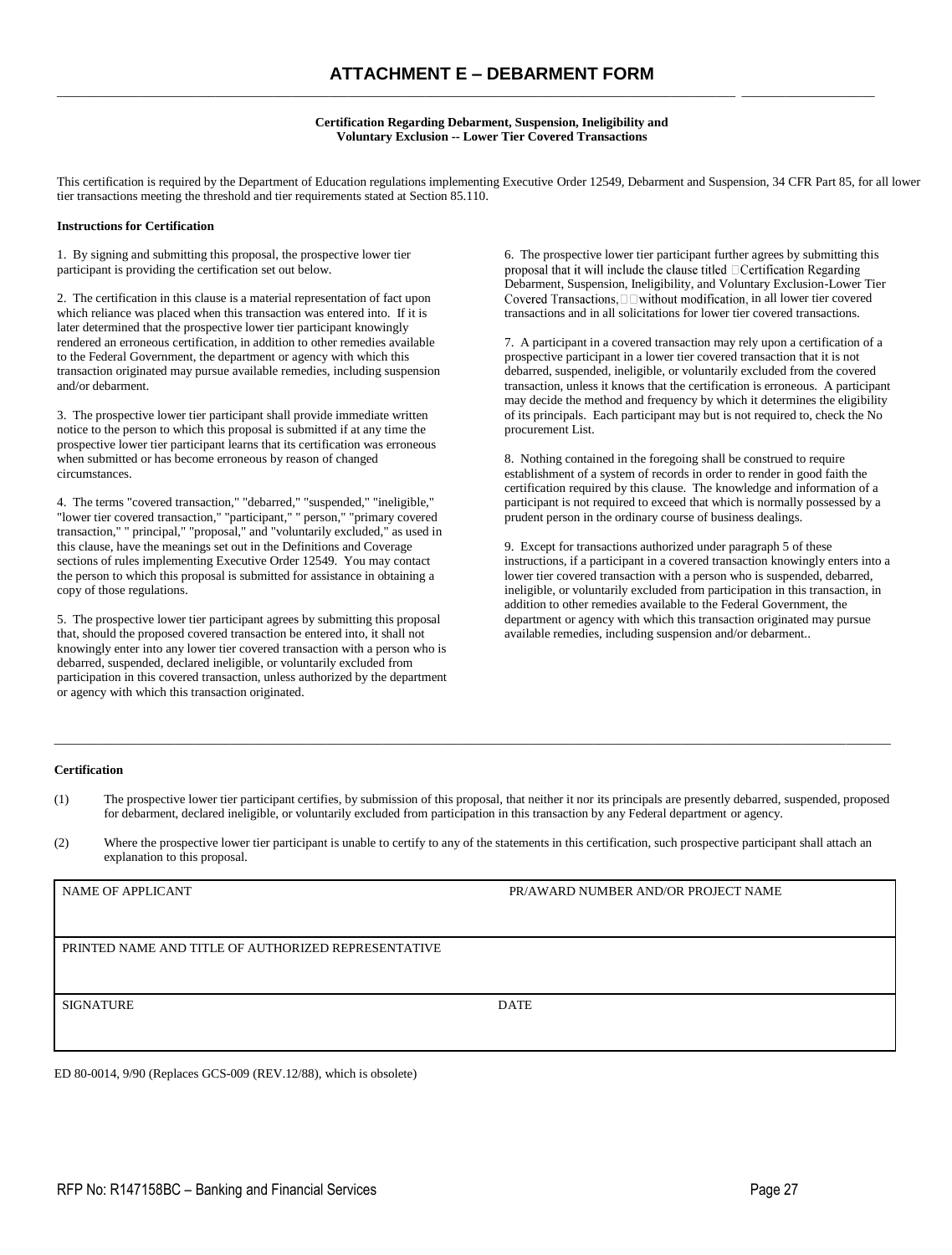### **ATTACHMENT F - DRUG-FREE WORKPLACE CERTIFICATION**

The undersigned proposer, in accordance with Florida Statue 287.087 hereby certifies that

does:

Name of Business

- 1. Publish a statement notifying employees that the unlawful manufacture, distribution, dispensing, possession, or use of a controlled substance is prohibited in the workplace and specifying the actions that will be taken against employees for violations of such prohibition.
- 2. Inform employees about the dangers of drug abuse in the workplace, the business's policy of maintaining a drug-free workplace, any available drug counseling, rehabilitation, employee assistance programs and the penalties that may be imposed upon employees for drug abuse violations.
- 3. Give each employee engaged in providing the commodities or contractual services that are under bid a copy of the statement specified in Paragraph 1.
- 4. In the statement specified in Paragraph 1, notify the employees that, as a condition of working on the commodities or contractual services that are under bid, the employee will abide by the terms of the statement and will notify the employer of any conviction of, or plea of guilty or nolo contender to, any violation of Chapter 893 or of any controlled substance law of the United States or any state, for a violation occurring in the workplace no later than five (5) days after such conviction.
- 5. Impose a sanction on, or require the satisfactory participation in a drug abuse assistance or rehabilitation program if such is available in the employee's community, by any employee who is so convicted.
- 6. Make a good faith effort to continue to maintain a drug-free workplace through implementation of Paragraphs 1 thru 5.

As the person authorized to sign this statement, I certify that this firm complies fully with the above requirements.

Signature of Authorized Officer

Date and the contract of the contract of the contract of the contract of the contract of the contract of the contract of the contract of the contract of the contract of the contract of the contract of the contract of the c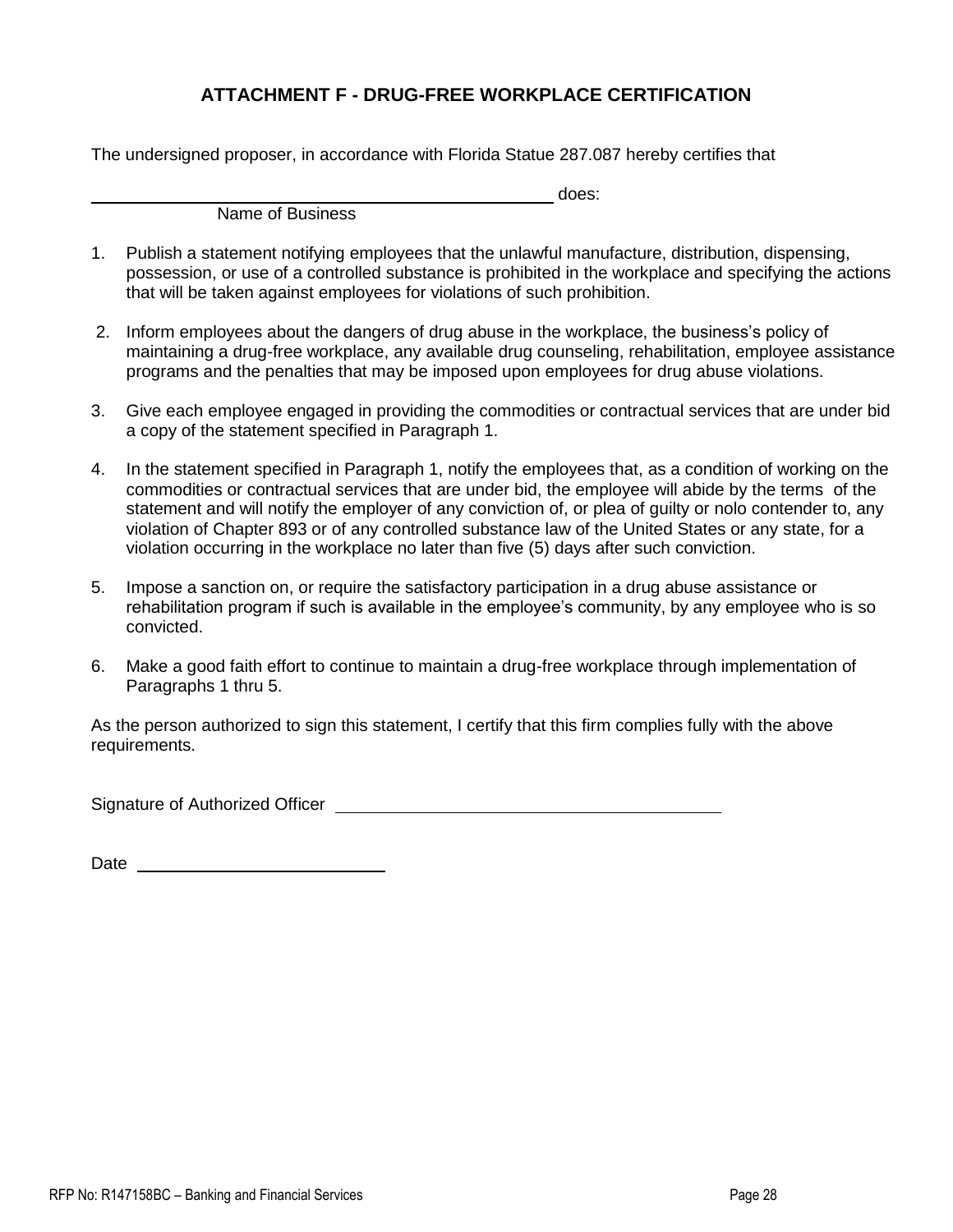### **ATTACHMENT G - PUBLIC ENTITY CRIMES FORM**

#### **SWORN STATEMENT UNDER SECTION 287.133(3)(A), FLORIDA STATUTES, PUBLIC ENTITY CRIMES**

### THIS FORM MUST BE SIGNED IN THE PRESENCE OF A NOTARY PUBLIC OR OTHER OFFICER AUTHORIZED TO ADMINISTER OATHS.

1. This sworn statement is submitted with Bid, Proposal or Contract No.\_\_\_\_\_\_\_\_\_\_\_\_\_\_\_\_\_\_ for \_\_\_\_\_\_\_\_\_\_\_\_\_\_\_\_\_\_\_\_\_\_\_\_\_\_\_\_\_\_\_\_\_\_\_\_\_\_\_\_. 2. This sworn statement is submitted by \_\_\_\_\_\_\_\_\_\_\_\_\_\_\_\_\_\_\_\_\_\_\_\_\_\_\_\_\_\_\_\_\_\_ (Name of entity submitting sworn statement) whose business address is \_\_\_\_\_\_\_\_\_\_\_\_\_\_\_\_\_\_\_\_\_\_\_\_\_\_\_\_\_\_\_\_\_\_\_\_\_\_\_\_\_\_\_\_\_\_\_\_\_\_\_\_\_ and (if applicable) its Federal Employer Identification Number (FEIN) is \_\_\_\_\_\_\_\_\_\_\_\_\_\_\_\_\_\_\_\_\_\_\_\_\_. If the entity has no FEIN, include the Social Security Number of the individual signing this sworn statement: 3. My name is \_\_\_\_\_\_\_\_\_\_\_\_\_\_\_\_\_\_\_\_\_\_\_\_\_\_\_\_\_\_\_\_\_\_\_\_\_\_\_\_\_\_\_\_\_\_\_\_ and my relationship to the \_\_\_\_\_\_\_\_\_\_\_\_\_\_\_\_\_\_\_\_\_\_\_\_\_\_\_\_\_\_\_\_\_ (please print name of individual signing) entity name above is

4. I understand that a "public entity crime" as defined in Paragraph 287.133(1)(g), Florida Statutes, means a violation of any state or federal law by a person with respect to and directly related to the transaction of business with any public entity or with an agency or political subdivision of any other state or with the United States, including, but not limited to, any bid or contract for goods or services to be provided to any public entity or an agency or political subdivision of any other state or of the United States and involving antitrust, fraud, theft, bribery, collusion, racketeering, conspiracy, or material misrepresentation.

- 5. I understand that "convicted" or "conviction" as defined in Paragraph 287.133(1)(b), Florida Statutes, means a violation of guilt or a conviction of a public entity crime, with or without an adjudication of guilt, in any federal or state trial court of record relating to charges brought by indictment or information after July 1, 1989, as a result of a jury verdict, nonjury trial, or entry of a plea of guilty or nolo contendere.
- 6. I understand that an "affiliate" as defined in Paragraph 287.133(1)(a), Florida Statutes, *means*:
	- 1. A predecessor or successor of a person convicted of a public entity crime; or
	- 2. as entity under the control of any natural person who is active in the management of the entity and who has been convicted of a public entity crime. The term "affiliate" includes those officers, directors, executives, partners, shareholders, employees, members, and agents who are active in the management of an affiliate. The ownership by one person of shares constituting a controlling interest in another person, or a pooling of equipment or income among persons when not for fair market value under an arm's length agreement, shall be a prima facie case that one person controls another person. A person who knowingly enters into a joint venture with a person who has been convicted of a public entity crime in Florida during the preceding 36 months shall be considered an affiliate.
- 7. I understand that a "person" as defined in Paragraph 287.133(1)(e), Florida Statutes, means any natural person or entity organized under the laws of any state or of the United States with the legal power to enter into a binding contract and which bids or applies to bid on contracts for the provision of goods or services let by a public entity, or which otherwise transacts or applies to transact business with a public entity. The term "person" includes those officers, directors, executives, partners, shareholders, employees, members, and agents who are active in management of an entity.

\_\_\_\_\_\_\_\_\_\_\_\_\_\_\_\_\_\_\_\_\_\_\_\_\_\_\_\_\_\_.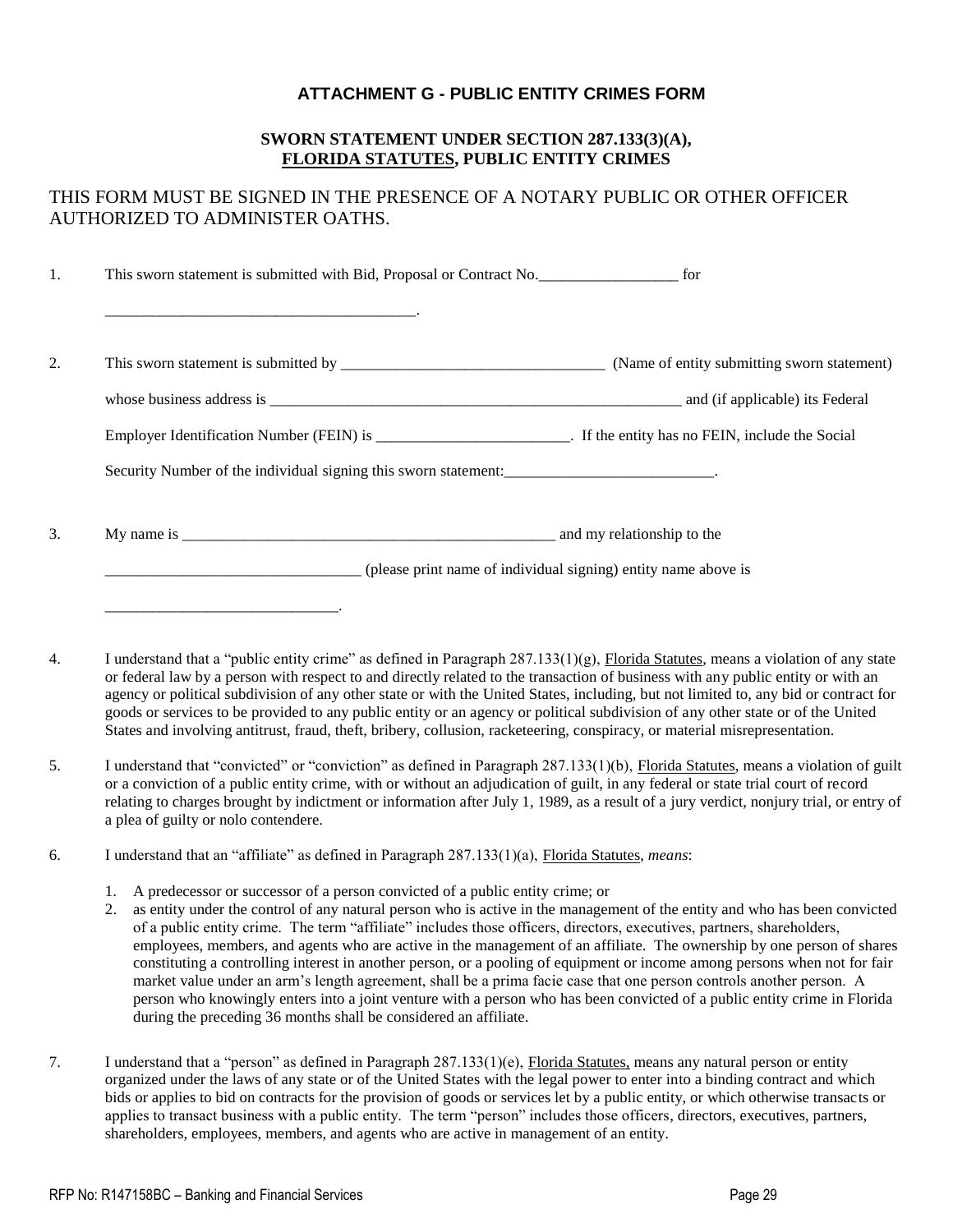8. Based on information and belief, the statement which I have marked below is true in relation to the entity submitting this sworn statement. (Please indicate which statement applies.)

Neither the entity submitting this sworn statement, nor any officers, directors, executives, partners, shareholders, employees, members, or agents who are active in management of the entity, not any affiliate of the entity have been charged with and convicted of a public entity crime subsequent to July 1, 1989.

\_\_\_\_\_The entity submitting this sworn statement, or one or more of the officers, directors, executives, partners, shareholders, employees, members, or agents who are active in management of the entity, or an affiliate of the entity has been charged with and convicted of a public entity crime subsequent to July 1, 1989, AND (Please indicate which additional statement applies.)

\_\_\_\_\_The person or affiliate has not been placed on the convicted contractor list. (Please describe any action taken by or pending with the Department of General Services.)

|                                                                                                                           |  | (Signature) |  |                                                                   |
|---------------------------------------------------------------------------------------------------------------------------|--|-------------|--|-------------------------------------------------------------------|
|                                                                                                                           |  |             |  |                                                                   |
|                                                                                                                           |  |             |  |                                                                   |
|                                                                                                                           |  |             |  |                                                                   |
|                                                                                                                           |  |             |  |                                                                   |
|                                                                                                                           |  |             |  | _APPEARED IN PERSON BEFORE ME (the undersigned authority), who is |
| personally known to me or provided the following identification _______________________, and affixed his/her signature in |  |             |  |                                                                   |
|                                                                                                                           |  |             |  |                                                                   |
|                                                                                                                           |  |             |  |                                                                   |

\_\_\_\_\_\_\_\_\_\_\_\_\_\_\_\_\_\_\_\_\_\_\_\_\_\_\_\_\_\_\_\_\_\_\_\_\_\_\_\_\_\_\_\_\_\_\_\_\_\_\_\_\_ NOTARY PUBLIC

My commission expires:

Form PUR 7068 (Rev. 11/89)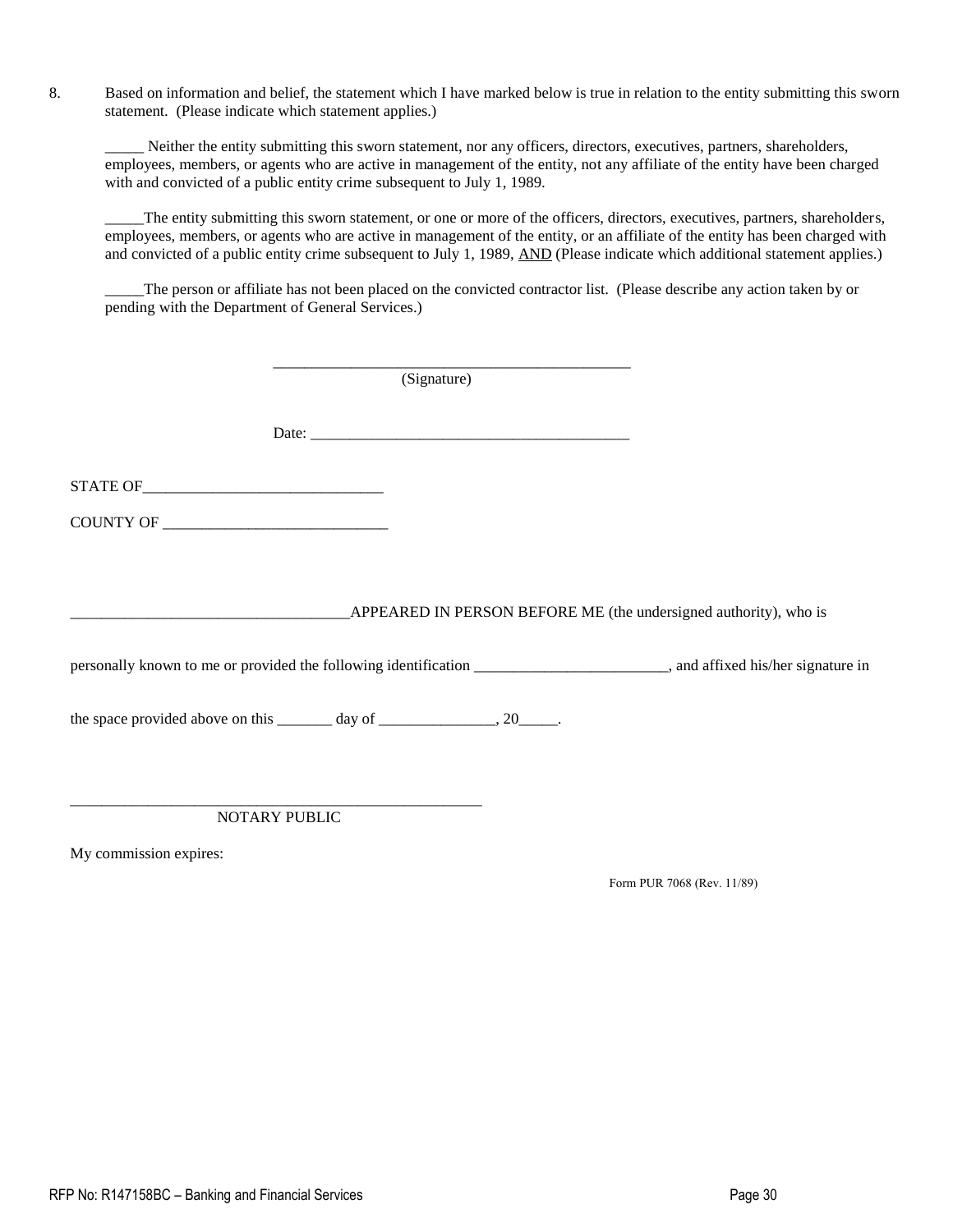### **ATTACHMENT H – WAIVER OF TRADE SECRET FORM**

### WAIVER OF TRADE SECRET

As part of the evaluation process for proposals submitted to the School District of Lee County ("District") in response to R147158BC, Banking and Financial Services, the proposals will be discussed at a public meeting. The undersigned hereby waives any right to a claim of disclosure of trade secret as a result of such discussion and hereby indemnifies the District from any damages as a result of same.

If the District should receive a request to disclose any of the documents submitted in response to R147158BC, the District will notify the proposer of same. Within ten (10) days of receipt of notification, proposer will notify District if it intends to pursue a court order protecting the disclosure of such information at proposer's sole cost and expense. Failure of proposer to notify the District of its intent to seek protection shall authorize the disclosure of the requested information. If vendor timely notifies District of its intent to purse a court order protecting the disclosure of the information, District will take reasonable steps to cooperate with proposer in contesting such request.

| Signature          |  |  |
|--------------------|--|--|
| Name:_____________ |  |  |
| Company Name:      |  |  |

\_\_\_\_\_\_\_\_\_\_\_\_\_\_\_\_\_\_\_\_\_\_\_\_\_\_\_\_\_\_\_\_\_\_\_\_\_\_\_\_\_\_\_

| m:41.<br>T INC. |  |  |
|-----------------|--|--|
|                 |  |  |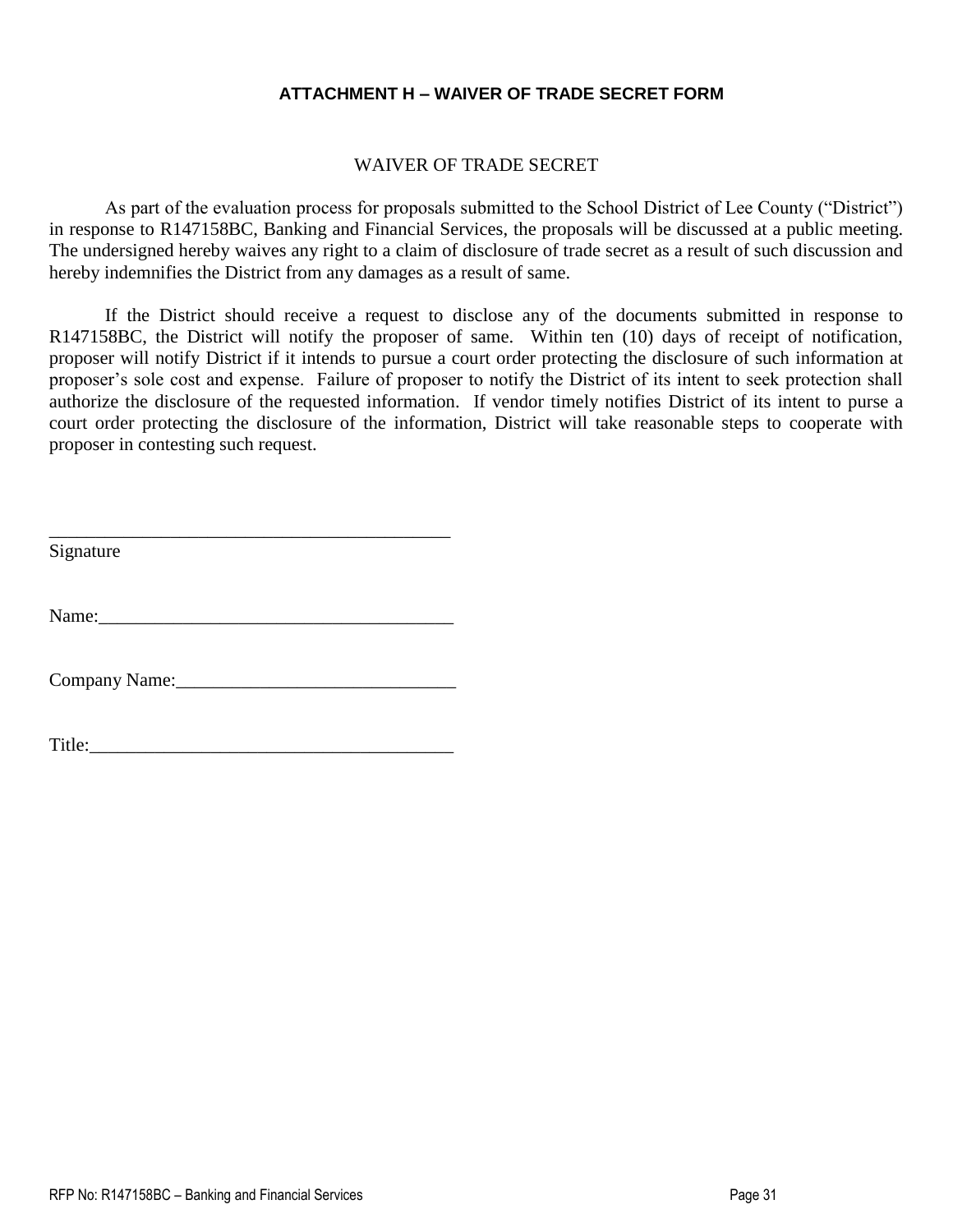**Attach this "Sealed Proposal" label to the outside of bid response envelope.**

| SEALED PROPOSAL *** DO NOT OPEN *** SEALED PROPOSAL *** DO NOT OPEN*** SEALED PROPOSAL |                                                                                                           |                                                                 |  |  |
|----------------------------------------------------------------------------------------|-----------------------------------------------------------------------------------------------------------|-----------------------------------------------------------------|--|--|
| ADDRESS:                                                                               |                                                                                                           |                                                                 |  |  |
|                                                                                        | <b>DELIVER TO: THE SCHOOL DISTRICT OF LEE COUNTY</b><br>2855 COLONIAL BLVD.                               | DEPARTMENT OF PROCUREMENT SERVICES<br>FORT MYERS, FL 33966-1012 |  |  |
|                                                                                        | <b>BANKING AND FINANCIAL SERVICES</b><br><b>RFP NO.: R147158BC</b><br>OPENS: FEBRUARY 28, 2014 at 2:00 pm |                                                                 |  |  |

 $\Gamma$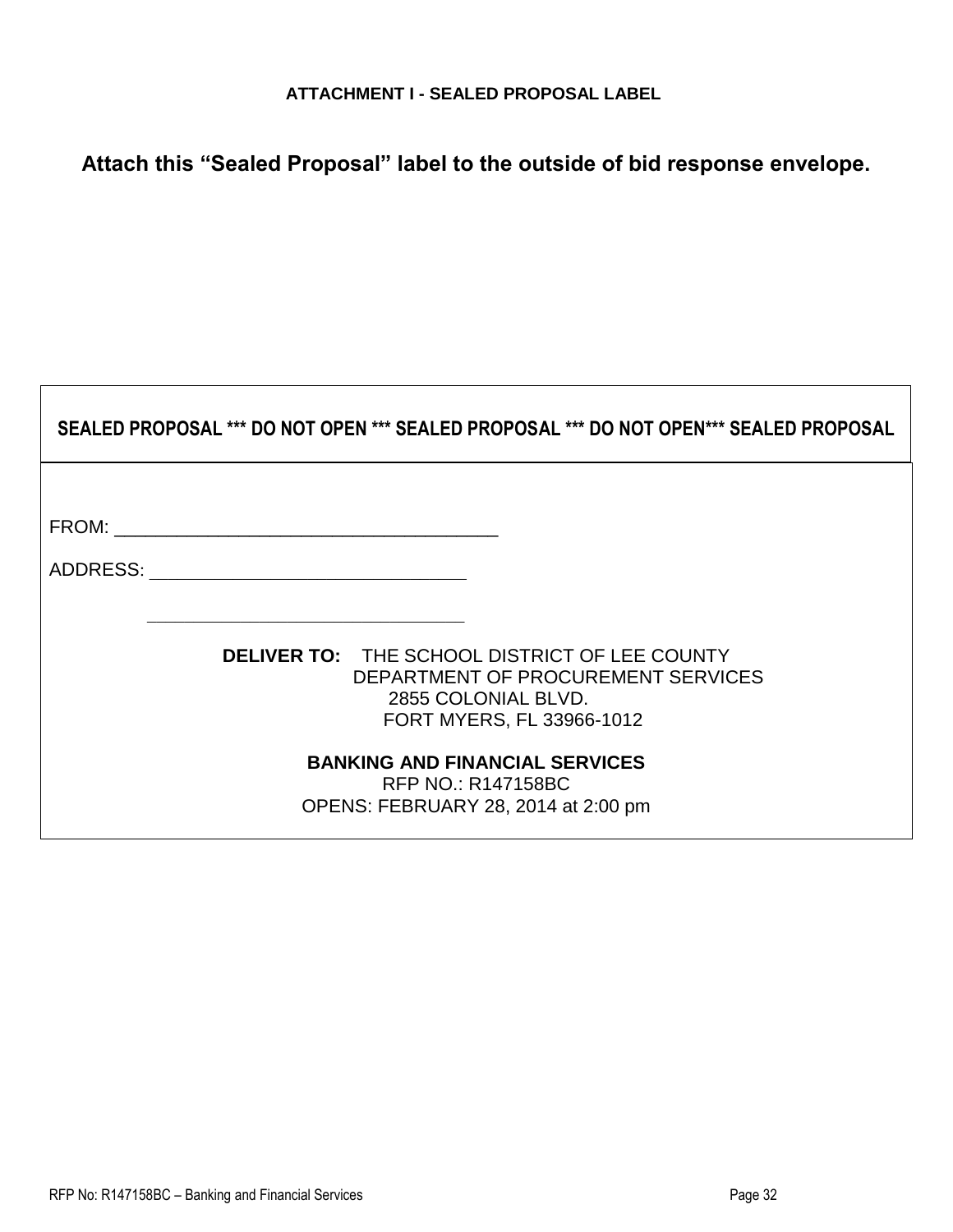### **EXHIBIT 1 - SCHOOL DISTRICT OF LEE COUNTY DELIVERY LOCATIONS**

Alternative Learning Center Central **Alternative Learning Center West** Allen Park Elementary 3650 Michigan Avenue 380 Santa Barbara Blvd., N. 3345 Canelo Drive Fort Myers, FL 33916 Cape Coral, FL 33993 Fort Myers, FL 33901

Buckingham Exceptional Center **Caloosa Elementary** Caloosa Caloosa Middle Caloosa Middle<br>3291 Buckingham Road Caloosa Caloosa Caloosa Elementary Caloosa Caloosa Middle 3291 Buckingham Road 620 South Del Prado Blvd 610 South Del Prado Blvd. Fort Myers, FL 33905 Cape Coral, FL 33990 Cape Coral, FL 33990

Cypress Lakes Middle **Diplomat Elementary Cypress Lakes Middle** Diplomat Middle 8901 Cypress Lake Drive 1115 N.E. 16<sup>th</sup> Terrace 1039 N.E. 16<sup>th</sup> Terrace Fort Myers, FL 33919 Cape Coral, FL 33909 Cape Coral, FL 33909 Cape Coral, FL 33909

Fort Myers, FL 33916 Fort Myers, FL 33916 Fort Myers, FL 33916

715 Thomas Sherwin Avenue 3464 Edgewood Avenue 2401 Euclid Ave

Fort Myers Institute of Technology **Fort Myers Middle Academy** Franklin Park Elementary 3800 Michigan Avenue 3050Central Avenue 2323 Ford Street Fort Myers, FL 33916 **Fort Myers, FL 33901** Fort Myers, FL 33916

G. Weaver Hipps Elementary **Gateway Elementary Gulf Elementary** Gulf Elementary 1200 Homestead Rd N. 13080 Griffin Drive 13280 Griffin Drive 3400 S.W. 17th Place Lehigh Acres, FL 33936 Fort Myers, FL 33913 Cape Coral, FL 33914

Lehigh Acres, FL 33971 Cape Coral, FL 33993

Cape Coral High Cape Coral Institute of Technology Cape Elementary 2300 Santa Barbra Blvd. 360 Santa Barbara Blvd. 4519 Vincennes Blvd Cape Coral, FL 33993 Cape Coral, FL 33904

Challenger Middle Colonial Elementary Cypress Lakes High 624 Trafalgar Parkway 3800 Schoolhouse Road East 6750 Panther Lane Cape Coral, FL 33991 Fort Myers, FL 33916 Fort Myers, FL 33919

Estero High Fort Myers Beach Elementary Fort Myers High 21900 River Ranch Road 2751 Oak Street 2635 Cortez Blvd. Estero, 33928 Fort Myers Beach, FL 33931 Fort Myers, FL 33901

Gulf Middle Gulf Middle **Hancock Creek Elementary** Flams Marsh Elementary **Harns Marsh Elementary** 1809 S.W. 36<sup>th</sup> Street N. 1601 Skyline Drive 1800 Unice Avenue N. Cape Coral, FL 33614 North Fort Myers, FL 33903 Lehigh Acres, FL 33971

Harns Marsh Middle **Hector A. Cafferata, Jr. Elementary** 1820 Unice Avenue N. 250 Santa Barbara Blvd

Bayshore Elementary **Bonita Springs Elementary** Bonita Springs Middle Center for the Arts 17050 Williams Road 10701 Dean Street S. E. 10141 West Terry Street North Fort Myers, FL 33917 Bonita Springs, FL 34135 Bonita Springs, FL 34135

Dunbar Community School **Dunbar High School** Early Childhood Learning Svcs<br>1857 High Street **Early Childhood Learning Svcs**<br>3800 E. Edison Avenue **1867 High School** 3650 Michigan Ave., Suite 4 1857 High Street **3800 E.** Edison Avenue 3650 Michigan Ave., Suite 4

East Lee County High **Edgewood Elementary** Edison Park Creative & Expressive Arts Lehigh Acres, FL 33974 Fort Myers, FL 33916 Fort Myers, FL 33901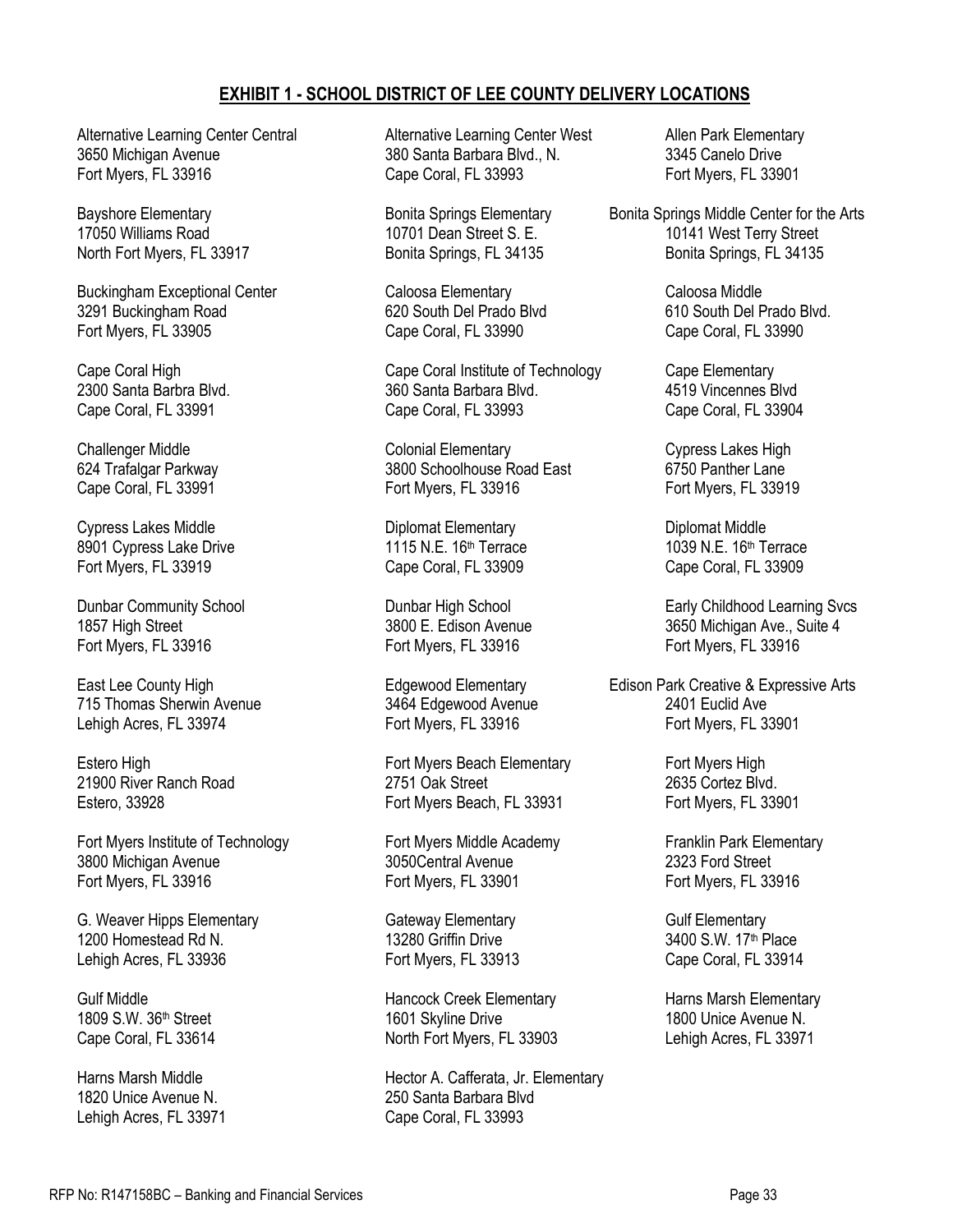Heights Elementary **Internal and Coast High Island Coast High Island Coast High** Island Coast High 15200 Alexandria Court 3500 Agualinda Blvd. 2125 De Navarra Pkwy Fort Myers, FL 33908 Cape Coral, FL 33914 Cape Coral, FL 33914

Lehigh Elementary Lehigh Senior High Lexington Middle

Littleton Elementary Manatee Elementary Mariner Middle 700 Hutto Road **5301 Tice Street** 6500 Hutto Road 625 Chiquita Blvd. North Fort Myers, FL 33903 Fort Myers, FL 33905 Cape Coral, FL 33993

North Fort Myers High **Canadian Community** Oak Hammock Middle **Canadian Community** Orange River Elementary 5000 Orange Grove Road 5321 Tice Street 4501 Underwood Drive North Fort Myers, FL 33903 Fort Myers, FL 33905 Fort Myers, FL 33905

4001 De Leon Street **1200 Contract 1200 Contract 1211 S.W.** 18<sup>th</sup> Street 4750 Winkler Ave. Ext. Fort Myers, FL 33901 Cape Coral, FL 33991 Fort Myers, FL 33966

Rayma C. Page Elementary **Ray V. Pottorf Elementary C. Programme Riverdale High** Riverdale High 17000 S. Tamiami Trail 4600 Challenger Blvd 2600 Buckingham Road Fort Myers, FL 33908 Fort Myers, FL 33912 Fort Myers, FL 33905

The Sanibel Elementary Three Oaks Elementary Three Oaks Middle 3840 Sanibel-Captiva Road 19600 Cypress View Drive 18500 Three Oaks Pkwy. Sanibel, FL 33957 Fort Myers, FL 33912 Fort Myers, FL 33912 Fort Myers, FL 33912

RFP No: R147158BC – Banking and Financial Services **Page 14** and the state of the state Page 34 Tice Elementary Tortuga Preserve Elementary Trafalgar Elementary 4524 Tice Street 1711 Gunnery Road N. 1850 S.W. 20<sup>th</sup> Avenue Fort Myers, FL 33905 Lehigh Acres, FL 33971 Cape Coral, FL 33991 Trafalgar Middle Trafalgar Middle Treeline Elementary Tropic Isles Elementary Trafalgar Middle

J. Colin English Elementary James Stephens Int'l Academy Lehigh Acres Middle 120 Pine Island Road 1333 Marsh Avenue 104 Arthur Avenue North Fort Myers, FL 33903 Fort Myers, FL 33905 Lehigh Acres, FL 33936

200 Schoolside Drive 901 Gunnery Road 16351 Summerlin Road Lehigh Acres, FL 33936 Lehigh Acres, FL 33971 Fort Myers, FL 33908

701 Chiquita Blvd. **625 Charwood Avenue S.** 1856 Arts Way

Cape Coral, FL 33914 Bokeelia, FL 33922 Estero, FL 33928

River Hall Elementary **Royal Palm Exceptional Center** San Carlos Elementary **Royal Palm Exceptional Center** San Carlos Elementary 2800 River Hall Parkway 3050 Indian Street 17282 Lee Road Alva, FL 33920 **Fort Myers, FL 33916** Fort Myers, FL 33967

Skyline Elementary **South Fort Myers High Spring Creek Elementary** Spring Creek Elementary

Sunshine Elementary **Tanglewood Elementary** The Alva School 601 Sara Avenue 1620 Manchester Blvd. 17500 Church Street Lehigh Acres, FL 33971 Fort Myers, FL 33919 Alva, FL 33920

Mariner High Mirror Lakes Elementary North Ft. Myers Academy for the Arts Cape Coral, FL 33993 Lehigh Acres, FL 33936 North Ft. Myers, FL 33917

Orangewood Elementary Patriot Elementary Paul Laurence Dunbar Middle

Pelican Elementary **Provide Allementary Pine Island Elementary Provide Allementary Pinewoods Elementary** 3525 S.W. 3rd Avenue 5360 Ridgewood Drive 119500 Stonybrook Golf Drive

620 S.W. 19<sup>th</sup> Street 14020 Plantation Road 25571 Elementary Way Cape Coral, FL 33991 **Fort Myers, FL 33912 Fort Disk Springs, FL 34135** Bonita Springs, FL 34135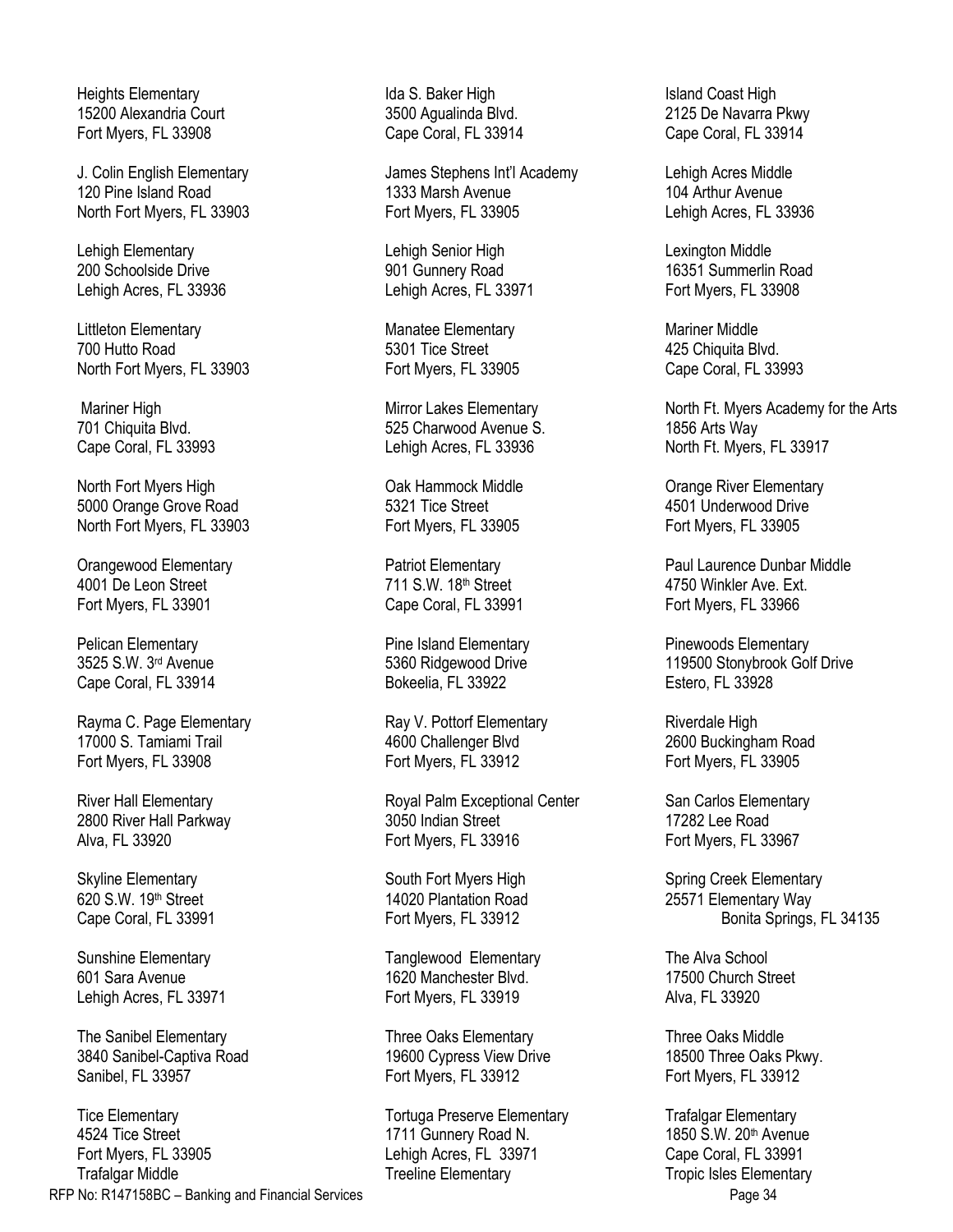Fort Myers, FL 33966 Fort Myers, FL 33916

Varsity Lakes Middle Veteran's Park Academy Villas Elementary 49 Homestead Road S. 8385 Beacon Blvd. Lehigh Acres, FL 33971 Lehigh Acres, FL 33936 Fort Myers, FL 33907

Lee County Public Education Center Lee Adolescent Mothers Program (LAMP) SW Public Service Academy<br>2855 Colonial Blvd. 2008 3650 Michigan Ave. Suite 2 4312 Michigan Avenue 2850 Michigan Ave. Suite 2 4312 Michigan Avenue<br>
Fort Myers, FL 33916 6 Fort Myers, FL 33905

2120 Trafalgar Pkwy 10900 Treeline Avenue 5145 Orange Grove Blvd.<br>Cape Coral, FL 33991 **Fort Myers, FL 33913** North Fort Myers, FL 3390 North Fort Myers, FL 33903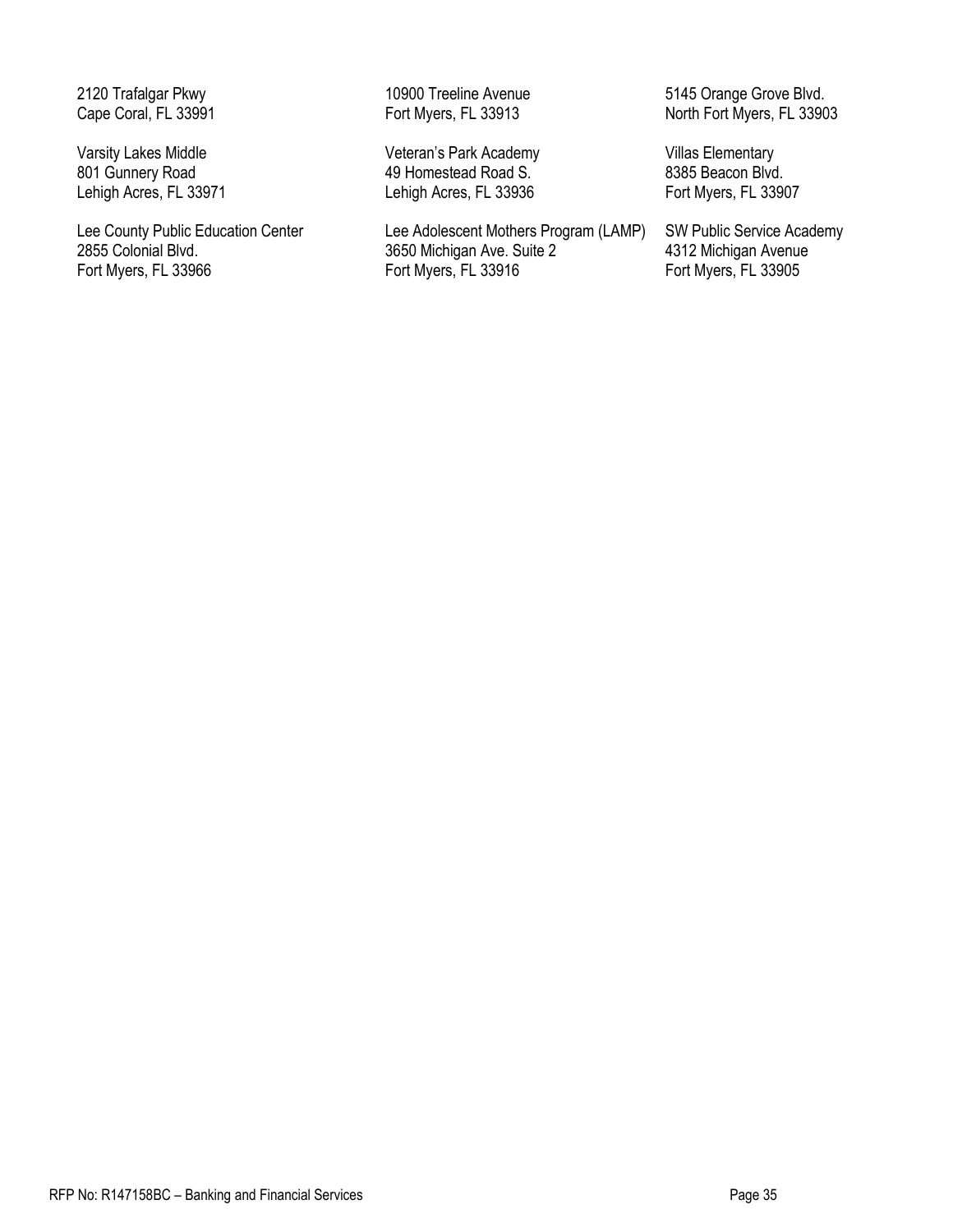### **EXHIBIT 2 – DISTRICT FEE SCHEDULE AND 12 MONTH SUMMARY ANALYSIS STATEMENT**

The attachment is available as a separate downloadable document in a useable Microsoft Excel format and may be downloaded from the District's Department of Procurement Services website. [http://procurement.leeschools.net/bids.htm.](https://www.leeschools.net/procurement) The attachment may be reviewed or obtained from the Department of Procurement Services located at 2855 Colonial Blvd., Fort Myers, Florida, 33966.

### **EXHIBIT 3 – DISTRICT INVESTMENT POLICY**

The attachment is available as a separate downloadable document in a useable Microsoft Excel format and may be downloaded from the District's Department of Procurement Services website. [http://procurement.leeschools.net/bids.htm.](https://www.leeschools.net/procurement) The attachment may be reviewed or obtained from the Department of Procurement Services located at 2855 Colonial Blvd., Fort Myers, Florida, 33966.

### **EXHIBIT 4 – DISTRICT P-CARD POLICY AND PROCEDURES**

The attachment is available as a separate downloadable document in a useable Microsoft Excel format and may be downloaded from the District's Department of Procurement Services website. [http://procurement.leeschools.net/bids.htm.](https://www.leeschools.net/procurement) The attachment may be reviewed or obtained from the Department of Procurement Services located at 2855 Colonial Blvd., Fort Myers, Florida, 33966

## **EXHIBIT 5 – DISTRICT VENDOR LIST**

The attachment is available as a separate downloadable document in Adobe Acrobat (PDF) format and may be downloaded from the District's Department of Procurement Services website. [http://procurement.leeschools.net/bids.htm.](https://www.leeschools.net/procurement) The attachment may be reviewed or obtained from the Department of Procurement Services located at 2855 Colonial Blvd., Fort Myers, Florida, 33966. To support Proposer responses, the District provides the following information regarding District purchase orders and vendors in 2013. These are estimates **only** and provided for reference; they should not be construed as actual values.

- A total of 3300 vendors were issued approximately 85,000 purchase orders valued at approximately \$188MM;
- District purchase orders that have totaled \$100,000 or more to a single vendor reflect approximately 200 total vendors at the approximate spend of \$165MM:
	- **Technology, food, utilities, fuel, textbooks, construction, insurance, Charter schools reimbursement** and District reimbursements for internal funds were the commodities accounting for the highest expenditures;
	- Includes payments for items such as speech, occupational and physical therapists for students; and shared expenses with other government agencies including the Sheriff's Department;
	- Approximately 35 of the 200 vendors provided commodities and services valued between \$1MM and \$11.5MM;
	- Approximately 165 of the 200 vendors provided commodities and services valued between \$100,000 and \$1MM;